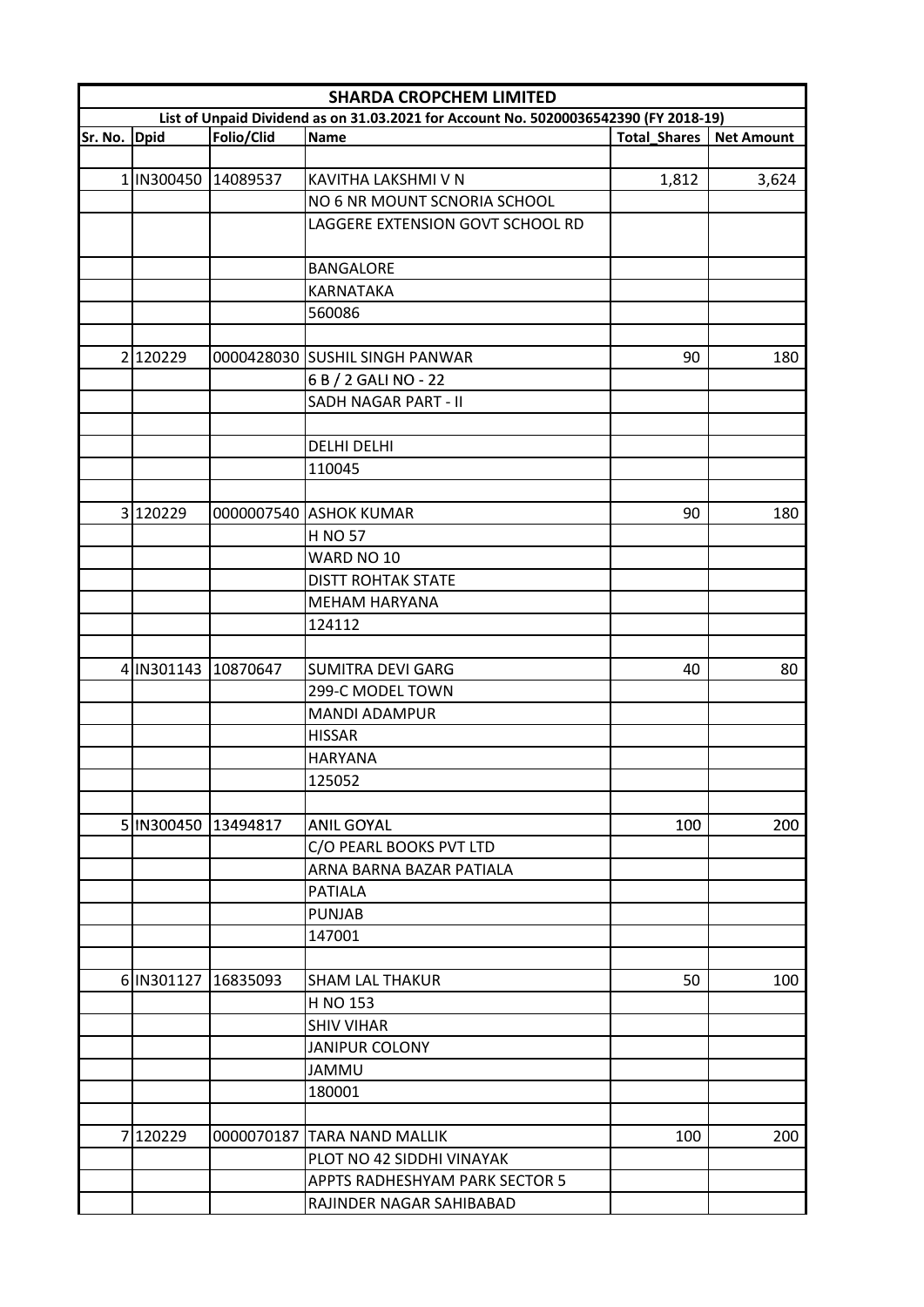|                      |          | <b>GHAZIABAD U P</b>          |     |             |
|----------------------|----------|-------------------------------|-----|-------------|
|                      |          | 201005                        |     |             |
|                      |          |                               |     |             |
| 8 120398             |          | 0000041639 SHAHNAZ PARVEEN    | 40  | 80          |
|                      |          | 195/49, JAGAT NARAIN ROAD,    |     |             |
|                      |          | <b>NEAR NOOR HOSPITAL</b>     |     |             |
|                      |          | <b>GOLAGANJ</b>               |     |             |
|                      |          | <b>LUCKNOW Uttar Pradesh</b>  |     |             |
|                      |          | 226018                        |     |             |
|                      |          |                               |     |             |
| 9 120304             |          | 0000039421 ASHISH KUMAR GUPTA | 10  | 20          |
|                      |          | H.NO.182 CHAK AHMAD PUR       |     |             |
|                      |          | <b>WARD NO. 19,</b>           |     |             |
|                      |          |                               |     |             |
|                      |          | RAEBARELI UTTAR PRADESH       |     |             |
|                      |          | 229001                        |     |             |
|                      |          |                               |     |             |
| 10 IN300450 13771760 |          | HARSH VARDHAN SOMANI          | 8   | 16          |
|                      |          | C-10 ADM COLONY               |     |             |
|                      |          | HINDALCO INDUSTRIES LTD       |     |             |
|                      |          | RENUKOOT SONBHADRA            |     |             |
|                      |          | RENUKOOT UTTAR PRADESH        |     |             |
|                      |          | 231217                        |     |             |
|                      |          |                               |     |             |
| 11 120472            |          | 0009984583 PANKAJ SINGH       | 60  | 120         |
|                      |          | 215 UTSAV                     |     |             |
|                      |          | <b>MAHANAGAR PART 2</b>       |     |             |
|                      |          | PILIBHIT BYE PASS             |     |             |
|                      |          | <b>BAREILLY UTTAR PRADESH</b> |     |             |
|                      |          | 243001                        |     |             |
|                      |          |                               |     |             |
| 12 IN301983 10669208 |          | KAMAL JAIN                    | 100 | 200         |
|                      |          | STATION ROAD,                 |     |             |
|                      |          |                               |     |             |
|                      |          |                               |     |             |
|                      |          | DHAMPUR (U.P.)                |     |             |
|                      |          | 246761                        |     |             |
|                      |          |                               |     |             |
| 13 IN301330 17663377 |          | <b>SURJEET SINGH SETHI</b>    | 100 | 200         |
|                      |          | 65 F RAJPUR ROAD              |     |             |
|                      |          | DEHRADUN                      |     |             |
|                      |          | <b>UTTARANCHAL</b>            |     |             |
|                      |          | DEHRADUN                      |     |             |
|                      |          |                               |     |             |
|                      |          | 248001                        |     |             |
|                      |          |                               |     |             |
| 14 IN302269          | 12671871 | RISHU KASHYAP                 | 1   | $2^{\circ}$ |
|                      |          | <b>75 CHRISTIAN LANE</b>      |     |             |
|                      |          | <b>BEGUM BAGH MEERUT</b>      |     |             |
|                      |          | <b>UTTAR PRADESH</b>          |     |             |
|                      |          | <b>INDIA</b>                  |     |             |
|                      |          | 250001                        |     |             |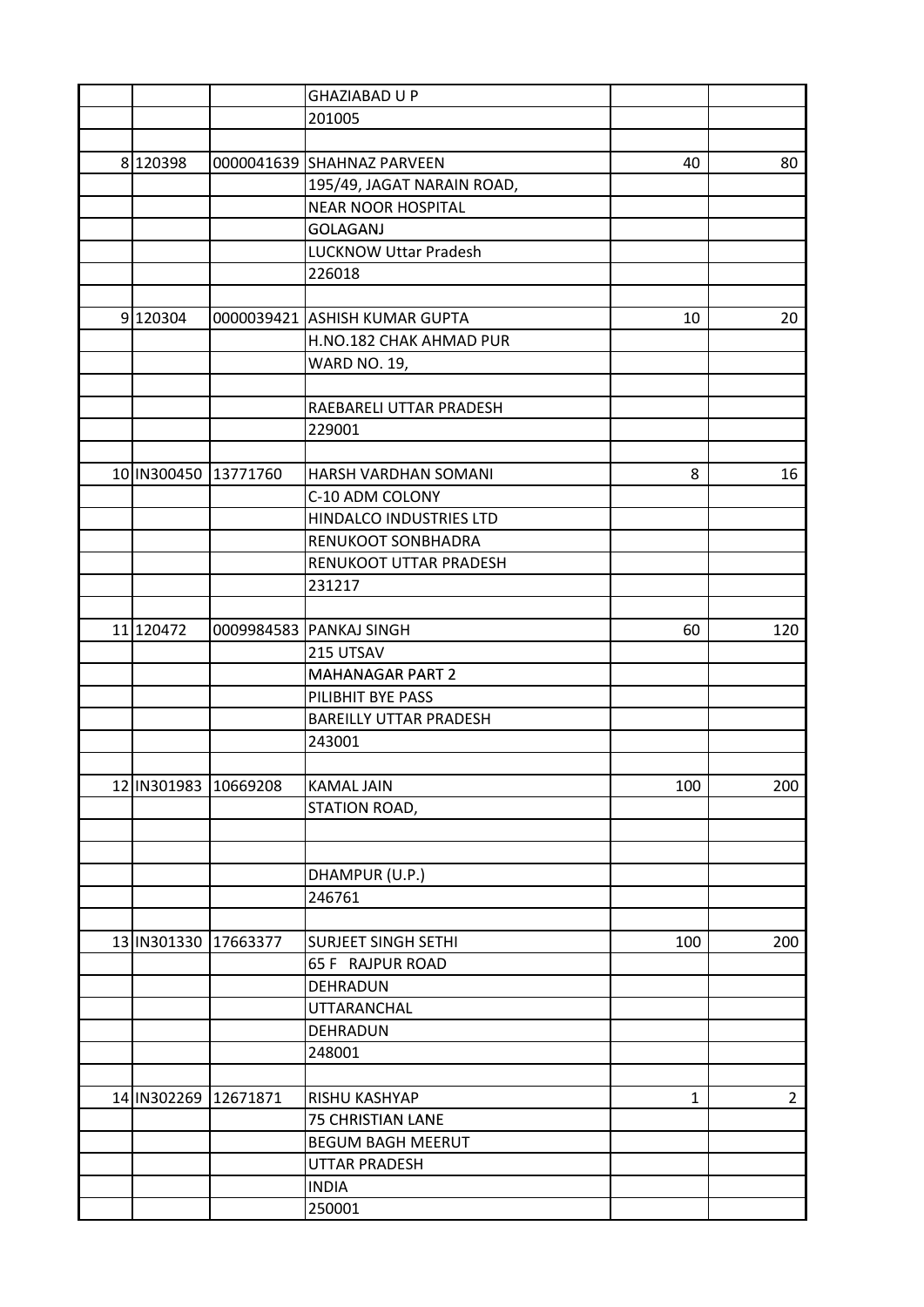| 15 120300 |                      | 0000267651 ANJU GUPTA            | 20 | 40  |
|-----------|----------------------|----------------------------------|----|-----|
|           |                      | 40 SWAMI GHAT,                   |    |     |
|           |                      | (63 CHURIWALI GALI),             |    |     |
|           |                      |                                  |    |     |
|           |                      | MATHURA UTTAR PRADESH            |    |     |
|           |                      | 281001                           |    |     |
|           |                      |                                  |    |     |
| 16 120191 | 0100695845           | <b>MANISH JAIN</b>               | 10 | 20  |
|           |                      | 535                              |    |     |
|           |                      | <b>GAON THANAGAZZ</b>            |    |     |
|           |                      | <b>TEH THANAGAZZ</b>             |    |     |
|           |                      | ALWAR RAJASTHAN                  |    |     |
|           |                      | 301001                           |    |     |
|           |                      |                                  |    |     |
|           | 17 IN301127 16891794 | <b>DINESH KUMAR</b>              | 90 | 180 |
|           |                      | 35,                              |    |     |
|           |                      | SANJAY NAGAR,                    |    |     |
|           |                      | OPP. RAILWAY STATION,            |    |     |
|           |                      | <b>ALWAR</b>                     |    |     |
|           |                      | 301001                           |    |     |
|           |                      |                                  |    |     |
|           | 18 IN301330 20979036 | SEEMA DANGAYACH                  | 90 | 180 |
|           |                      | VILLAGE AND POST NINDAR          |    |     |
|           |                      |                                  |    |     |
|           |                      | VIA V.K.I.A.                     |    |     |
|           |                      | <b>JAIPUR</b>                    |    |     |
|           |                      | 302013                           |    |     |
|           |                      |                                  |    |     |
| 19 120177 |                      | 0100062395 KOSHLYA VASDANI       | 90 | 180 |
|           |                      | C/O LAXMAN DAS                   |    |     |
|           |                      | SECTOR 11, PLOT NO 1284,         |    |     |
|           |                      | MALVIYA NAGAR,                   |    |     |
|           |                      | <b>JAIPUR RAJASTHAN</b>          |    |     |
|           |                      | 302017                           |    |     |
|           |                      |                                  |    |     |
| 20 120177 | 0100785928           | SHAILESH GODIKA                  | 90 | 180 |
|           |                      | HOUSE NO 526                     |    |     |
|           |                      | SHANTI NAGAR OPP DURGAPURA       |    |     |
|           |                      | <b>RAILWAY STATION</b>           |    |     |
|           |                      | <b>JAIPUR RAJASTHAN</b>          |    |     |
|           |                      | 302018                           |    |     |
|           |                      |                                  |    |     |
| 21 130176 | 0000104424           | <b>ABHISHEK MAHESHWARI</b>       | 90 | 180 |
|           |                      | $D-41,$                          |    |     |
|           |                      | <b>BASANT VIHAR,</b>             |    |     |
|           |                      |                                  |    |     |
|           |                      | BHILWARA RAJASTHAN               |    |     |
|           |                      | 311001                           |    |     |
|           |                      |                                  |    |     |
| 22 130176 |                      | 0000540152 GAJENDRA KUMAR CHIPAD | 42 | 84  |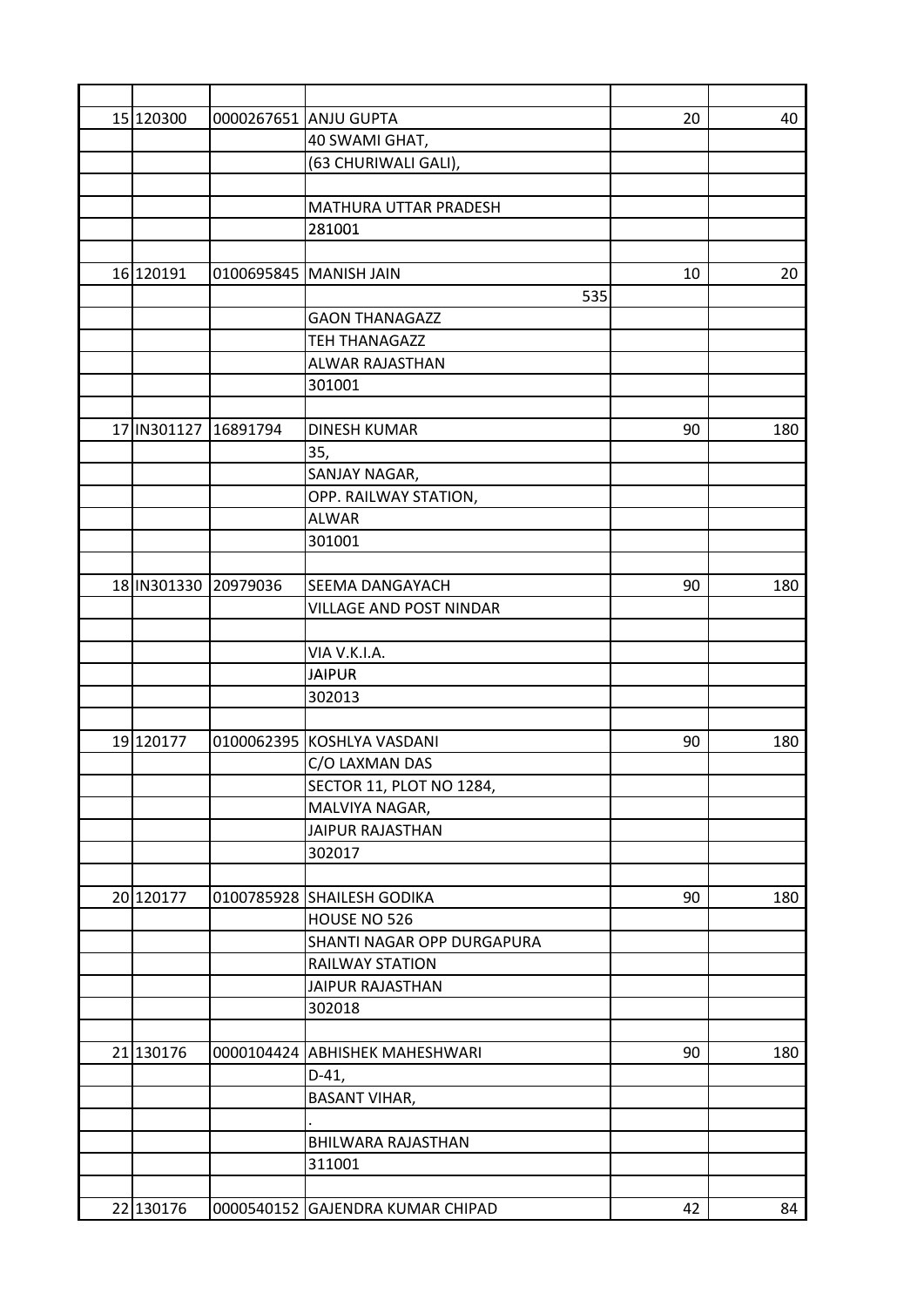|             |                      | <b>SALAMPURA ROAD</b>                    |     |     |
|-------------|----------------------|------------------------------------------|-----|-----|
|             |                      |                                          |     |     |
|             |                      |                                          |     |     |
|             |                      | PARTAPGARH RAJASTHAN                     |     |     |
|             |                      | 312605                                   |     |     |
|             |                      |                                          |     |     |
|             | 23 IN300239 13284945 | RUPENDRA SINGH BHATI                     | 100 | 200 |
|             |                      | <b>KARNI NAGAR</b>                       |     |     |
|             |                      | GANDHI COLONY C/123                      |     |     |
|             |                      | NAGNECHJI ROAD                           |     |     |
|             |                      | <b>BIKANER</b>                           |     |     |
|             |                      | 334001                                   |     |     |
|             |                      |                                          |     |     |
| 24 120121   |                      | 0100222506   MAHESH BALANI               | 90  | 180 |
|             |                      | 3 KA-26                                  |     |     |
|             |                      | <b>PAWAN PURI</b>                        |     |     |
|             |                      |                                          |     |     |
|             |                      | <b>BIKANER RAJ</b>                       |     |     |
|             |                      | 334003                                   |     |     |
|             |                      |                                          |     |     |
| 25 120121   | 0100296858 RIYA      |                                          | 90  | 180 |
|             |                      | H.N. 11                                  |     |     |
|             |                      | JAIN COLONY, BANK COLONY                 |     |     |
|             |                      | RAI KA BAGH                              |     |     |
|             |                      | JODHPUR RAJASTHAN                        |     |     |
|             |                      | 342006                                   |     |     |
|             |                      |                                          |     |     |
| 26 IN300974 | 10157067             | <b>FRANCIS D'SOUZA</b>                   | 45  | 90  |
|             |                      | <b>GANGA APARTMENT,</b>                  |     |     |
|             |                      |                                          |     |     |
|             |                      | 2/5, COLLEGE WADI,                       |     |     |
|             |                      | NR. KATHAWAR GYMKHANA,                   |     |     |
|             |                      | RAJKOT.                                  |     |     |
|             |                      | 360001                                   |     |     |
|             |                      |                                          |     |     |
| 27 120180   |                      | 0000185420   BHAVNABEN JAYESHKUMAR SHETH | 90  | 180 |
|             |                      | HANUMAN MADHI 'C/O JAYESH S.SH           |     |     |
|             |                      | MANISH STEEL (ENTRE BLDGI)               |     |     |
|             |                      | RAIYA ROAD ALKA PUR                      |     |     |
|             |                      | RAJKOT GUJARAT                           |     |     |
|             |                      | 360001                                   |     |     |
|             |                      |                                          |     |     |
| 28 120198   | 0000002358           | <b>GOPIBEN SHYAMLAL MEGHANI</b>          | 90  | 180 |
|             |                      | PITRU KRUPA PARSANA                      |     |     |
|             |                      | NAGAR ST NO 7 NR JAMNAGAR RD             |     |     |
|             |                      | PULL B/H REFYUJI COLONY                  |     |     |
|             |                      | RAJKOT GUJARAT                           |     |     |
|             |                      | 360001                                   |     |     |
|             |                      |                                          |     |     |
|             | 29 IN301039 24185587 | MUKUND LAXMICHANDBHAI DELAWALA           | 90  | 180 |
|             |                      |                                          |     |     |
|             |                      | PREMILA ROAD                             |     |     |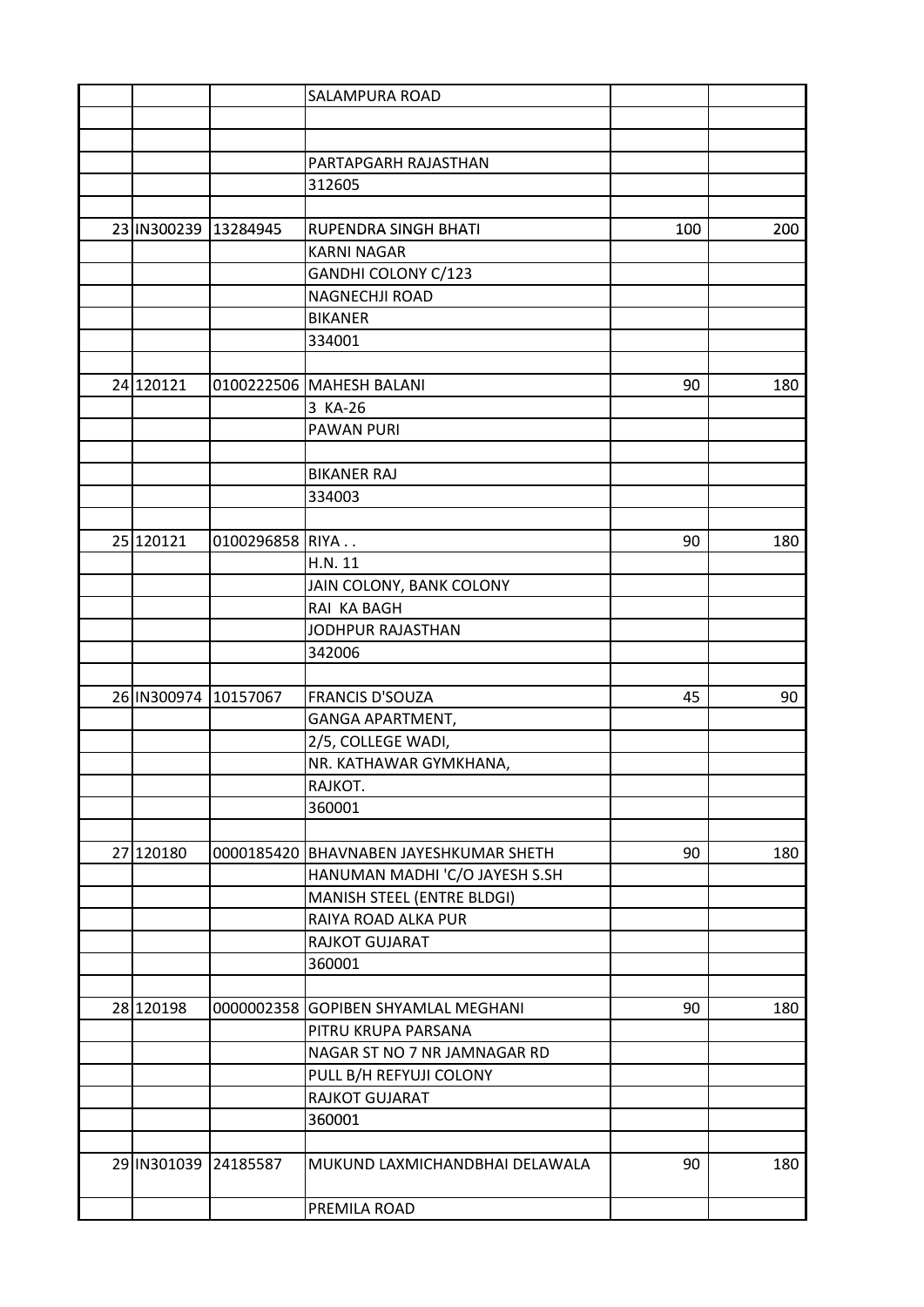|             |                      | OPP PAREKH WATCH CO                |    |     |
|-------------|----------------------|------------------------------------|----|-----|
|             |                      | REVAKUNJ                           |    |     |
|             |                      | <b>RAJKOT</b>                      |    |     |
|             |                      | 360001                             |    |     |
|             |                      |                                    |    |     |
| 30 120180   | 0000253361           | <b>VIREN BAKULBHAI MANEK</b>       | 90 | 180 |
|             |                      | JASH 8 NILKANTH NAGAR              |    |     |
|             |                      | 2/D HARI NAGAR UNI ROAD            |    |     |
|             |                      | OPP PATEL KANYA CHHATRALAYA        |    |     |
|             |                      | RAJKOT GUJARAT                     |    |     |
|             |                      | 360005                             |    |     |
|             |                      |                                    |    |     |
|             | 31 IN300974 10447543 | ATUL MAKANLAL SHAH                 | 90 | 180 |
|             |                      | MAHALAXMI CHOWK,                   |    |     |
|             |                      | NR. LADI'S SCHOOL,                 |    |     |
|             |                      | NAGAR DELI,                        |    |     |
|             |                      | JAMNAGAR.                          |    |     |
|             |                      | 361001                             |    |     |
|             |                      |                                    |    |     |
| 32 IN300974 | 10456212             | TULSIDAS NARANDAS RAMAIYA          | 30 | 60  |
|             |                      | ANIL HANDLOOM STORES,              |    |     |
|             |                      | CENTRAL BANK ROAD,                 |    |     |
|             |                      |                                    |    |     |
|             |                      | JAMNAGAR.                          |    |     |
|             |                      | 361001                             |    |     |
|             |                      |                                    |    |     |
| 33 120120   | 0000027680           | <b>BHARAT VASANTRAY DOSHI</b>      | 50 | 100 |
|             |                      | RAJA TOYS COMPANY,                 |    |     |
|             |                      | RAJENDRA ROAD,                     |    |     |
|             |                      | CHANDI BAZAR,                      |    |     |
|             |                      | <b>JAMNAGAR GUJARAT</b>            |    |     |
|             |                      | 361001                             |    |     |
|             |                      |                                    |    |     |
| 34 IN300974 | 11185261             | <b>MANOJ RAMNIKLAL DOSHI</b>       | 90 | 180 |
|             |                      | VIRORA BUILDING,                   |    |     |
|             |                      | RANJIEET BAUG,                     |    |     |
|             |                      | NR. PANCHVATI SOCIETY,             |    |     |
|             |                      | JAMNAGAR.                          |    |     |
|             |                      | 361002                             |    |     |
|             |                      |                                    |    |     |
| 35 120132   |                      | 0000317494   DIPAK CHHOTALAL BHATT | 45 | 90  |
|             |                      | C/O ARUNUDYOG, B-7                 |    |     |
|             |                      | M P SHAH INDUSTRIAL ESTATE         |    |     |
|             |                      | <b>SARU SECTION ROAD</b>           |    |     |
|             |                      | <b>JAMNAGAR GUJARAT</b>            |    |     |
|             |                      | 361002                             |    |     |
|             |                      |                                    |    |     |
|             | 36 IN300974 10187540 | SUDHABEN YOGESHBHAI MEHTA          | 90 | 180 |
|             |                      | A 401 PARSHWANATH APPARTMENT       |    |     |
|             |                      | PALACE ROAD                        |    |     |
|             |                      |                                    |    |     |
|             |                      |                                    |    |     |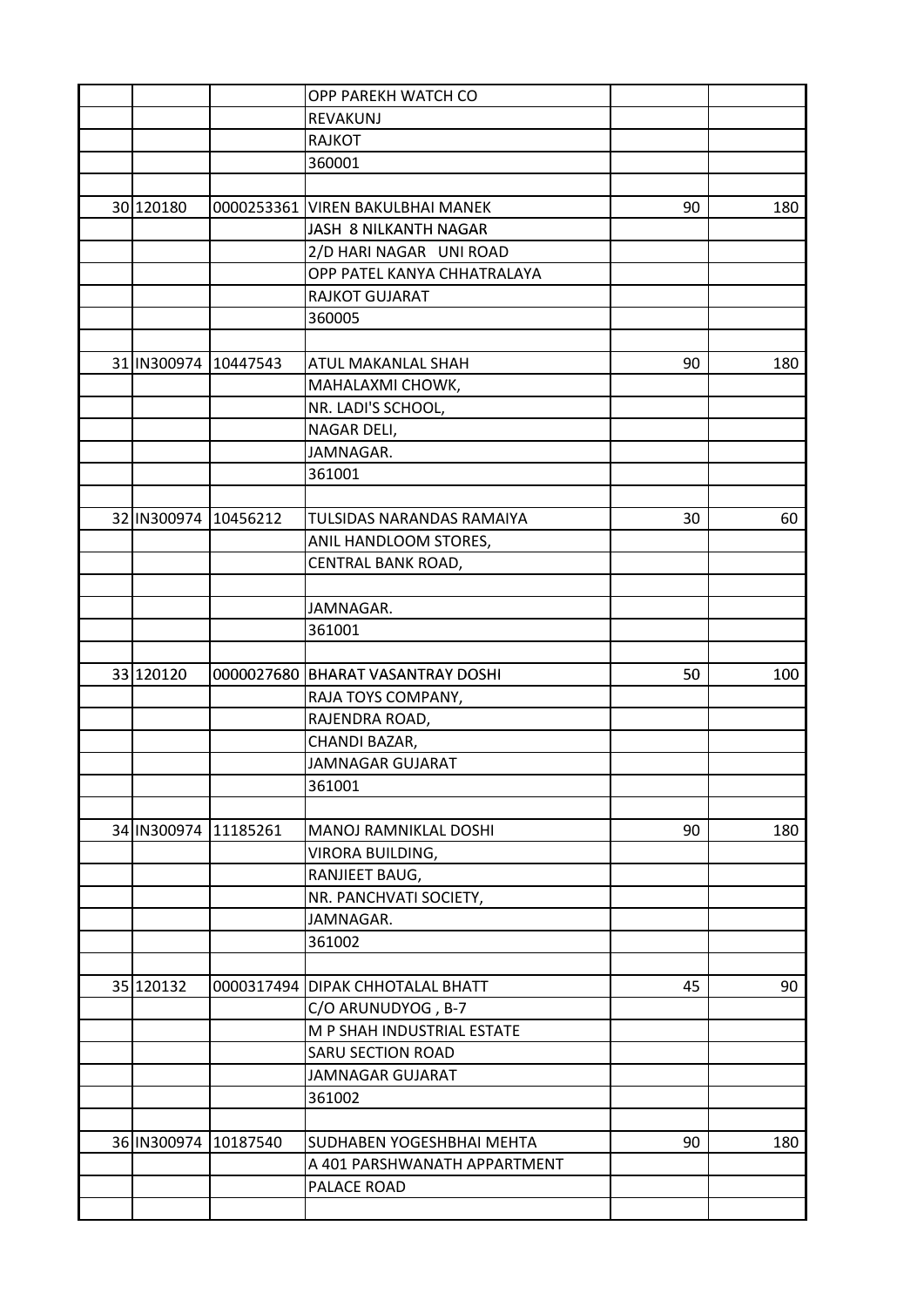|             |                      | <b>JAMNAGAR</b>                     |    |     |
|-------------|----------------------|-------------------------------------|----|-----|
|             |                      | 361008                              |    |     |
|             |                      |                                     |    |     |
| 37 120332   |                      | 0005605276 JITENDRA NANUBHAI RATHOD | 60 | 120 |
|             |                      | 201 PRATIKSHA APPT                  |    |     |
|             |                      | C/O B N RATHOD 6 PATEL COLONY       |    |     |
|             |                      | ROADNO <sub>15</sub>                |    |     |
|             |                      | <b>JAMNAGAR GUJARAT</b>             |    |     |
|             |                      | 361008                              |    |     |
|             |                      |                                     |    |     |
| 38 120230   |                      | 0000383206 USHABEN SHANTILAL PUJARA | 90 | 180 |
|             |                      | 5, PROF SOCIETY,                    |    |     |
|             |                      | NEAR ARTS COLLEGE,                  |    |     |
|             |                      | SURENDRANAGAR                       |    |     |
|             |                      | SURENDRANAGAR GUJARAT               |    |     |
|             |                      | 363002                              |    |     |
|             |                      |                                     |    |     |
|             | 39 IN300974 10357708 | <b>JAYKANT SANGHVI</b>              | 50 | 100 |
|             |                      | 13, KRISHNA PARK,                   |    |     |
|             |                      | <b>BEHIND BUS STATION,</b>          |    |     |
|             |                      | NEAR DR. NILESH SANGHVI HOSPITAL,   |    |     |
|             |                      | DHRANGADHRA.                        |    |     |
|             |                      | 363310                              |    |     |
|             |                      |                                     |    |     |
|             | 40 IN300974 11116834 | OMPRAKASH D. GOPLANI                | 30 | 60  |
|             |                      | SATGURU NANAK NIVAS,                |    |     |
|             |                      | HARIYALA PLOT NO.48-A,              |    |     |
|             |                      | NR. RUBBER FACTORY,                 |    |     |
|             |                      | <b>BHAVNAGAR</b>                    |    |     |
|             |                      | 364001                              |    |     |
|             |                      |                                     |    |     |
| 41 120133   |                      | 0000153631  PRADIPKUMAR A CHHATBAR  | 90 | 180 |
|             |                      | 61 GANDHI NAGAR                     |    |     |
|             |                      | <b>BEHIND VITTHALVADI</b>           |    |     |
|             |                      |                                     |    |     |
|             |                      | <b>BHAVNAGAR GUJARAT</b>            |    |     |
|             |                      | 364001                              |    |     |
|             |                      |                                     |    |     |
| 42 IN300394 | 15820754             | <b>NANALAL RAO</b>                  | 90 | 180 |
|             |                      | PLOT NO 138 GURUDEV                 |    |     |
|             |                      | JAGANNATH PARK 02                   |    |     |
|             |                      | B/H SUVIDHA TOWNSHIP SUBHASH        |    |     |
|             |                      | <b>NAGAR</b>                        |    |     |
|             |                      | <b>BHAVNAGAR</b>                    |    |     |
|             |                      | 364001                              |    |     |
|             |                      |                                     |    |     |
| 43 IN300394 | 16457556             | <b>GRISHMA S PAREKH</b>             | 90 | 180 |
|             |                      | PLOT NO 25/B                        |    |     |
|             |                      | <b>LAXMI SOCIETY</b>                |    |     |
|             |                      | SUBHASH NAGAR                       |    |     |
|             |                      | <b>BHAVNAGAR</b>                    |    |     |
|             |                      |                                     |    |     |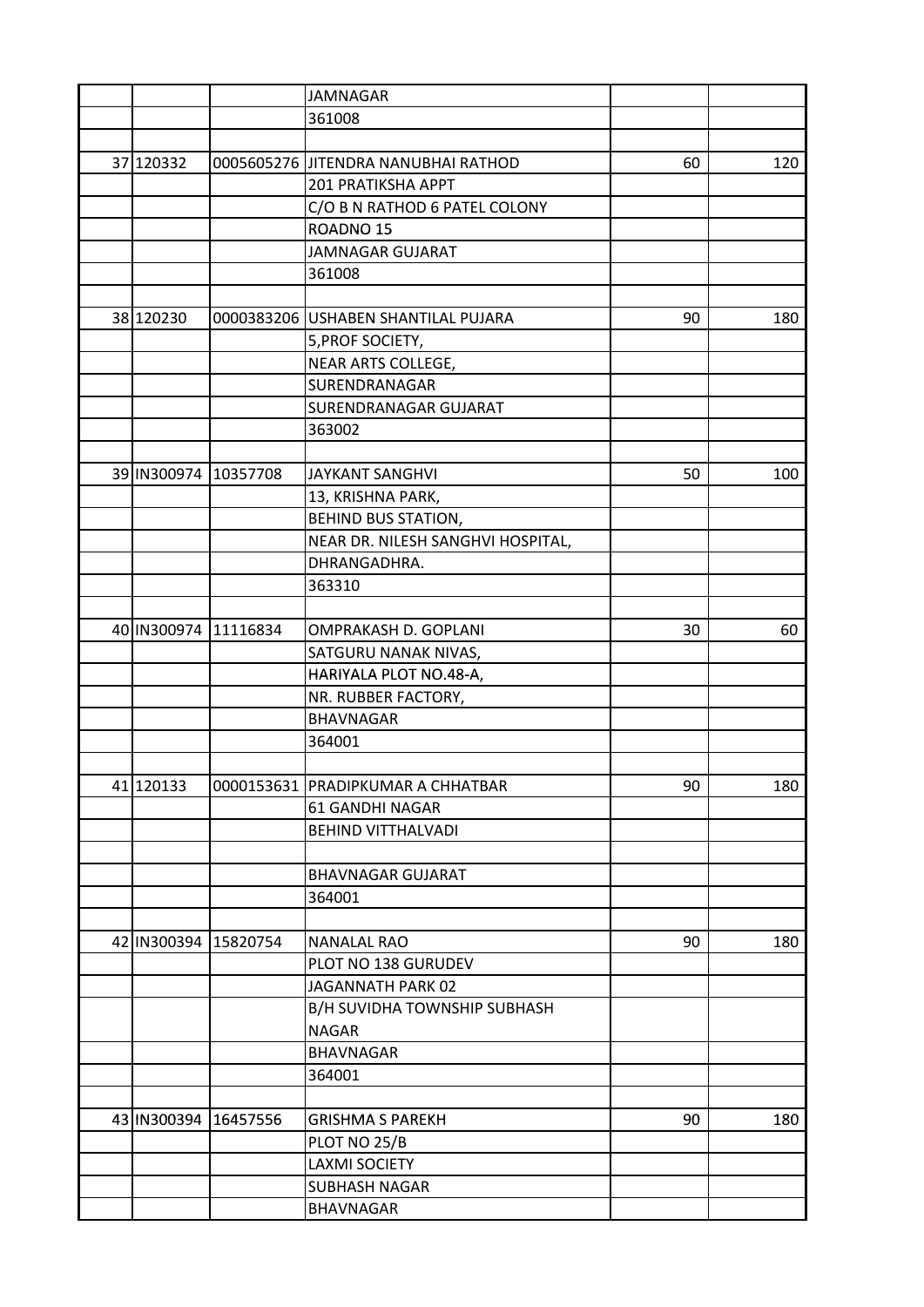|                      |          | 364001                                 |    |     |
|----------------------|----------|----------------------------------------|----|-----|
|                      |          |                                        |    |     |
| 44 120384            |          | 0000596741 DINESHKUMAR PRATAPRAI MEHTA | 90 | 180 |
|                      |          | SHREEJI PAN CENTRE                     |    |     |
|                      |          | <b>GANDHI CHOWK</b>                    |    |     |
|                      |          |                                        |    |     |
|                      |          | <b>SIHOR GUJRAT</b>                    |    |     |
|                      |          | 364240                                 |    |     |
|                      |          |                                        |    |     |
| 45 IN300974          | 10435105 | JOBANPUTRA MAHENDRA                    | 5  | 10  |
|                      |          | 44, JUBILEE COLONY,                    |    |     |
|                      |          | NEAR JUBILEE GROUND,                   |    |     |
|                      |          |                                        |    |     |
|                      |          | BHUJ-KUTCH.                            |    |     |
|                      |          | 370001                                 |    |     |
|                      |          |                                        |    |     |
| 46 120332            |          | 0000692863 BANDMAL JAWAHARLAL HUF      | 90 | 180 |
|                      |          | 466-1 PURSHOTTAM MARKET                |    |     |
|                      |          | SAKAR BAZAR KALUPUR                    |    |     |
|                      |          |                                        |    |     |
|                      |          | AHMEDABAD GUJARAT                      |    |     |
|                      |          | 380002                                 |    |     |
|                      |          |                                        |    |     |
| 47 IN301233          | 10135566 | PATEL AMBALAL HIRDAS                   | 90 | 180 |
|                      |          | 6, SOMNATH NAGAR SOCIETY               |    |     |
|                      |          | <b>CAMP ROAD</b>                       |    |     |
|                      |          | SHAHIBAUG, ASARWA                      |    |     |
|                      |          | AHMEDABAD                              |    |     |
|                      |          | 380004                                 |    |     |
|                      |          |                                        |    |     |
| 48 IN300343 10315778 |          | SMITA BHARATBHAI SHAH                  | 90 | 180 |
|                      |          | 103, SHALIBHADRA TOWER,                |    |     |
|                      |          | SATHANAK VASI SOCIETY,                 |    |     |
|                      |          | OPP.KESHARKUNJ FLAT, NARANPURA,        |    |     |
|                      |          | AHMEDABAD.                             |    |     |
|                      |          | 380013                                 |    |     |
|                      |          |                                        |    |     |
| 49 IN300343          | 11028184 | KANDARP VALMIKBHAI DHEBAR              | 90 | 180 |
|                      |          | 6, SOMNATH NAGAR SOCIETY,              |    |     |
|                      |          | NR. NARANPURA,                         |    |     |
|                      |          |                                        |    |     |
|                      |          | AHMEDABAD.                             |    |     |
|                      |          | 380013                                 |    |     |
|                      |          |                                        |    |     |
| 50 120132            |          | 0001291375 CHANDRIKA B RATHOD          | 90 | 180 |
|                      |          | F/2 UDAY SOC OPP RLY STN               |    |     |
|                      |          | VEJALPUR                               |    |     |
|                      |          |                                        |    |     |
|                      |          | AHMEDABAD GUJARAT                      |    |     |
|                      |          | 380051                                 |    |     |
|                      |          |                                        |    |     |
|                      |          |                                        |    |     |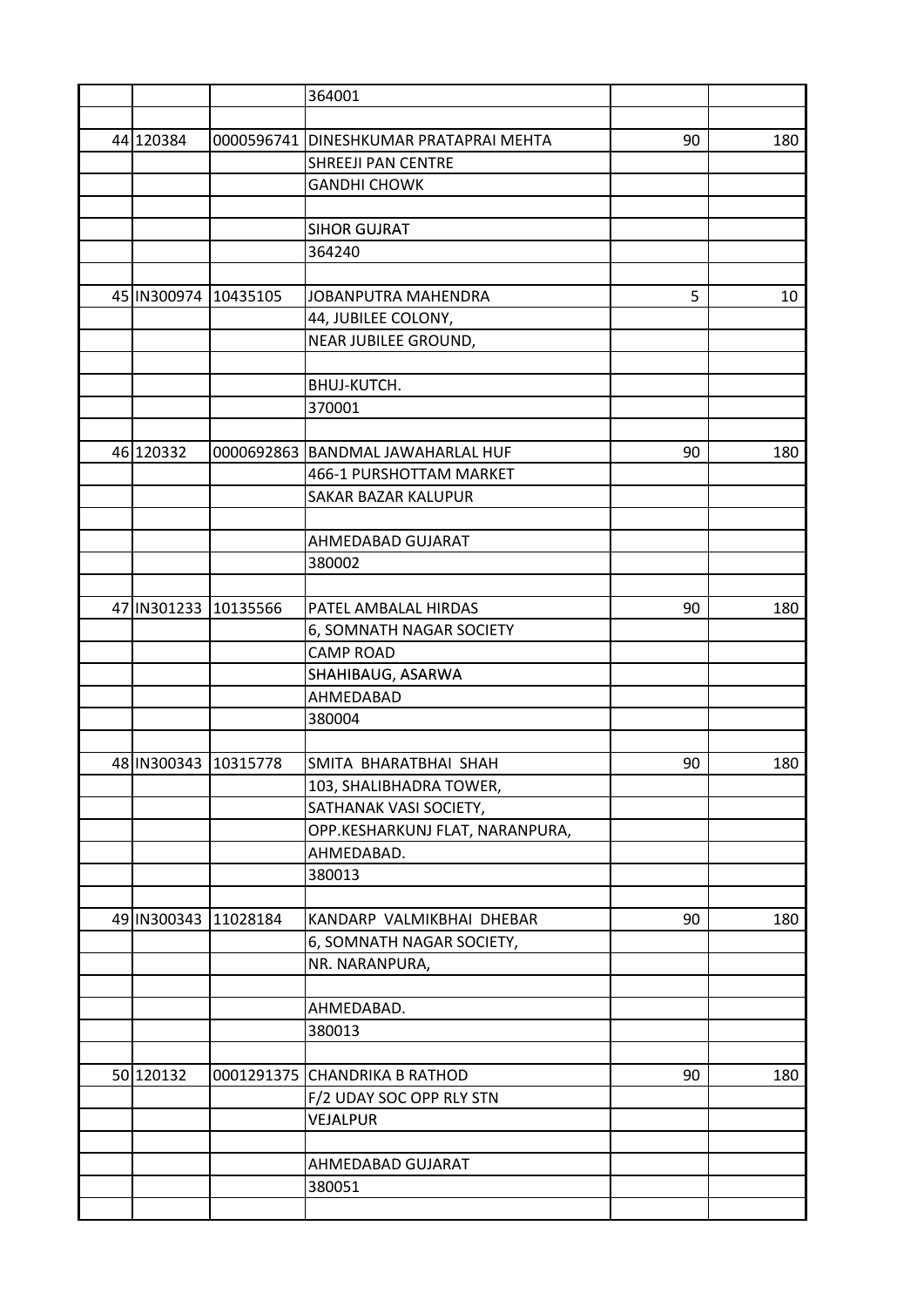| 51 IN301485 10125596 |          | PATEL RAKESHBHAI CHATURBHAI          | 90 | 180            |
|----------------------|----------|--------------------------------------|----|----------------|
|                      |          | 1, ISHAN PARK                        |    |                |
|                      |          | NR PRABHU PARK OPP A M GARDEN        |    |                |
|                      |          | <b>NARODA</b>                        |    |                |
|                      |          | AHMEDABAD                            |    |                |
|                      |          | 382330                               |    |                |
|                      |          |                                      |    |                |
| 52 120332            |          | 0006523471 ROHINI UMESHBHAI PATEL    | 79 | 158            |
|                      |          | <b>60 GANGOTRI TENAMENTS</b>         |    |                |
|                      |          | <b>B/S GOPINATH BUNGLOWS OPP</b>     |    |                |
|                      |          | DIPAK SCHOOL NICOL                   |    |                |
|                      |          | AHMEDABAD GUJARAT                    |    |                |
|                      |          | 382415                               |    |                |
|                      |          |                                      |    |                |
| 53 120332            |          | 0006420203 RESHMA HARESHBHAI TRIVEDI | 70 | 140            |
|                      |          | <b>14 TRIVEDI TWINS</b>              |    |                |
|                      |          | <b>SLOA VILLAGE</b>                  |    |                |
|                      |          |                                      |    |                |
|                      |          | AHMEDABAD GUJARAT                    |    |                |
|                      |          | 382428                               |    |                |
|                      |          |                                      |    |                |
| 54 120332            |          | 0000971985 MINA PAPPU DOLATRAM       | 90 | 180            |
|                      |          | <b>31 SHREENATH SOCIETY</b>          |    |                |
|                      |          | NR RADHESHYAM NAGAR                  |    |                |
|                      |          | <b>DIST GANDHINAGAR</b>              |    |                |
|                      |          | KALOL N GUJ GUJARAT                  |    |                |
|                      |          | 382721                               |    |                |
|                      |          |                                      |    |                |
| 55 IN300214          | 11437983 | SHAH MAULIKKUMAR J                   | 15 | 30             |
|                      |          | PILAJI GUNJ                          |    |                |
|                      |          | <b>BUDHDHI NIVAS</b>                 |    |                |
|                      |          |                                      |    |                |
|                      |          | <b>MEHSANA</b>                       |    |                |
|                      |          | 384001                               |    |                |
|                      |          |                                      |    |                |
| 56 IN300513 15469746 |          | ASHUTOSH R MOHANIYA                  | 1  | 2 <sup>1</sup> |
|                      |          | LALCHAND NI KHADAKI                  |    |                |
|                      |          | <b>STATION ROAD</b>                  |    |                |
|                      |          | <b>MEHSANA</b>                       |    |                |
|                      |          | <b>GUAJRAT</b>                       |    |                |
|                      |          | 384001                               |    |                |
|                      |          |                                      |    |                |
| 57 120109            |          | 0004310925 DHAVAL H PRAJAPATI        | 90 | 180            |
|                      |          | 39 A JAY ASHIRVAD SOCIETY            |    |                |
|                      |          | NR BAJAJ SHOW ROOM                   |    |                |
|                      |          | HIGHWAY NR NAGALPUR                  |    |                |
|                      |          | <b>MEHSANA GUJRAT</b>                |    |                |
|                      |          | 384002                               |    |                |
|                      |          |                                      |    |                |
| 58 IN301276 30327785 |          | PATEL SANJAYKUMAR KANJIBHAI          | 90 | 180            |
|                      |          | 5 ANANDNAGAR SOCIETY                 |    |                |
|                      |          |                                      |    |                |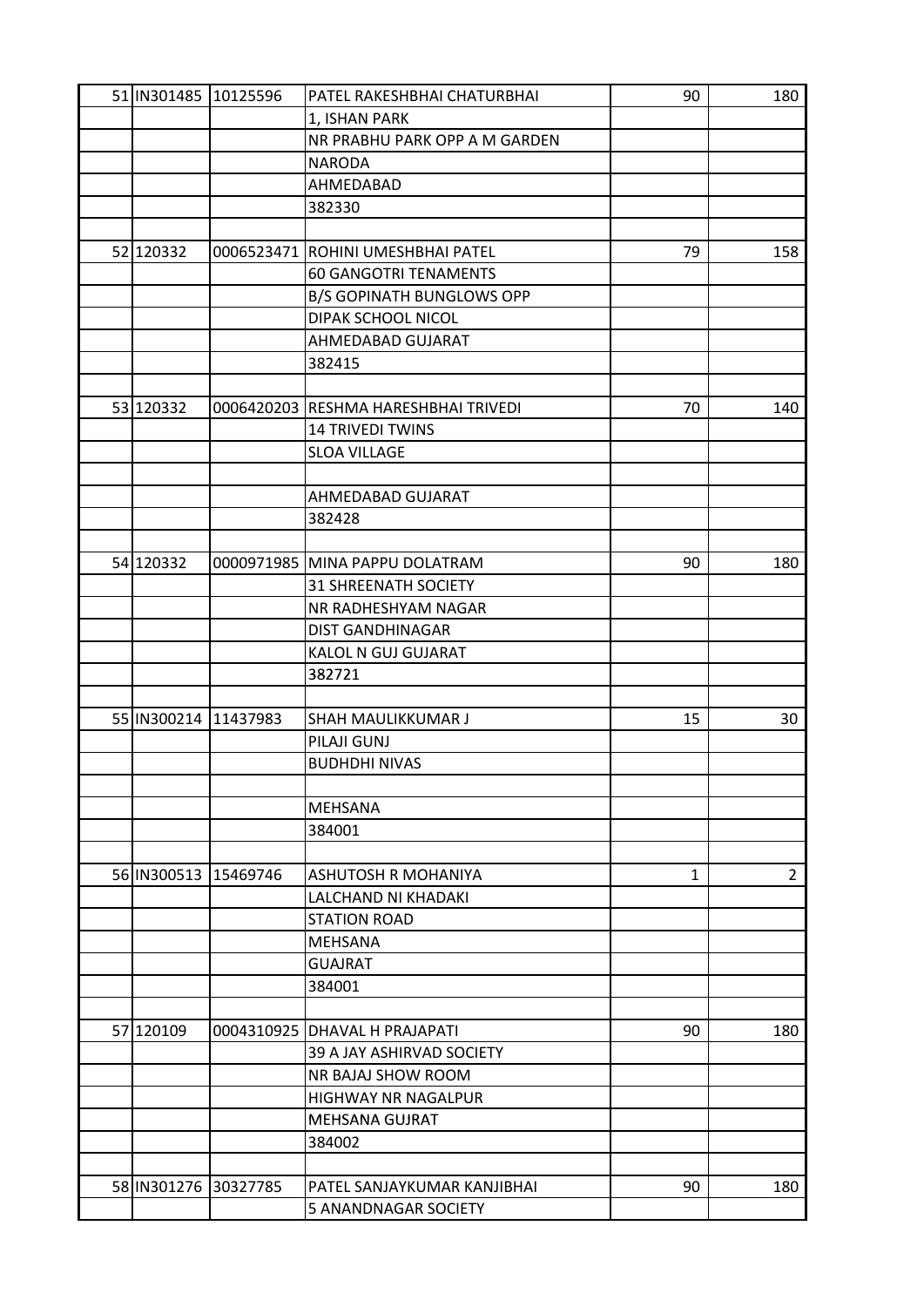|                      |                      | OPP RADHANPUR JAKAT NAKA              |                |     |
|----------------------|----------------------|---------------------------------------|----------------|-----|
|                      |                      | <b>MEHSANA</b>                        |                |     |
|                      |                      | <b>MEHSANA</b>                        |                |     |
|                      |                      | 384002                                |                |     |
|                      |                      |                                       |                |     |
| 59 IN301276 30379659 |                      | ASHOKKUMAR POPATLAL SHAH              | 20             | 40  |
|                      |                      | <b>182 KAPIL PARK SOCIETY</b>         |                |     |
|                      |                      | NR RITURAJ FLAT                       |                |     |
|                      |                      | T B ROAD                              |                |     |
|                      |                      | <b>MEHSANA</b>                        |                |     |
|                      |                      | 384002                                |                |     |
|                      |                      |                                       |                |     |
|                      | 60 IN301233 10306219 | PATEL SUREKHABEN VISHNUBHAI           | 90             | 180 |
|                      |                      | <b>UDAYA NAGAR</b>                    |                |     |
|                      |                      | B/S. SWAMINARAYAN SOCIETY             |                |     |
|                      |                      | AT - TA - UNJHA                       |                |     |
|                      |                      | DIST - MEHSANA (N.G.)                 |                |     |
|                      |                      | 384170                                |                |     |
|                      |                      |                                       |                |     |
| 61 120191            |                      | 0101707031 HEENABEN NARAYANDAS PATEL  | 90             | 180 |
|                      |                      | 3-9-78, MANGALJI NO KHOCHO            |                |     |
|                      |                      | MOTOMADH MEVDIVAD                     |                |     |
|                      |                      | MAHOLLOT, CHORO                       |                |     |
|                      |                      | MEHSANA GUJARAT                       |                |     |
|                      |                      | 384170                                |                |     |
|                      |                      |                                       |                |     |
| 62 120277            |                      | 0000445711 RAVIKUMAR HARIPRASAD PATEL | 10             | 20  |
|                      |                      | <b>54 FATEBAG PALACE</b>              |                |     |
|                      |                      |                                       |                |     |
|                      |                      |                                       |                |     |
|                      |                      | LUNAWADA GUJARAT                      |                |     |
|                      |                      | 389230                                |                |     |
|                      |                      |                                       |                |     |
| 63 120472            |                      | 0010840225   MANGESH M DESHMUKH       | 10             | 20  |
|                      |                      | A 56 D                                |                |     |
|                      |                      | <b>ONGC COLONY</b>                    |                |     |
|                      |                      | ANKLESHWAR                            |                |     |
|                      |                      | ANKLESHWAR GUJARAT                    |                |     |
|                      |                      | 393010                                |                |     |
|                      |                      |                                       |                |     |
| 64 120332            | 0002759557           | USHABEN GIRISHBHAI PRAJAPATI          | 28             | 56  |
|                      |                      | 44 GOVIND PARK                        |                |     |
|                      |                      | <b>KOSAD KOSAD</b>                    |                |     |
|                      |                      | TA- CHORYASI                          |                |     |
|                      |                      | <b>SURAT GUJARAT</b>                  |                |     |
|                      |                      | 394107                                |                |     |
|                      |                      |                                       |                |     |
| 65 120489            |                      | 0000086767 AKINKUMAR A PATEL          | $\overline{2}$ | 4   |
|                      |                      | AT PO KAVITHA                         |                |     |
|                      |                      | <b>TAL MAHUVA</b>                     |                |     |
|                      |                      |                                       |                |     |
|                      |                      | <b>SURAT</b>                          |                |     |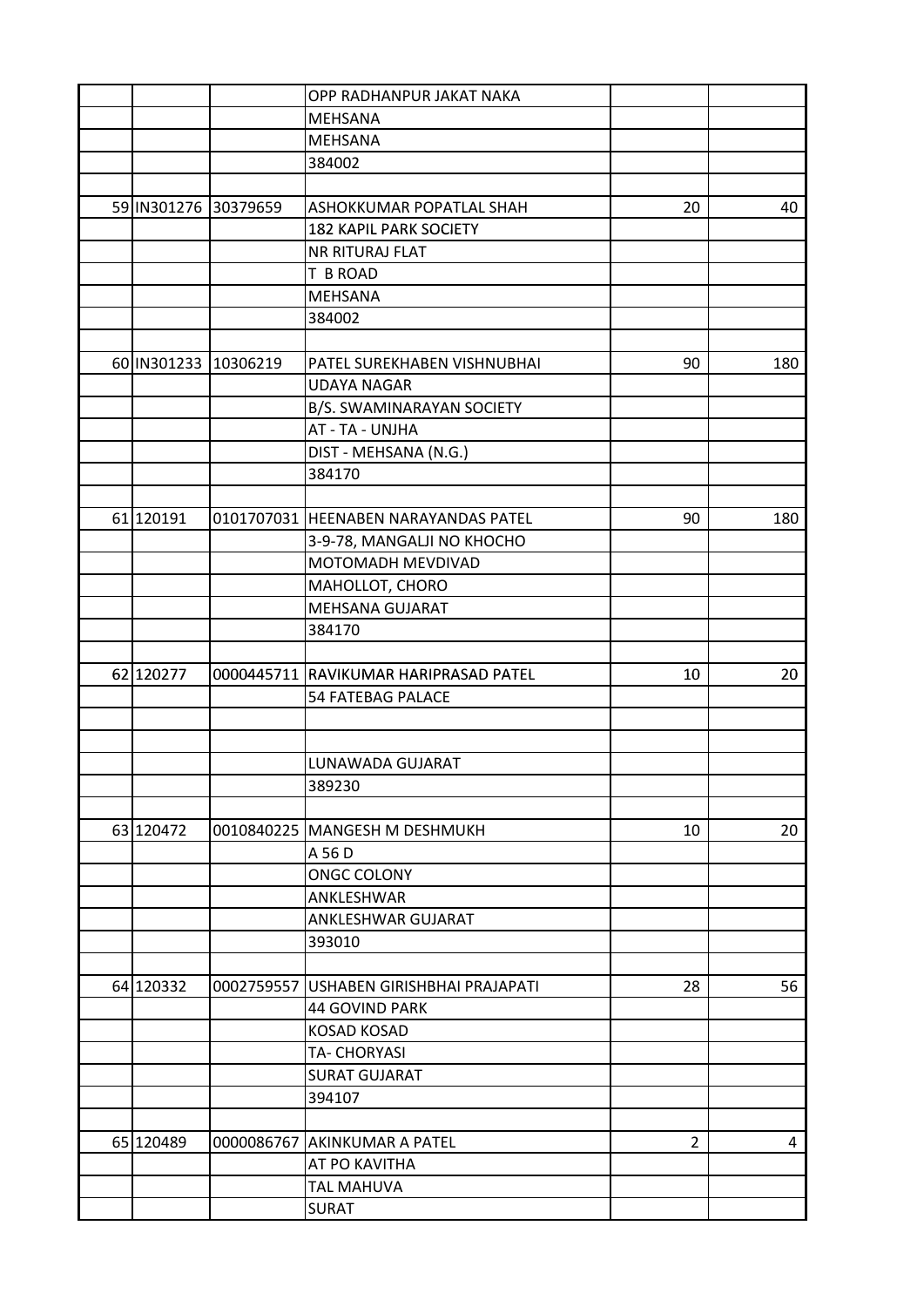| <b>SURAT GUJARAT</b>                    |                                                |     |
|-----------------------------------------|------------------------------------------------|-----|
| 394350                                  |                                                |     |
|                                         |                                                |     |
| 66 120417                               | 50<br>0000014558 ARDSHIR ROHINTON DAVIERVALA   | 100 |
|                                         | <b>BHATIA SOCIETY BLDG,</b>                    |     |
|                                         | A BLOCK, 1 ST FLOOR,                           |     |
|                                         | 286, PRINCESS STREET,                          |     |
|                                         | MUMBAI MAHARASHTRA                             |     |
| 400002                                  |                                                |     |
|                                         |                                                |     |
| 67 IN301436 10499187<br>PRAKASH DWIVEDI | 100                                            | 200 |
|                                         | 1003 / 1004, CAMRON HEIGHTS                    |     |
|                                         | SUNDERVAN COMPLEX                              |     |
|                                         | FOUR BUNGLOWS, ANDHERI (W)                     |     |
| <b>MUMBAI</b>                           |                                                |     |
| 400053                                  |                                                |     |
|                                         |                                                |     |
| 0002396994 RITU MALIK                   |                                                |     |
| 68 120447                               | 45                                             | 90  |
|                                         | F 604 R N A REGENCY PARK                       |     |
| M G ROAD                                |                                                |     |
| KANDIVALI WEST                          |                                                |     |
|                                         | MUMBAI MAHARASHTRA                             |     |
| 400067                                  |                                                |     |
|                                         |                                                |     |
| 69 120332                               | 0000747580 KAMLESH BAIJNATHPRASAD SHARMA<br>50 | 100 |
|                                         | <b>BEHIND NAGRIK STORE</b>                     |     |
|                                         | 67 SNEH VASANT BLDG RAGHOBA                    |     |
|                                         | SHANKAR ROAD CHENDANI                          |     |
|                                         | THANE MAHARASHTRA                              |     |
| 400601                                  |                                                |     |
|                                         |                                                |     |
| 70 IN301604 10974188                    | SULOCHANA D BUBNA<br>5                         | 10  |
|                                         | A 203 DEV MEGHNA CHS                           |     |
|                                         | <b>SECTOR K 7 JESAL PARK</b>                   |     |
| <b>BHAYANDER EAST</b>                   |                                                |     |
| <b>MUMBAI</b>                           |                                                |     |
| 401105                                  |                                                |     |
|                                         |                                                |     |
| 71 120360<br>0000676422                 | 45<br>PARIKSHIT SUBHASH PHATAK                 | 90  |
|                                         | <b>137 SHUKRAWAR PETH</b>                      |     |
| <b>SHINDE ALI</b>                       |                                                |     |
|                                         | NR KELKAR MUSIAM                               |     |
|                                         | PUNE MAHARASHTRA                               |     |
| 411002                                  |                                                |     |
|                                         |                                                |     |
| 72 IN301774<br>16603963                 | RAJESH R CHAUDHARI<br>9                        | 18  |
|                                         | A3/306 RAKSHAK NAGAR GOLD                      |     |
| <b>KHARADI</b>                          |                                                |     |
|                                         |                                                |     |
| <b>PUNE</b>                             |                                                |     |
| 411014                                  |                                                |     |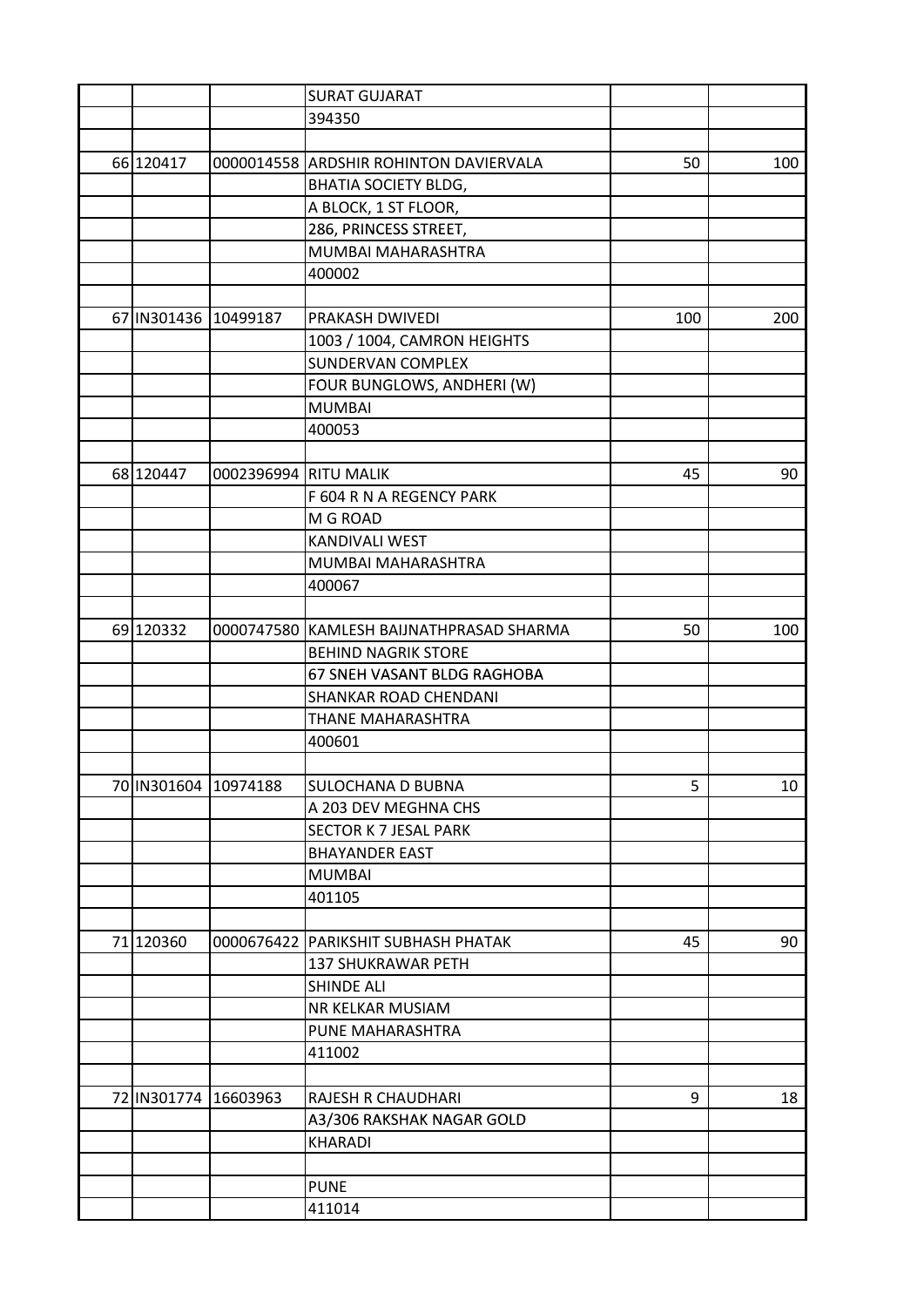|           | 73 IN300214 14233025 | PARESH SHARMA                               | 88  | 176   |
|-----------|----------------------|---------------------------------------------|-----|-------|
|           |                      | POLARIS F 301/302 SATELLITE TOWERS          |     |       |
|           |                      | <b>KOREGAON PARK MUNDHWA RD</b>             |     |       |
|           |                      | <b>MUNDHWA</b>                              |     |       |
|           |                      |                                             |     |       |
|           |                      | PUNE MAHARASHTRA                            |     |       |
|           |                      | 411036                                      |     |       |
|           |                      |                                             |     |       |
|           | 74 IN300214 12270248 | RAJESH D VAIDYA                             | 5   | 10    |
|           |                      | A-204 ELYSTUM                               |     |       |
|           |                      | NEAR PINK CITY & 16 NO                      |     |       |
|           |                      | <b>BUS STOP WAKAD</b>                       |     |       |
|           |                      | PUNE, MAHARASHTRA                           |     |       |
|           |                      | 411057                                      |     |       |
|           |                      |                                             |     |       |
| 75 120472 |                      | 0011224591 UNDE DATTATRAYA TULSHIRAM        | 577 | 1,154 |
|           |                      | 94                                          |     |       |
|           |                      | <b>TAKALI KAZI</b>                          |     |       |
|           |                      | <b>TAKALI KAZI</b>                          |     |       |
|           |                      | AHMEDNAGAR Maharashtra                      |     |       |
|           |                      | 414002                                      |     |       |
|           |                      |                                             |     |       |
| 76 120360 |                      | 0001290348 SHINGADE SUSHANT POPAT.          | 44  | 88    |
|           |                      | A/P 82 YALAMARAVADIGAONTHAN                 |     |       |
|           |                      | YALAMARAVADI GAONTHAN                       |     |       |
|           |                      | SHINGADEVASTIGRAM YALAMARAVADI              |     |       |
|           |                      | SATARA MAHARASHTRA                          |     |       |
|           |                      | 415507                                      |     |       |
|           |                      |                                             |     |       |
| 77 120578 |                      | 0000003478 SUSHILKUMAR NETAICHAND CHOUDHARY | 11  | 22    |
|           |                      | HUF                                         |     |       |
|           |                      | 10/1040, RAJ RAJESHVARI NAGAR               |     |       |
|           |                      |                                             |     |       |
|           |                      |                                             |     |       |
|           |                      | <b>ICHALKARANJI MAHARASHTRA</b>             |     |       |
|           |                      | 416115                                      |     |       |
|           |                      |                                             |     |       |
| 78 120106 |                      | 0100209217 PRAVIN K BHAPKAR                 | 10  | 20    |
|           |                      | FLAT NO 13 INDRAPRASTHA                     |     |       |
|           |                      | APARTMANT PAWANSUT NAGAR                    |     |       |
|           |                      | <b>NAGPUR</b>                               |     |       |
|           |                      | NAGPUR MAHARASHTRA                          |     |       |
|           |                      | 440009                                      |     |       |
|           |                      |                                             |     |       |
| 79 120437 | 0000221321           | NEHARULAL KHATAKCHAND RAJPAL                | 25  | 50    |
|           |                      | At Post Paoni                               |     |       |
|           |                      | <b>Tah Ramtek</b>                           |     |       |
|           |                      | Dist Nagpur                                 |     |       |
|           |                      | Nagpur MAHARASHTRA                          |     |       |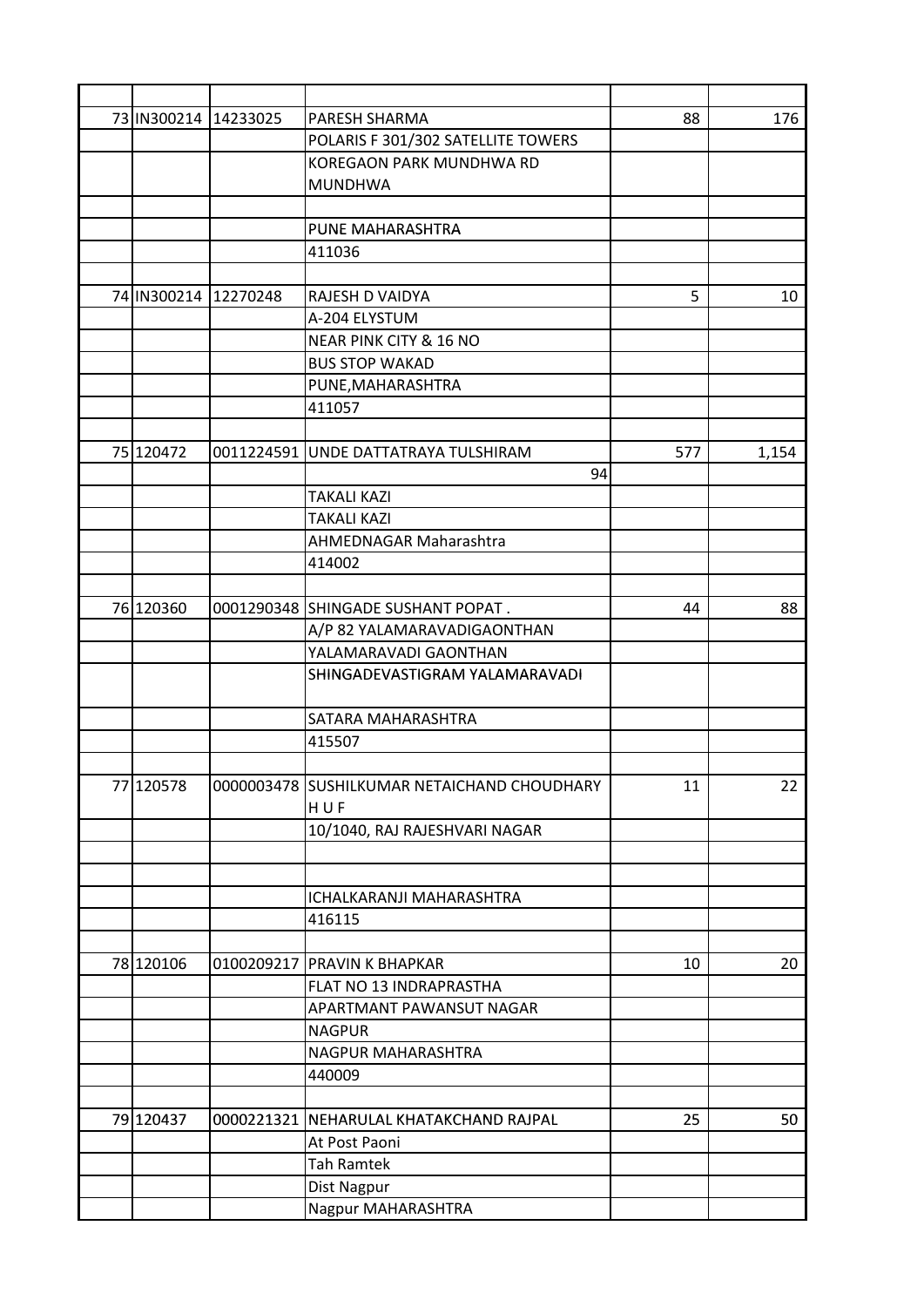|                      | 441106                                       |              |                |
|----------------------|----------------------------------------------|--------------|----------------|
|                      |                                              |              |                |
| 80 IN301774 13455522 | LATA NANDAKISHOR BHUTADA                     | 100          | 200            |
|                      | HOUSE NO 80                                  |              |                |
|                      | WARD NO 25                                   |              |                |
|                      | N P WARDHA                                   |              |                |
|                      | <b>WARDHA</b>                                |              |                |
|                      | 442001                                       |              |                |
|                      |                                              |              |                |
| 81 IN301774 15330052 | TUSHAR SHASHIKANT MEHTA                      | 9            | 18             |
|                      | HAWALDARPURA                                 |              |                |
|                      | WARD NO 34                                   |              |                |
|                      |                                              |              |                |
|                      | <b>WARDHA</b>                                |              |                |
|                      | 442001                                       |              |                |
|                      |                                              |              |                |
| 82 130358            | 0000061446   MEERA MANOJ TIWARI              | 3            | 6              |
|                      | <b>GORAKSHAN ROAD</b>                        |              |                |
|                      |                                              |              |                |
|                      | NEAR LAXMI KIRANA SHOP<br><b>KIRTI NAGAR</b> |              |                |
|                      |                                              |              |                |
|                      | <b>AKOLA Maharashtra</b>                     |              |                |
|                      | 444001                                       |              |                |
|                      |                                              |              |                |
| 83 120109            | 0000058984 YOGESH LILADHAR KELA              | 80           | 160            |
|                      | MALEGAON (BAZAR)                             |              |                |
|                      | TALQ: TELHARA                                |              |                |
|                      | <b>DIST: AKOLA</b>                           |              |                |
|                      | TELHARA MAHARASHTRA                          |              |                |
|                      | 444108                                       |              |                |
|                      |                                              |              |                |
| 84 IN301983 10656448 | NITISHA JHAWAR                               | 20           | 40             |
|                      | 229, BAJRANG NAGAR,                          |              |                |
|                      |                                              |              |                |
|                      |                                              |              |                |
|                      | INDORE (M.P.)                                |              |                |
|                      | 452001                                       |              |                |
|                      |                                              |              |                |
| 85 120333            | 0000526099 NIDHI MAHESHWARI                  | 100          | 200            |
|                      | D 114 FIRDAOS NAGAR                          |              |                |
|                      | NEAR D I G BUNGLOW SQUARE                    |              |                |
|                      | <b>BERASIA ROAD</b>                          |              |                |
|                      | BHOPAL MADHYA PRADESH                        |              |                |
|                      | 462001                                       |              |                |
|                      |                                              |              |                |
| 86 IN301330 18811102 | <b>SHAKUN BHATTAD</b>                        | $\mathbf{1}$ | $\overline{2}$ |
|                      | 33                                           |              |                |
|                      | RACHNA NAGAR                                 |              |                |
|                      | <b>GOVINDPURA</b>                            |              |                |
|                      | <b>BHOPAL MP</b>                             |              |                |
|                      | 462023                                       |              |                |
|                      |                                              |              |                |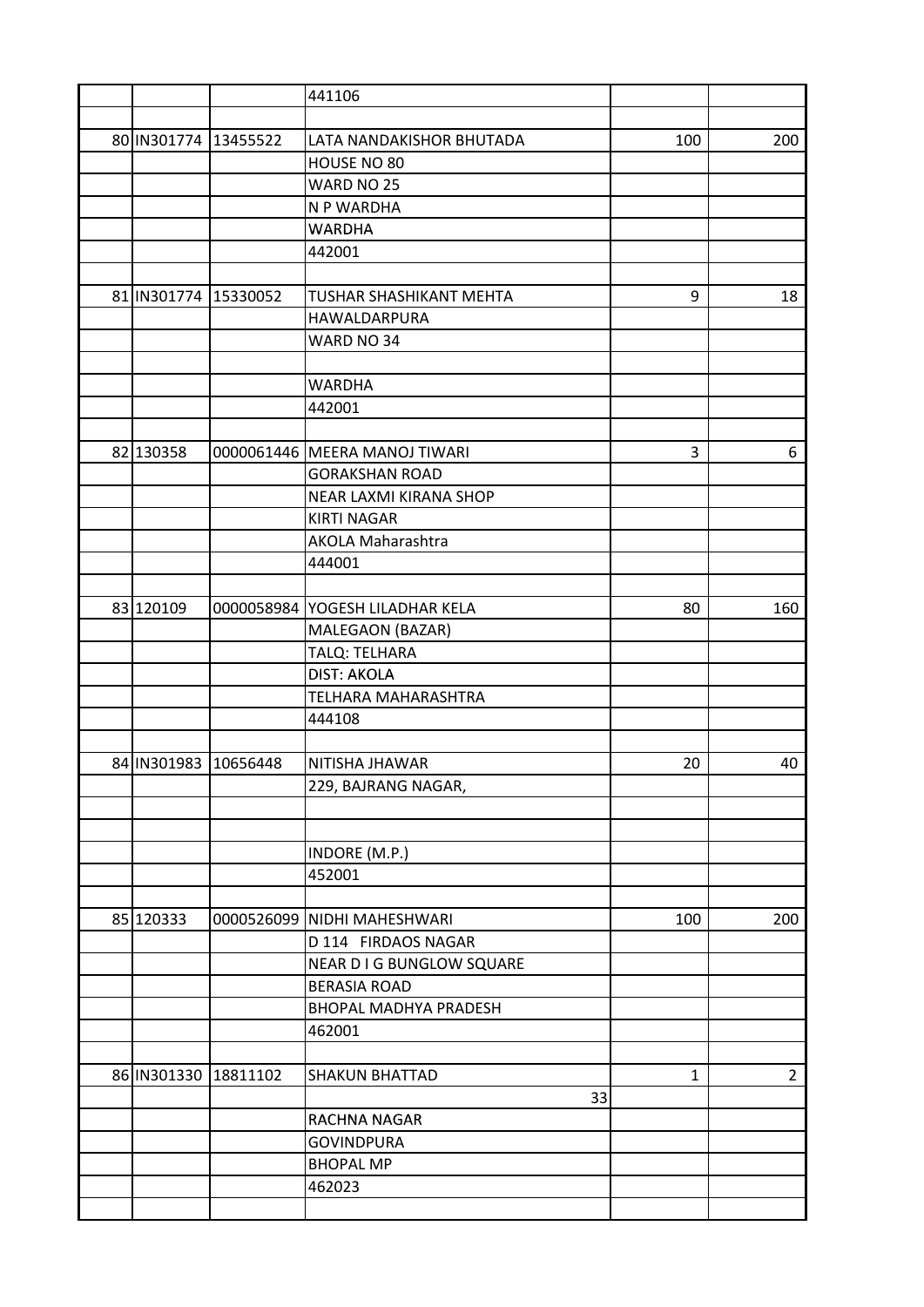| 87 IN301549 14540700 |                      | <b>SUNITA RATHI</b>              | 90  | 180             |
|----------------------|----------------------|----------------------------------|-----|-----------------|
|                      |                      | 2/2/42 PAN BAZAR                 |     |                 |
|                      |                      | <b>1ST FLOOR</b>                 |     |                 |
|                      |                      | SECUNDERABAD                     |     |                 |
|                      |                      |                                  |     |                 |
|                      |                      | 500003                           |     |                 |
|                      |                      |                                  |     |                 |
| 88 IN301604          | 11225117             | SWAPNA TUMMALA                   | 15  | 30              |
|                      |                      | H NO 1 3 124 2 1                 |     |                 |
|                      |                      | <b>SHASTRI NAGAR</b>             |     |                 |
|                      |                      | <b>NIRMAL 504106</b>             |     |                 |
|                      |                      | <b>NIRMAL</b>                    |     |                 |
|                      |                      | 504106                           |     |                 |
|                      |                      |                                  |     |                 |
| 89 IN302863          | 10058787             | MANJIRI VAIDYA CHOUDHARI         | 10  | 20              |
|                      |                      | Q NO B-26 SECTOR-2               |     |                 |
|                      |                      | <b>VITTAL NAGAR</b>              |     |                 |
|                      |                      | <b>GODAVARIKHANI</b>             |     |                 |
|                      |                      | KARIMNAGAR (DIST)                |     |                 |
|                      |                      | 505214                           |     |                 |
|                      |                      |                                  |     |                 |
| 90 IN300513          | 17080112             | K JANARDHAN REDDY                | 90  | 180             |
|                      |                      | PARAMTHMA DAARI                  |     |                 |
|                      |                      | NEAR SIVALAYAM MADANAPALLE       |     |                 |
|                      |                      | <b>CHITTOOR DIST</b>             |     |                 |
|                      |                      | MADANAPALLE ANDHRA PRADESH       |     |                 |
|                      |                      | 517325                           |     |                 |
|                      |                      |                                  |     |                 |
| 91 IN302324          | 10028652             | EMANDI SURYANARAYANA             | 6   | 12 <sup>2</sup> |
|                      |                      | D NO 25-10-29                    |     |                 |
|                      |                      | NALLAVARI VEEDI                  |     |                 |
|                      |                      | KURPAM MARKET, 1 TOWN            |     |                 |
|                      |                      | <b>VISAKHAPATNAM</b>             |     |                 |
|                      |                      | 530001                           |     |                 |
|                      |                      |                                  |     |                 |
| 92 IN302324          | 10800284             | <b>SUNITHA CHITTOORY</b>         | 100 | 200             |
|                      |                      | 43-7-20                          |     |                 |
|                      |                      | <b>RATNA RAJU TOWERS</b>         |     |                 |
|                      |                      | OLD POST OFFICE STREET           |     |                 |
|                      |                      | KAKINADA, EAST GODAVARI DIST, AP |     |                 |
|                      |                      | 533001                           |     |                 |
|                      |                      |                                  |     |                 |
|                      | 93 IN300239 12140570 | KOPPA SUBBA RAO RAMESH           | 100 | 200             |
|                      |                      | C/O KARANATAKA BANK LTD          |     |                 |
|                      |                      | PARVATHI TALKIES ROAD            |     |                 |
|                      |                      | CHANNAPATNA                      |     |                 |
|                      |                      | RAMANAGARAM DIST                 |     |                 |
|                      |                      | 571501                           |     |                 |
|                      |                      |                                  |     |                 |
|                      | 94 IN300239 30013197 | KOPPA SUBBA RAO ROOPA            | 25  | 50              |
|                      |                      | C/O K S RAMESHA                  |     |                 |
|                      |                      |                                  |     |                 |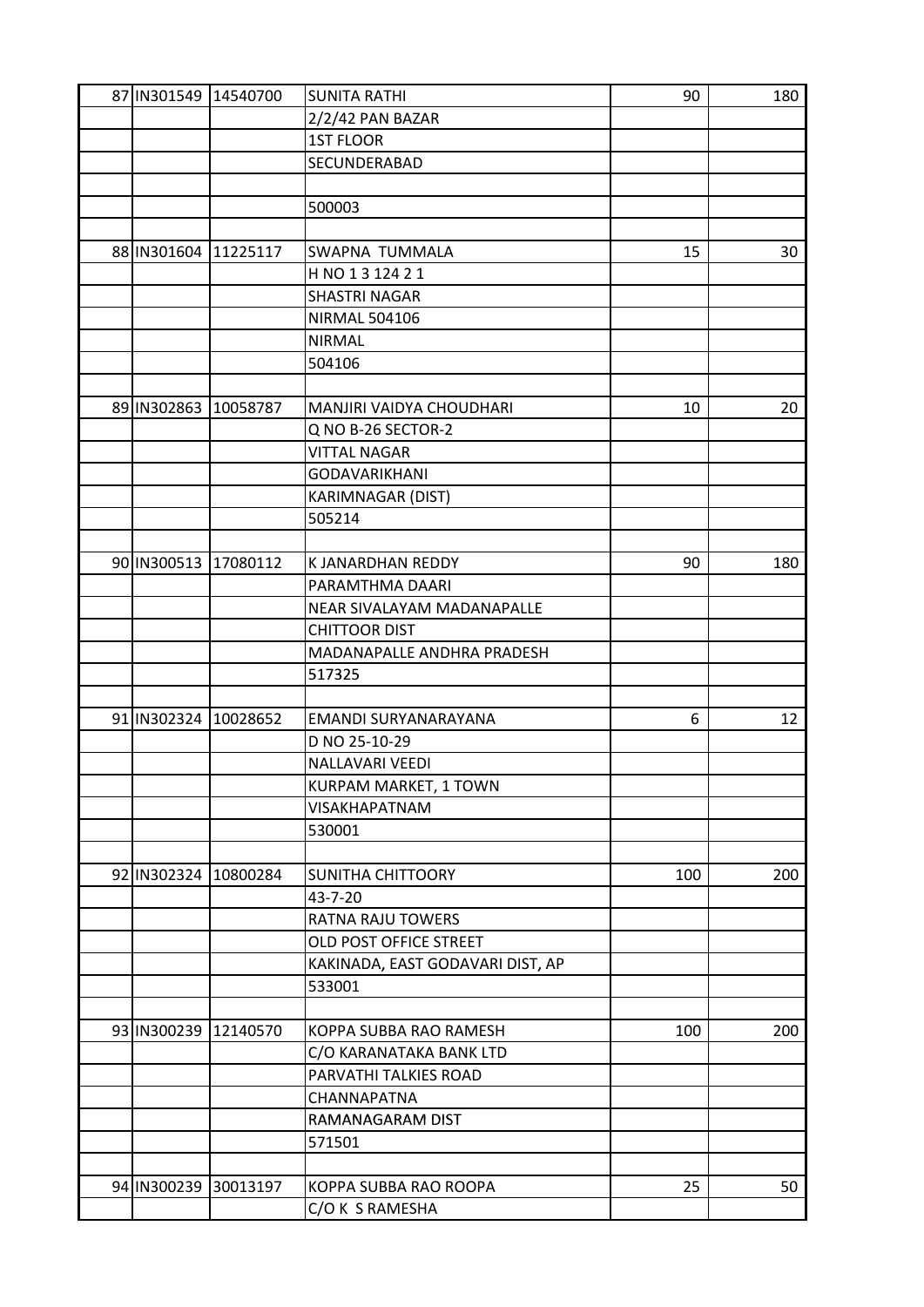|             |                       | KARNATAKA BANK LTD                  |    |     |
|-------------|-----------------------|-------------------------------------|----|-----|
|             |                       | PARVATHI TALKIES ROAD               |    |     |
|             |                       | CHANNAPATNA , BANGALORE             |    |     |
|             |                       | 571501                              |    |     |
|             |                       |                                     |    |     |
|             | 95 IN300239 30037054  | <b>ASHOK KUMAR</b>                  | 50 | 100 |
|             |                       | 1641/1SHANKAR NIVASA                |    |     |
|             |                       | FIRST CROSS NORTHEN EXTENSION       |    |     |
|             |                       | HASSAN POST HASSAN                  |    |     |
|             |                       | KARNATAKA                           |    |     |
|             |                       | 573201                              |    |     |
|             |                       |                                     |    |     |
| 96 IN301135 | 26072643              | <b>SUBBANNA H</b>                   | 50 | 100 |
|             |                       | <b>SUB POSTMASTER</b>               |    |     |
|             |                       |                                     |    |     |
|             |                       |                                     |    |     |
|             |                       | SHIRURU,                            |    |     |
|             |                       | 576228                              |    |     |
|             |                       |                                     |    |     |
| 97 120307   |                       | 0000097697 LATHA JAGADEESH VERNEKAR | 50 | 100 |
|             |                       | NO:2603/17                          |    |     |
|             |                       | 2ND CROSS                           |    |     |
|             |                       | MCC A BLOCK                         |    |     |
|             |                       | DAVANAGERE KARNATAKA                |    |     |
|             |                       | 577004                              |    |     |
|             |                       |                                     |    |     |
| 98 120447   |                       | 0001448814   V SENTHIL KUMAR        | 10 | 20  |
|             |                       | NO <sub>7</sub>                     |    |     |
|             |                       | ELLAIYA ST                          |    |     |
|             |                       |                                     |    |     |
|             |                       | KUMBAKONAM TAMILN ADU               |    |     |
|             |                       | 612001                              |    |     |
|             |                       |                                     |    |     |
|             | 99 IN300513 11194426  | <b>K S SARAVANAN</b>                | 10 | 20  |
|             |                       | 5/61 ARIGNAR ANNA STREET            |    |     |
|             |                       | KAMATCHI AMMAN COLONY               |    |     |
|             |                       | ORIKKAI BO                          |    |     |
|             |                       | KANCHIPURAM TAMIL NADU INDIA        |    |     |
|             |                       | 631502                              |    |     |
|             |                       |                                     |    |     |
|             | 100 IN300394 13539414 | S SWAMINATHAN                       | 15 | 30  |
|             |                       | $5/625 - B$                         |    |     |
|             |                       | <b>KAMBAR STREET</b>                |    |     |
|             |                       |                                     |    |     |
|             |                       | SALEM                               |    |     |
|             |                       | 636005                              |    |     |
|             |                       |                                     |    |     |
| 101 120573  |                       | 0000320104 SREEJITHLAL KONDADAN.    | 8  | 16  |
|             |                       | <b>EDATHODI HOUSE</b>               |    |     |
|             |                       | <b>EAST NALLUR</b>                  |    |     |
|             |                       | <b>KOZHIKODE</b>                    |    |     |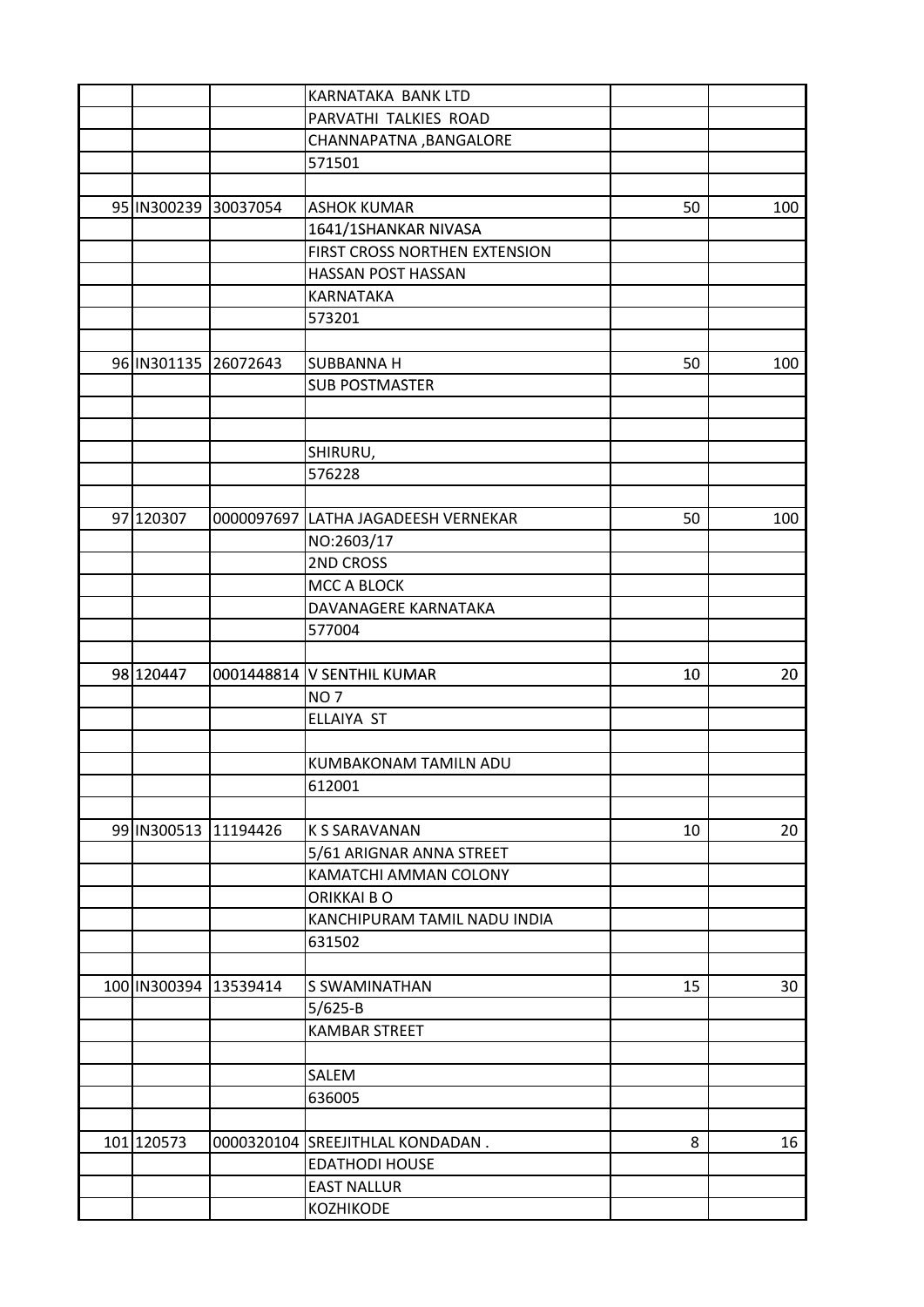|            |                        | <b>KOZHIKODE KERALA</b>          |     |             |
|------------|------------------------|----------------------------------|-----|-------------|
|            |                        | 673631                           |     |             |
|            |                        |                                  |     |             |
| 102 120328 | 0000285037 JJBIN P A.  |                                  | 25  | 50          |
|            |                        | PANAKKAL HOUSE                   |     |             |
|            |                        | P O MANNUTHY                     |     |             |
|            |                        |                                  |     |             |
|            |                        | <b>THRISSUR KERALA</b>           |     |             |
|            |                        | 680651                           |     |             |
|            |                        |                                  |     |             |
|            | 103 IN300513 12730980  | <b>ARUN THOMAS JOSEPH</b>        | 20  | 40          |
|            |                        | XII/533A CAPPIL SATELLITE COLONY |     |             |
|            |                        | PADAMUGHAL PO                    |     |             |
|            |                        |                                  |     |             |
|            |                        | ERNAKULAM                        |     |             |
|            |                        | <b>COCHIN KERALA</b>             |     |             |
|            |                        | 682030                           |     |             |
|            |                        |                                  |     |             |
|            | 104 IN300239 12721754  | <b>RATHEESH K R</b>              | 10  | 20          |
|            |                        | <b>KAYAMKATTIL HOUSE</b>         |     |             |
|            |                        | MARANGATTUPILLY PO               |     |             |
|            |                        | <b>ANDOOR</b>                    |     |             |
|            |                        | <b>ANDOOR</b>                    |     |             |
|            |                        | 686635                           |     |             |
|            |                        |                                  |     |             |
|            | 105 IN300239 12673967  | SARASAMMA S PILLAI               | 1   | $2^{\circ}$ |
|            |                        | <b>MALAYIL HOUSE</b>             |     |             |
|            |                        | PULIYOOR PO                      |     |             |
|            |                        | CHENGANNUR                       |     |             |
|            |                        | CHENGANNUR                       |     |             |
|            |                        | 689510                           |     |             |
|            |                        |                                  |     |             |
|            | 106 IN300239  12106319 | SINDHU HARILAL                   | 115 | 230         |
|            |                        | KUNNATHU HOUSE                   |     |             |
|            |                        | PALLARIMANGALAM PO               |     |             |
|            |                        | MAVELIKARA                       |     |             |
|            |                        |                                  |     |             |
|            |                        | 690107                           |     |             |
|            |                        |                                  |     |             |
|            | 107 IN301774 11049643  | SAMARENDRA NATH RAY              | 40  | 80          |
|            |                        | 8/7 DEBOMITA APARTMENT           |     |             |
|            |                        | <b>GROUND FLOOR</b>              |     |             |
|            |                        | <b>CHINAR PARK SOUTH</b>         |     |             |
|            |                        | <b>KOLKATA</b>                   |     |             |
|            |                        | 700059                           |     |             |
|            |                        |                                  |     |             |
|            |                        |                                  | 20  |             |
|            | 108 IN301774 11050101  | <b>KAMALA RAY</b>                |     | 40          |
|            |                        | Aug-47                           |     |             |
|            |                        | DEBOMITA APARTMENT GRND FLR      |     |             |
|            |                        | <b>CHINAR PARK</b>               |     |             |
|            |                        | <b>KOLKATA</b>                   |     |             |
|            |                        | 700059                           |     |             |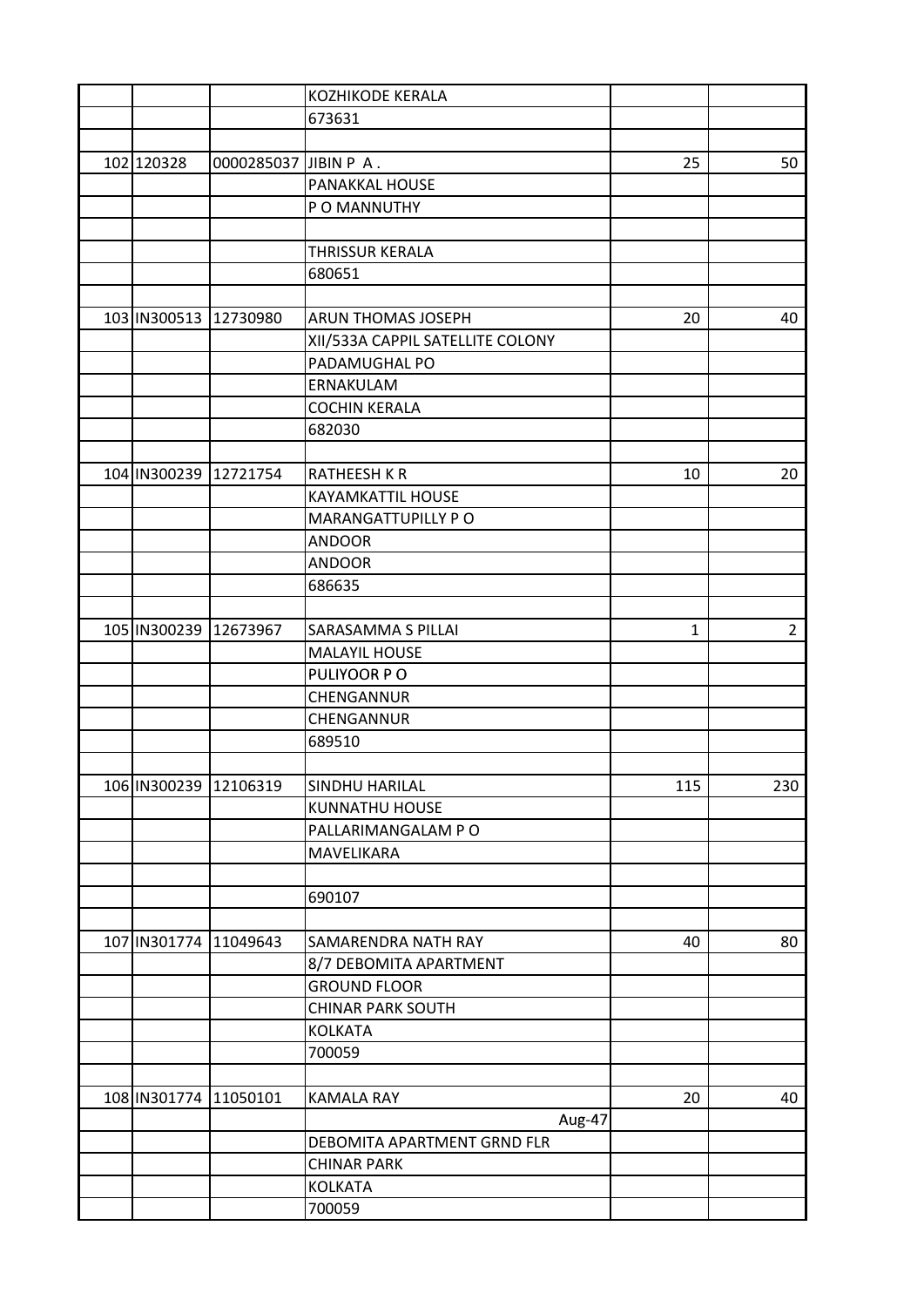| 109 120345                | 0000252811 AMIT KUMAR BHUTIA              | 90  | 180 |
|---------------------------|-------------------------------------------|-----|-----|
|                           | JC-1/2, BAGUIATI RAJARHAT-GOPALPUR(M)     |     |     |
|                           |                                           |     |     |
|                           | <b>ASWINI NAGAR</b>                       |     |     |
|                           | NORTH 24 PARGANAS                         |     |     |
|                           | NORTH 24 PARGANAS WEST BENGAL             |     |     |
|                           | 700159                                    |     |     |
|                           |                                           |     |     |
| 110 IN302105 10329934     | KALYAN CHAUDHURI                          | 90  | 180 |
|                           | 834/1, SARAT CHATTERJEE ROAD,             |     |     |
|                           | HOWRAH,                                   |     |     |
|                           |                                           |     |     |
|                           | <b>WEST BENGAL</b>                        |     |     |
|                           | 711104                                    |     |     |
|                           |                                           |     |     |
| 111   IN300513   16260052 | ANIRUDDHA MUKHERJEE                       | 162 | 324 |
|                           | C/O ASHOK KUMAR MUKHERJEE                 |     |     |
|                           | <b>INFRONT OF BHOLANATH DAS GIRLS SCH</b> |     |     |
|                           |                                           |     |     |
|                           | ROY PARA LANE NARUA                       |     |     |
|                           | CHANDENNAGORE WEST BENGAL                 |     |     |
|                           | 712136                                    |     |     |
|                           |                                           |     |     |
| 112 120447                | 0005769514 TARA PADA BERA                 | 10  | 20  |
|                           | <b>NACHIPUR NACHIPUR NO 6</b>             |     |     |
|                           | <b>KESHIARY KESHIARY</b>                  |     |     |
|                           | <b>MIDNAPUR</b>                           |     |     |
|                           | MIDNAPUR WEST BENGAL                      |     |     |
|                           | 721133                                    |     |     |
|                           |                                           |     |     |
| 113 IN300773  10262635    | <b>GOPAL PERIWAL</b>                      | 30  | 60  |
|                           | VILL.+P.O.- BELDA                         |     |     |
|                           |                                           |     |     |
|                           |                                           |     |     |
|                           | DIST.- PASCHIM MIDNAPUR                   |     |     |
|                           | 721424                                    |     |     |
|                           |                                           |     |     |
| 114 IN300159 10824738     | PRASUN CHITLANGIA                         | 90  | 180 |
|                           | S/O- P. CHITLANGIA,                       |     |     |
|                           | SOUTH BALUCHAR, P.S.-E/BAZAR,             |     |     |
|                           | P.O.DIST-MALDA(W.B.),                     |     |     |
|                           | <b>WEST BENGAL.</b>                       |     |     |
|                           | 732101                                    |     |     |
|                           |                                           |     |     |
| 115 120384                | 0000183589 TAPAS RANJAN CHATTOPADHYAY     | 100 | 200 |
|                           | BELDANGA                                  |     |     |
|                           | <b>CHATTERJEE PARA</b>                    |     |     |
|                           | WARD-13, BELDANGA                         |     |     |
|                           | MURSHIDABAD WEST BENGAL                   |     |     |
|                           | 742133                                    |     |     |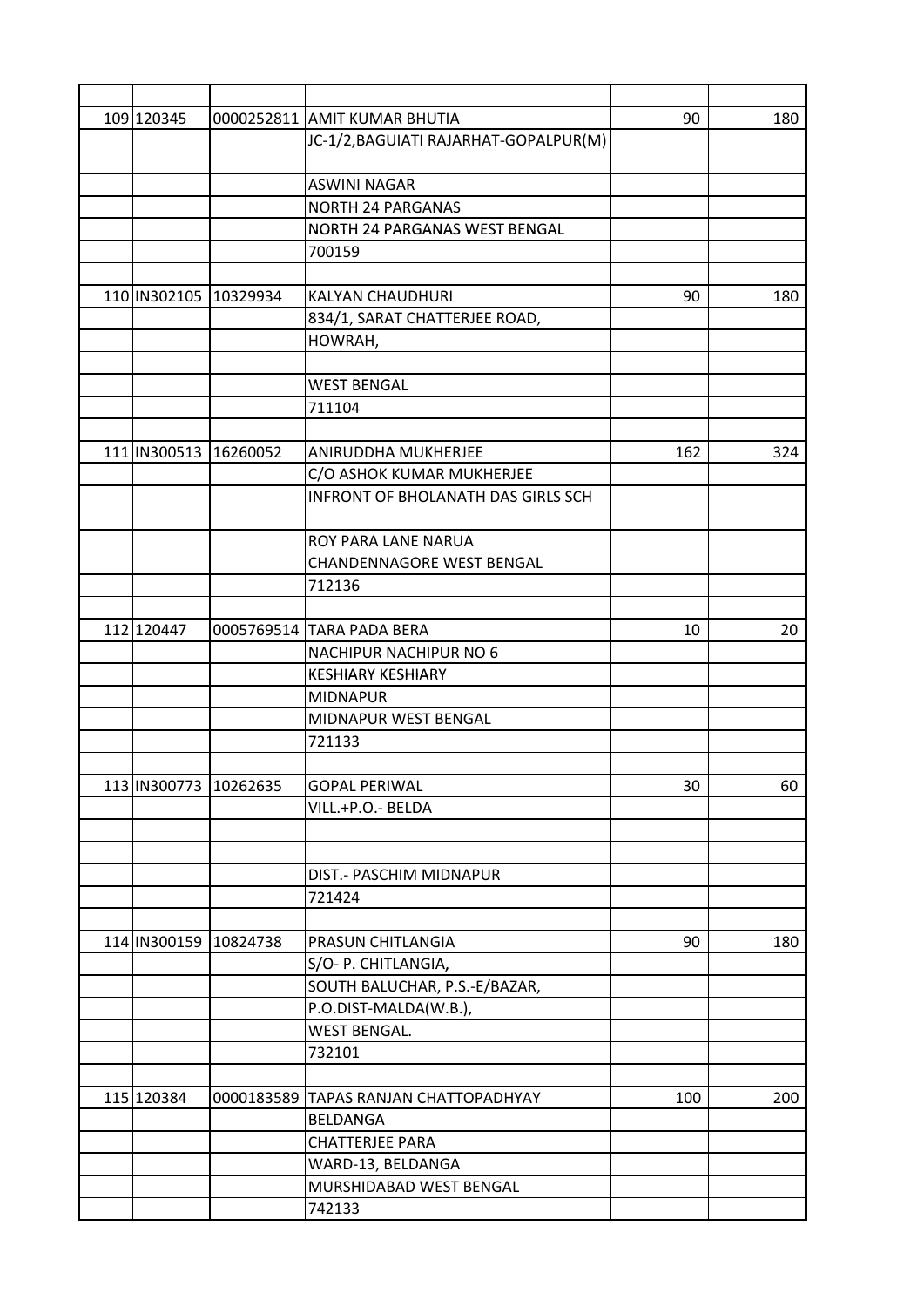| 116 IN302324 11052272 |            | DIPA MUNDRA                          | 10  | 20  |
|-----------------------|------------|--------------------------------------|-----|-----|
|                       |            | <b>MAIN ROAD</b>                     |     |     |
|                       |            | <b>RAMBHA</b>                        |     |     |
|                       |            | <b>GANJAM</b>                        |     |     |
|                       |            | <b>ODISHA</b>                        |     |     |
|                       |            | 761028                               |     |     |
|                       |            |                                      |     |     |
| 117 IN300513          | 13737070   | <b>BAMADEV MISHRA</b>                | 8   | 16  |
|                       |            | DEHERIPALI NEAR GREEN FIELD PUBLIC   |     |     |
|                       |            | <b>SCHOOL BUDHARAJA</b>              |     |     |
|                       |            | SAMBALPUR                            |     |     |
|                       |            | <b>ORISSA</b>                        |     |     |
|                       |            | 768004                               |     |     |
|                       |            |                                      |     |     |
| 118 IN300513 13716712 |            | <b>SUKOMAL DASH</b>                  | 100 | 200 |
|                       |            | <b>COLLEGE ROAD</b>                  |     |     |
|                       |            | <b>BARGARH</b>                       |     |     |
|                       |            |                                      |     |     |
|                       |            | <b>ORISSA</b>                        |     |     |
|                       |            | 768028                               |     |     |
|                       |            |                                      |     |     |
| 119 IN302269          | 13170921   | <b>SUPTA CHOWDHURY</b>               | 32  | 64  |
|                       |            | SUBHASHNAGAR SILCHAR 4               |     |     |
|                       |            | <b>SILCHAR</b>                       |     |     |
|                       |            | ASSAM                                |     |     |
|                       |            | <b>INDIA</b>                         |     |     |
|                       |            | 788004                               |     |     |
|                       |            |                                      |     |     |
| 120 120109            |            | 2600335271   MANOJ KUMAR GUPTA       | 90  | 180 |
|                       |            | <b>DUKHI SAH ROAD</b>                |     |     |
|                       |            | <b>JHOUSAGARHI</b>                   |     |     |
|                       |            |                                      |     |     |
|                       |            | DEOGHAR JHARKHAND                    |     |     |
|                       |            | 814112                               |     |     |
|                       |            |                                      |     |     |
| 121 120573            | 0000284951 | PRADEEP KUMAR CHANDRAN.              | 23  | 46  |
|                       |            | PO BOX 3969 YOGI REAL ESTATE         |     |     |
|                       |            | NR MUSEUM, FLAT 305, ALMAYA SUP-     |     |     |
|                       |            | MKT, DUBAI, UNITED ARAB EMIRATES     |     |     |
|                       |            | <b>DUBAI UAE</b>                     |     |     |
|                       |            | 3969                                 |     |     |
|                       |            |                                      |     |     |
| 122 120177            |            | 0100069143 MALINI AGARWAL            | 90  | 180 |
|                       |            | C/O SANJAY AGARWAL                   |     |     |
|                       |            | U-3, JDA FLATS,                      |     |     |
|                       |            | SETHI COLONY,                        |     |     |
|                       |            | <b>JAIPUR RAJASTHAN</b>              |     |     |
|                       |            |                                      |     |     |
|                       |            |                                      |     |     |
| 123 120206            |            | 0000844018 GENUINE BUILDWELL PVT LTD | 100 | 200 |
|                       |            |                                      |     |     |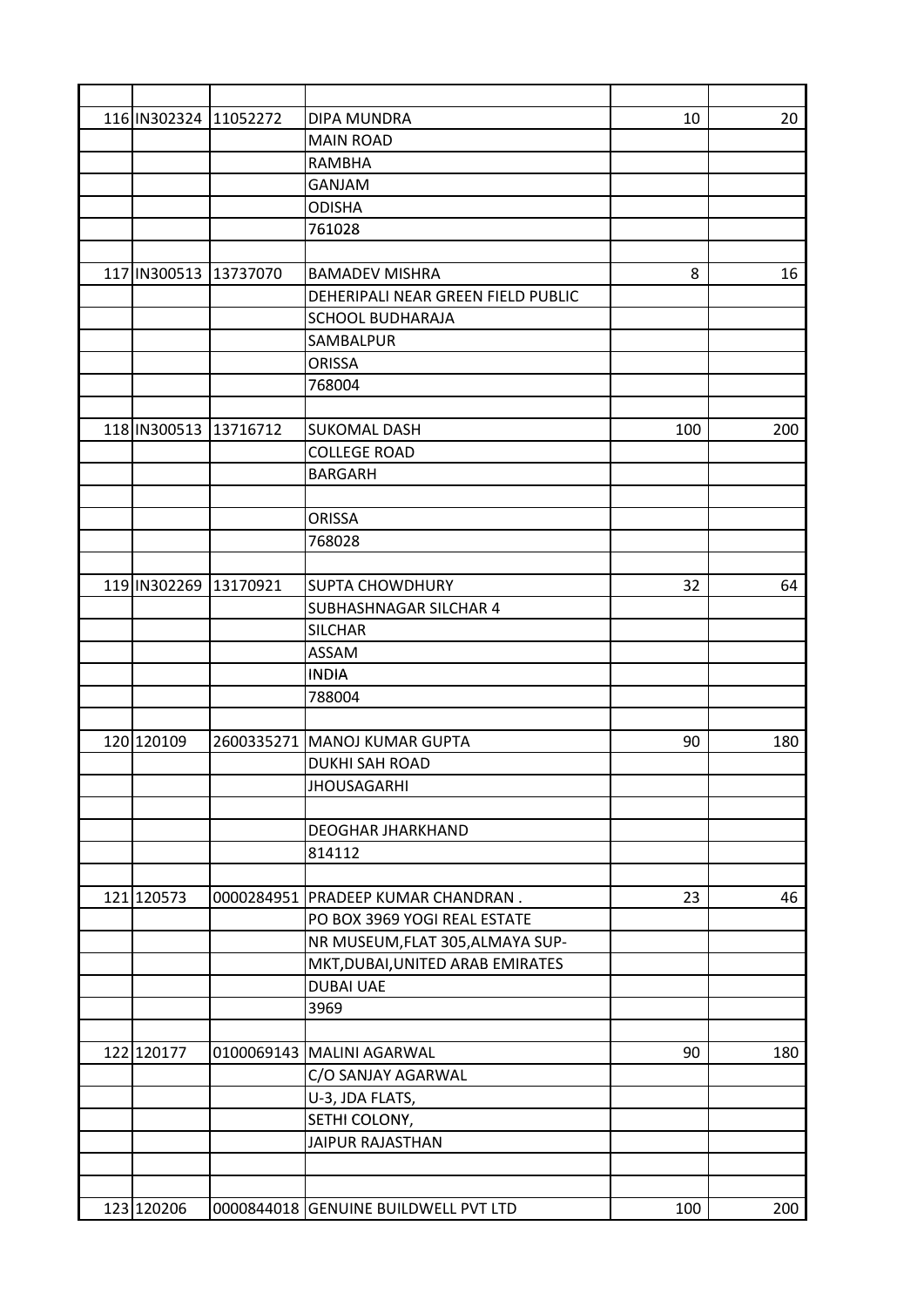|              |                           | 204                           |    |                 |
|--------------|---------------------------|-------------------------------|----|-----------------|
|              |                           | 6/1191 NAIWALA                |    |                 |
|              |                           | <b>KAROL BAGH</b>             |    |                 |
|              |                           | NEW DELHI DELHI               |    |                 |
|              |                           | 110005                        |    |                 |
|              |                           |                               |    |                 |
|              | 124 IN301428 10087184     | POOJA CHAUHAN                 | 10 | 20              |
|              |                           | <b>HOUSE NO. 1517</b>         |    |                 |
|              |                           | <b>G-BLOCK, JAHANGIR PURI</b> |    |                 |
|              |                           | BHALSWA, N.S. MANDI           |    |                 |
|              |                           | <b>DELHI</b>                  |    |                 |
|              |                           | 110033                        |    |                 |
|              |                           |                               |    |                 |
| 125 IN302943 | 10024165                  | <b>SUNIL KUMAR JAIN</b>       | 90 | 180             |
|              |                           | $D-254$                       |    |                 |
|              |                           | PRASHANT VIHAR                |    |                 |
|              |                           |                               |    |                 |
|              |                           | DELHI                         |    |                 |
|              |                           | 110085                        |    |                 |
|              |                           |                               |    |                 |
| 126 120191   |                           | 0100442119 SIMRAN BAJAJ       | 90 | 180             |
|              |                           | <b>HOUSE NO. 849,</b>         |    |                 |
|              |                           | SECTOR - 28                   |    |                 |
|              |                           | TEH. FARIDABAD                |    |                 |
|              |                           | FARIDABAD HARYANA             |    |                 |
|              |                           | 121008                        |    |                 |
|              |                           |                               |    |                 |
|              | 127 IN300513 20706174     | <b>RITIKA</b>                 | 44 | 88              |
|              |                           | <b>147 SECOND FLOOR</b>       |    |                 |
|              |                           | SOUTH CITY 2                  |    |                 |
|              |                           |                               |    |                 |
|              |                           | <b>GURGAON HARYANA</b>        |    |                 |
|              |                           | 122018                        |    |                 |
|              |                           |                               |    |                 |
|              | 128   IN303108   10088026 | <b>MAANYA JAIN</b>            | 90 | 180             |
|              |                           | HOUSE NO. 655                 |    |                 |
|              |                           | POLICE LINE AREA              |    |                 |
|              |                           | <b>HISAR</b>                  |    |                 |
|              |                           | <b>HARYANA</b>                |    |                 |
|              |                           | 125001                        |    |                 |
|              |                           |                               |    |                 |
|              | 129 IN301774 10839322     | <b>VIMLA BAJAJ</b>            | 5  | 10              |
|              |                           | 5/70 SECTOR 2                 |    |                 |
|              |                           | RAJINDER NAGAR                |    |                 |
|              |                           | SAHIBABAD                     |    |                 |
|              |                           | GHAZIABAD                     |    |                 |
|              |                           | 201005                        |    |                 |
|              |                           |                               |    |                 |
| 130 120304   |                           | 0000002258 RAMWATI CHAURASIA  | 5  | 10 <sub>1</sub> |
|              |                           | 64/108, GARARIYA              |    |                 |
|              |                           | <b>MOHAL</b>                  |    |                 |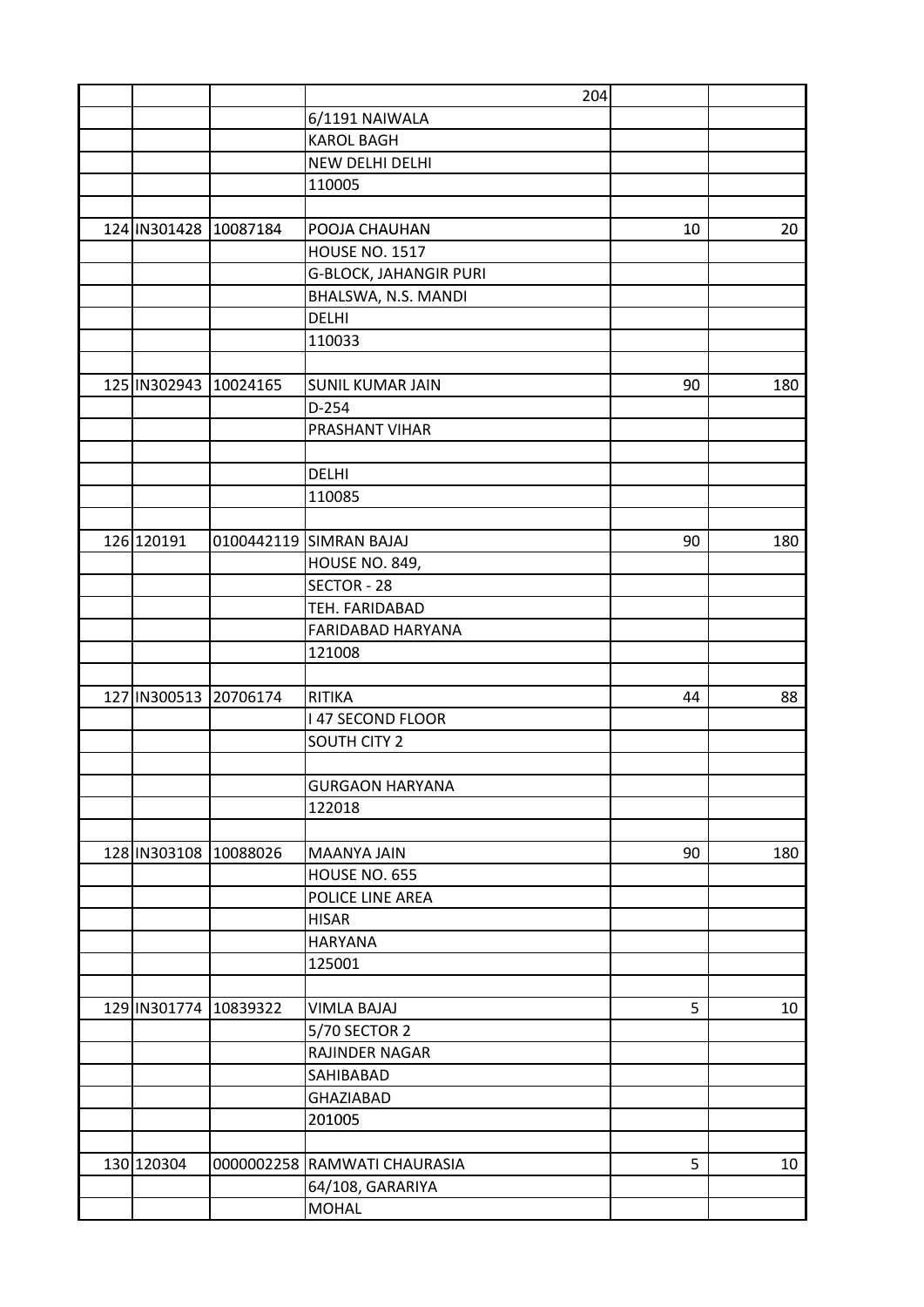|                       |          | <b>KANPUR U.P</b>                  |     |     |
|-----------------------|----------|------------------------------------|-----|-----|
|                       |          | 208001                             |     |     |
|                       |          |                                    |     |     |
| 131 130613            |          | 0000018679 SANTOSH KUMARI JAIN     | 100 | 200 |
|                       |          | 46/148                             |     |     |
|                       |          | <b>HALSEY ROAD</b>                 |     |     |
|                       |          |                                    |     |     |
|                       |          | <b>KANPUR UTTAR PRADESH</b>        |     |     |
|                       |          | 208001                             |     |     |
|                       |          |                                    |     |     |
| 132 IN300394 19468765 |          | <b>DEEPA GROVER</b>                | 20  | 40  |
|                       |          | J-1 OPP NIRANKARI JEWELLERS        |     |     |
|                       |          | <b>KESHAV NAGAR</b>                |     |     |
|                       |          | NIMAISH CAMP                       |     |     |
|                       |          | SAHARANPUR                         |     |     |
|                       |          | 247001                             |     |     |
|                       |          |                                    |     |     |
| 133 IN300118          | 11360850 | <b>NIKITA GOYAL</b>                | 90  | 180 |
|                       |          | 38/51                              |     |     |
|                       |          | <b>MOTIKUNJ</b>                    |     |     |
|                       |          | LOHAMANDI                          |     |     |
|                       |          | <b>AGRA</b>                        |     |     |
|                       |          | 282002                             |     |     |
|                       |          |                                    |     |     |
| 134 IN301774          | 18972701 | <b>KRATIKA DHAMANI</b>             | 100 | 200 |
|                       |          | 8 MANVA JI KA BAG MOTI             |     |     |
|                       |          | DUNGRI ROAD JAWAHAR                |     |     |
|                       |          | <b>NAGAR</b>                       |     |     |
|                       |          | <b>JAIPUR</b>                      |     |     |
|                       |          | 302004                             |     |     |
|                       |          |                                    |     |     |
| 135 IN301160 30044287 |          | RAMESH KUMAR SINGHAL               | 90  | 180 |
|                       |          | PLOT NO. C-399,                    |     |     |
|                       |          | PAREEK COLLEGE ROAD,               |     |     |
|                       |          | NEAR LAL PAYUE, LAL BARI,          |     |     |
|                       |          | JAIPUR.                            |     |     |
|                       |          | 302006                             |     |     |
|                       |          |                                    |     |     |
| 136 120366            |          | 0000204024 ASHISH GHIYA HUF        | 95  | 190 |
|                       |          | P. NO - 13,                        |     |     |
|                       |          | <b>BARKAT COLONY</b>               |     |     |
|                       |          | <b>TONK PHATAK</b>                 |     |     |
|                       |          | <b>JAIPUR RAJASTHAN</b>            |     |     |
|                       |          | 302015                             |     |     |
|                       |          |                                    |     |     |
| 137 IN306114 20058829 |          | <b>SEEMA TAK</b>                   | 90  | 180 |
|                       |          | PLOT NO 8 LANE 1 S B VIHAR         |     |     |
|                       |          | NEAR MAHIMA ELITE SWEJ FARM SODALA |     |     |
|                       |          |                                    |     |     |
|                       |          |                                    |     |     |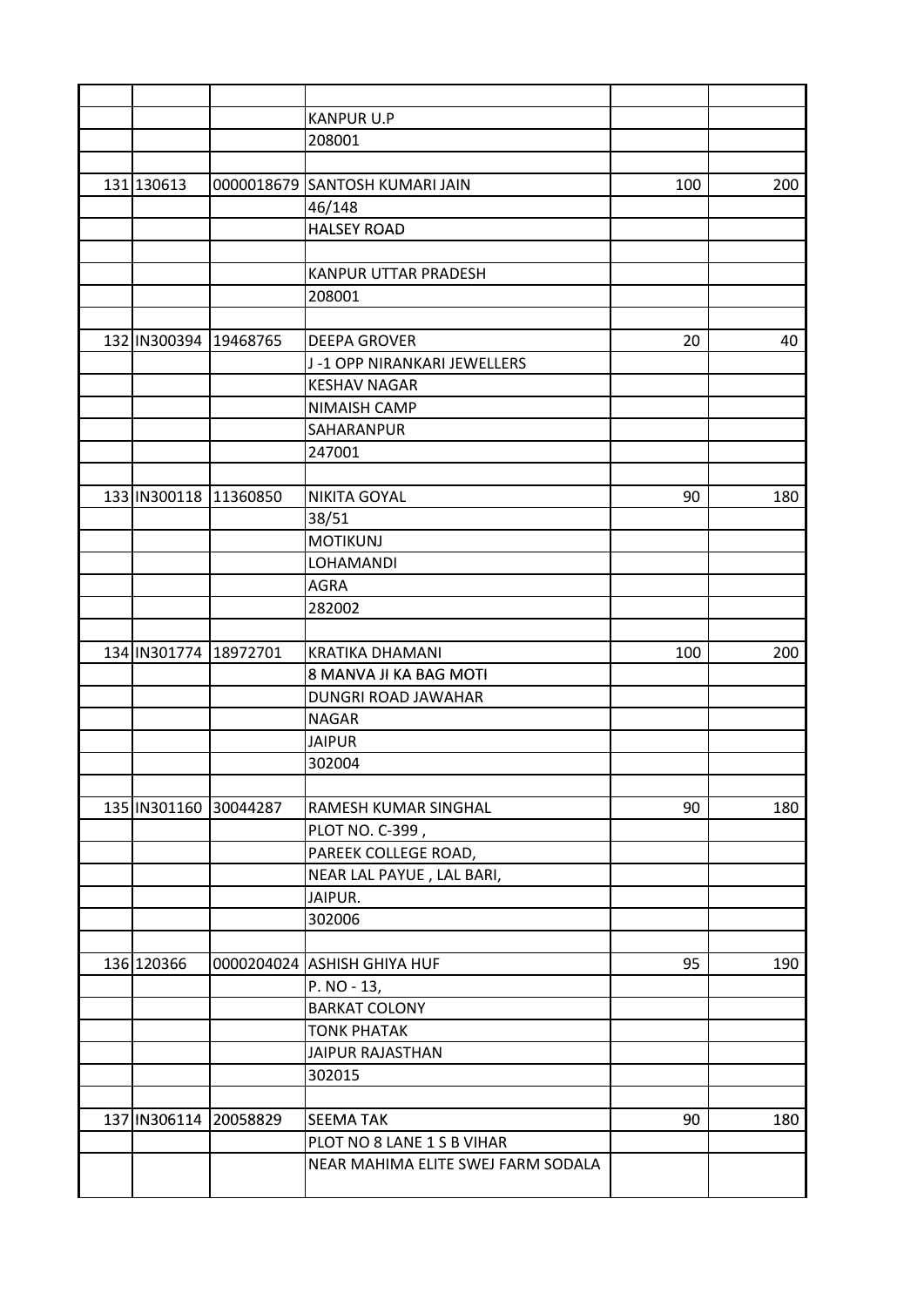|                       |          | NEAR SANGANER ROAD SHYAM NAGAR       |     |       |
|-----------------------|----------|--------------------------------------|-----|-------|
|                       |          |                                      |     |       |
|                       |          | <b>JAIPUR</b>                        |     |       |
|                       |          | 302019                               |     |       |
|                       |          |                                      |     |       |
| 138 IN306114 20074542 |          | <b>NIDHI TAK</b>                     | 90  | 180   |
|                       |          | PLOT NO 8 LANE 1 S B VIHAR           |     |       |
|                       |          | NEAR MAHIMA ELITE SODALA             |     |       |
|                       |          | SWEJ FARM NEAR SANGANER ROAD         |     |       |
|                       |          | <b>JAIPUR</b>                        |     |       |
|                       |          | 302019                               |     |       |
|                       |          |                                      |     |       |
| 139 IN302105          | 10574524 | PUNEET SINGHAL                       | 800 | 1,600 |
|                       |          | C-399, LAL PYAU K PASS, LAL BADI,    |     |       |
|                       |          | PAREEK COLLEGE ROAD,                 |     |       |
|                       |          | <b>BANI PARK</b>                     |     |       |
|                       |          | <b>JAIPUR</b>                        |     |       |
|                       |          | 302016                               |     |       |
|                       |          |                                      |     |       |
| 140 IN301160          | 30261811 | ABDUL RASHEED                        | 90  | 180   |
|                       |          | 31/68/7                              |     |       |
|                       |          | <b>VARUN PATH</b>                    |     |       |
|                       |          | MANSAROVAR                           |     |       |
|                       |          | JAIPUR (RAJ.)                        |     |       |
|                       |          | 302020                               |     |       |
|                       |          |                                      |     |       |
| 141 120121            |          | 0100579556 ABHAY KUMAR JAROLI        | 20  | 40    |
|                       |          | 19 ST GRE SCHOOL ROAD                |     |       |
|                       |          | <b>FRIENDS COLONY</b>                |     |       |
|                       |          |                                      |     |       |
|                       |          | NEW BHUPALPURA                       |     |       |
|                       |          | <b>UDAIPUR RAJASTHAN</b>             |     |       |
|                       |          | 313001                               |     |       |
|                       |          |                                      |     |       |
| 142 IN301774 10891043 |          | <b>MUKESH PANDEY</b>                 | 100 | 200   |
|                       |          | S/O C B PANDEY KIRTI STAMBHA KE PASS |     |       |
|                       |          |                                      |     |       |
|                       |          | <b>SHRI KISHNA BLOK</b>              |     |       |
|                       |          | NAGAR PARISAD KE PASS WARD NO 40     |     |       |
|                       |          |                                      |     |       |
|                       |          | <b>BIKANER</b>                       |     |       |
|                       |          | 334001                               |     |       |
|                       |          |                                      |     |       |
| 143 120109            |          | 0000137629 SANGITA BHANDARI          | 90  | 180   |
|                       |          | <b>BANAVATO KA BAS</b>               |     |       |
|                       |          | <b>CITY POLICE</b>                   |     |       |
|                       |          |                                      |     |       |
|                       |          | <b>JODHPUR RAJASTHAN</b>             |     |       |
|                       |          | 342001                               |     |       |
|                       |          |                                      |     |       |
| 144 120137            |          | 0000195782   MAINA DEVI MALPANI      | 90  | 180   |
|                       |          | <b>BEHIND MAHAMANDIR</b>             |     |       |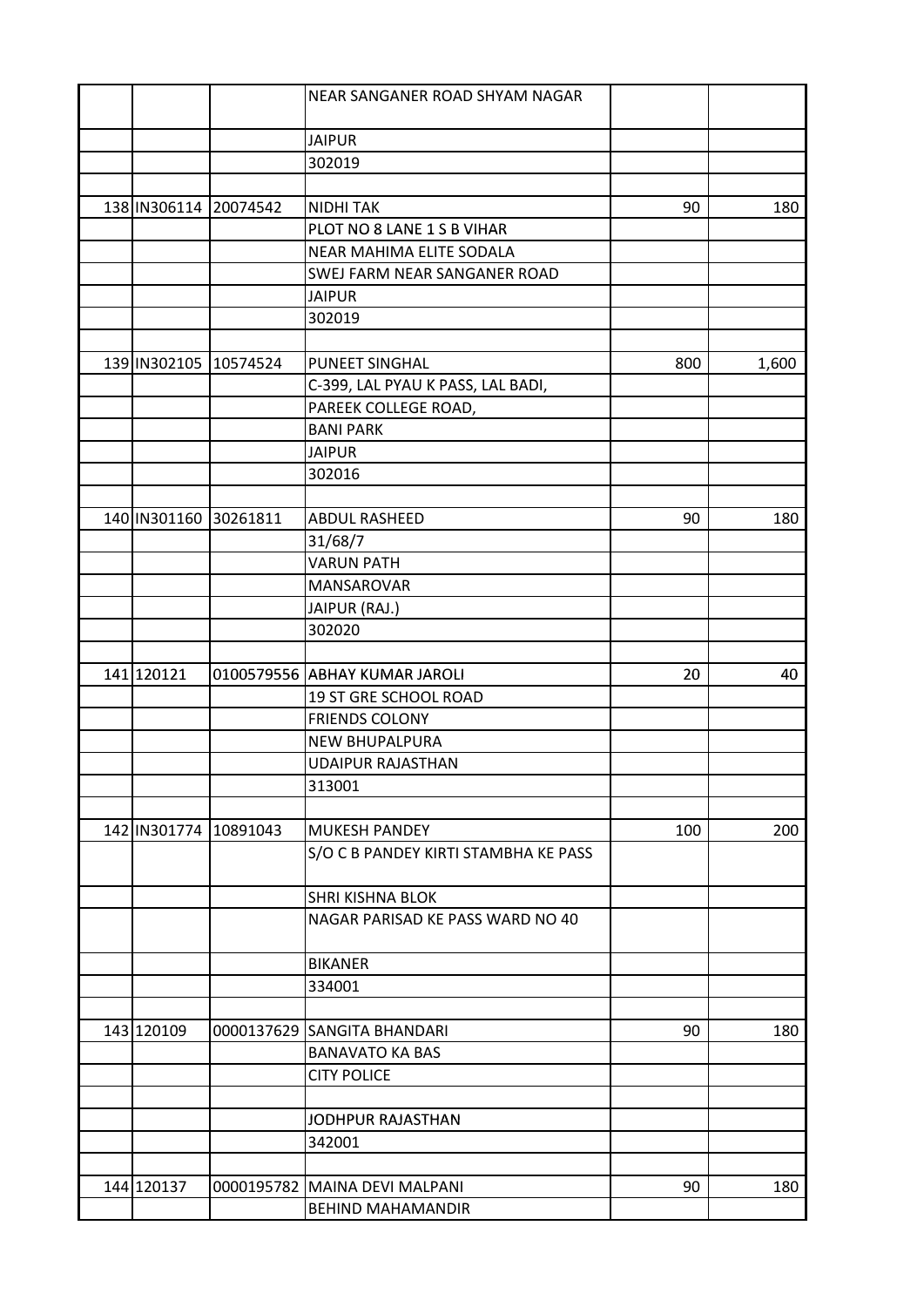|              |                       | <b>RAILWAY STATION</b>                |    |     |
|--------------|-----------------------|---------------------------------------|----|-----|
|              |                       |                                       |    |     |
|              |                       | JODHPUR RAJASTHAN                     |    |     |
|              |                       | 342001                                |    |     |
|              |                       |                                       |    |     |
| 145 120566   |                       | 0000033341 VASANTLAL M SONCHHATRA     | 90 | 180 |
|              |                       | SHRI HARI 7 RAGHUVIR PARA             |    |     |
|              |                       | <b>NEAR TRIKON BAUG</b>               |    |     |
|              |                       |                                       |    |     |
|              |                       | RAJKOT GUJARAT                        |    |     |
|              |                       | 360001                                |    |     |
|              |                       |                                       |    |     |
|              | 146 IN300974 10737244 | DIPEN B. KANABAR                      | 90 | 180 |
|              |                       | JALARAM KRUPA,                        |    |     |
|              |                       | RAMVIHAR SOCIETY,                     |    |     |
|              |                       | NANA MOVA MAIN ROAD,                  |    |     |
|              |                       | RAJKOT.                               |    |     |
|              |                       | 360002                                |    |     |
|              |                       |                                       |    |     |
| 147 IN302201 | 11522196              | <b>LAKHANI DHARABEN S</b>             | 40 | 80  |
|              |                       | <b>PLOT NO. 543</b>                   |    |     |
|              |                       | <b>ARDESH SOCIETY</b>                 |    |     |
|              |                       | <b>VIJAYRAJ NAGAR</b>                 |    |     |
|              |                       | <b>BHAVNAGAR</b>                      |    |     |
|              |                       | 364003                                |    |     |
|              |                       |                                       |    |     |
|              | 148 IN301991 10088129 | NATHALAL NANDLAL VYAS                 | 50 | 100 |
|              |                       | OPP. PANCHMUKHA COMPLEX               |    |     |
|              |                       | W-12(R), BHADIYA                      |    |     |
|              |                       | <b>SIHOR</b>                          |    |     |
|              |                       | DIST. BHAVNAGAR                       |    |     |
|              |                       | 364240                                |    |     |
|              |                       |                                       |    |     |
| 149 120229   | 0000389321            | <b>ONKARMAL JAIN</b>                  | 90 | 180 |
|              |                       | A 201                                 |    |     |
|              |                       | ROYAL REGENCY VESU                    |    |     |
|              |                       | <b>NEAR SUDA WATER TANK</b>           |    |     |
|              |                       | <b>SURAT GUJARAT</b>                  |    |     |
|              |                       | 395007                                |    |     |
|              |                       |                                       |    |     |
| 150 120614   | 0000094511            | CHANDULAL BHOGILAL ADANI              | 90 | 180 |
|              |                       | <b>J-54 MAITRI APPT</b>               |    |     |
|              |                       | OPP ENG COLLEGE MOTERA                |    |     |
|              |                       | <b>GANDHI NAGAR HIGHWAY SABARMATI</b> |    |     |
|              |                       |                                       |    |     |
|              |                       | AHMEDABAD GUJARAT                     |    |     |
|              |                       | 380005                                |    |     |
|              |                       |                                       |    |     |
| 151 120330   | 0000066191            | DHIREN JAGMOHAN GUPTA                 | 10 | 20  |
|              |                       | A-1, MYTREE ASHOKA CO.OP              |    |     |
|              |                       | HA.SO,100 FT, RING ROAD PASE,         |    |     |
|              |                       |                                       |    |     |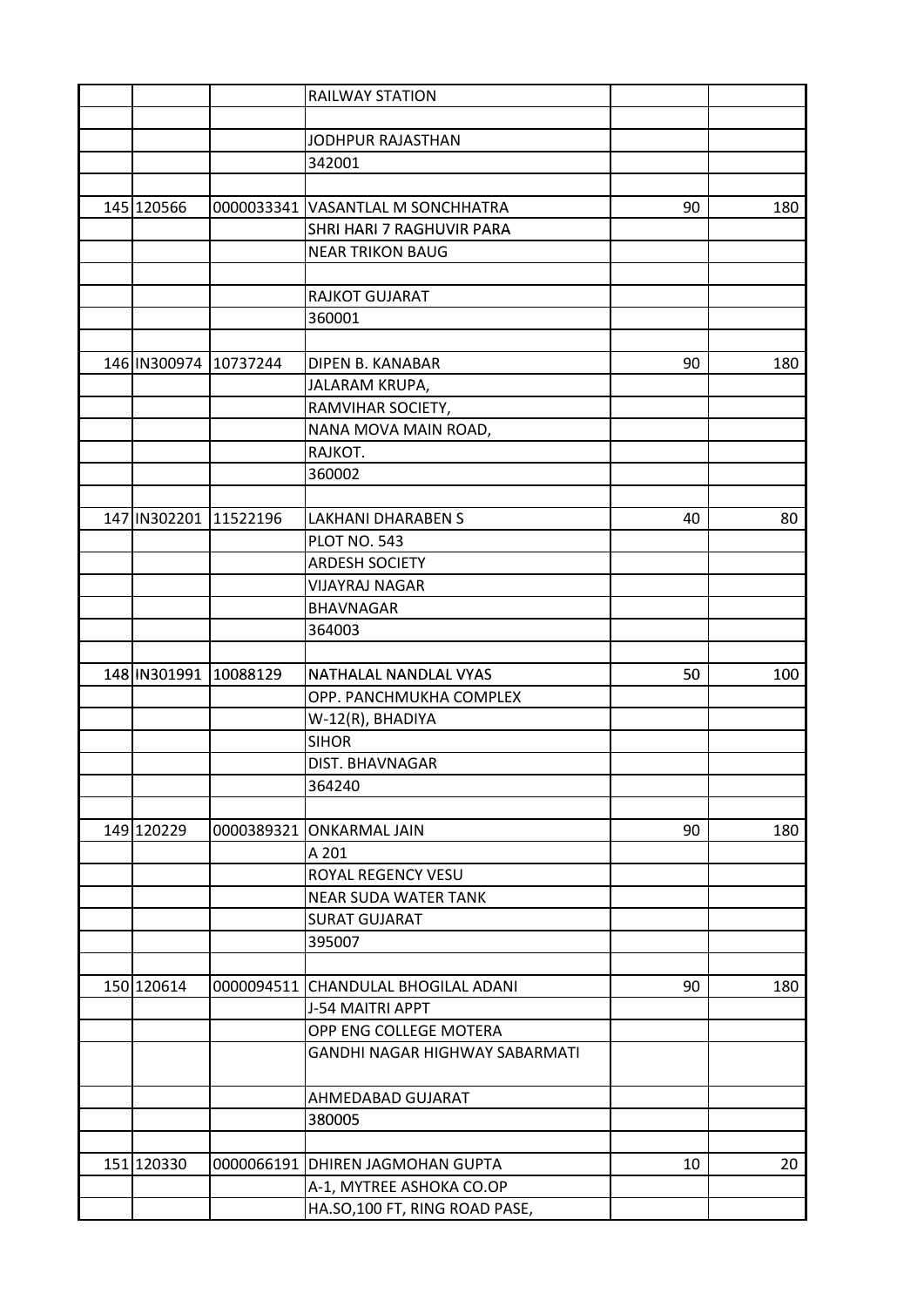|                       |          | <b>MOTERA</b>                         |                |     |
|-----------------------|----------|---------------------------------------|----------------|-----|
|                       |          | <b>GANDHINAGAR GUJARAT</b>            |                |     |
|                       |          | 382424                                |                |     |
|                       |          |                                       |                |     |
| 152 120330            |          | 0000081218 BHARTI RAJKUMAR GANGWANI   | 90             | 180 |
|                       |          | 50, URVASHI BUNGLOWS,                 |                |     |
|                       |          | NR. INDIRA BRIDGE,                    |                |     |
|                       |          | HANSOL NARODA,                        |                |     |
|                       |          | AHMEDABAD GUJARAT                     |                |     |
|                       |          | 382475                                |                |     |
|                       |          |                                       |                |     |
| 153 IN300513 82378121 |          | KANTA SHYAMLAL JESRANI                | 235            | 470 |
|                       |          | H 3 ASHRAY FLAT OPP NURSARY HANSOL    |                |     |
|                       |          |                                       |                |     |
|                       |          | AHMEDABAD CITY SARDARNAGAR            |                |     |
|                       |          |                                       |                |     |
|                       |          | AHMEDABAD GUJARAT                     |                |     |
|                       |          | 382475                                |                |     |
|                       |          |                                       |                |     |
| 154 120472            |          | 0009574987 VITHALDAS K PATEL          | 90             | 180 |
|                       |          | JAY YOGESHWAR SOCIETY                 |                |     |
|                       |          | SOCIETY NAGAR                         |                |     |
|                       |          | <b>HIMATNAGAR</b>                     |                |     |
|                       |          | HIMATNAGAR GUJARAT                    |                |     |
|                       |          | 383001                                |                |     |
|                       |          |                                       |                |     |
| 155 120109            |          | 0005352021 KANTABEN KANTIBHAI PATEL   | 35             | 70  |
|                       |          | 24 PARMATMA SOCIETY                   |                |     |
|                       |          | <b>B H PATEL VIDHYALAY NAGALPUR12</b> |                |     |
|                       |          | TA DIST MEHSANA                       |                |     |
|                       |          | <b>MEHSANA GUJRAT</b>                 |                |     |
|                       |          | 384002                                |                |     |
|                       |          |                                       |                |     |
| 156 IN300343 20074641 |          | JOSHI GAURANGBHAI PRAVINBHAI          | 50             | 100 |
|                       |          | 8-13-54 NAGARWADA NA NAKE             |                |     |
|                       |          | <b>PATAN</b>                          |                |     |
|                       |          | <b>DIST-PATAN</b>                     |                |     |
|                       |          | PATAN - (N.G.)                        |                |     |
|                       |          | 384265                                |                |     |
|                       |          |                                       |                |     |
| 157 120360            |          | 0002071016 JEET NILESH JAIN           | $\overline{2}$ | 4   |
|                       |          | 403 14 A ALKAPURI SOC                 |                |     |
|                       |          | <b>GIDC</b>                           |                |     |
|                       |          |                                       |                |     |
|                       |          | ANKLESHWAR GUJARAT                    |                |     |
|                       |          | 393001                                |                |     |
|                       |          |                                       |                |     |
| 158 IN300183          | 10980315 | NILIMA DALAL                          | 80             | 160 |
|                       |          | 201-NEELDHARA FLATS B/H               |                |     |
|                       |          | H TAKSHASHILA B/H BHULKA BHAVAN       |                |     |
|                       |          | ANAND MAHAL ROAD ADAJAN               |                |     |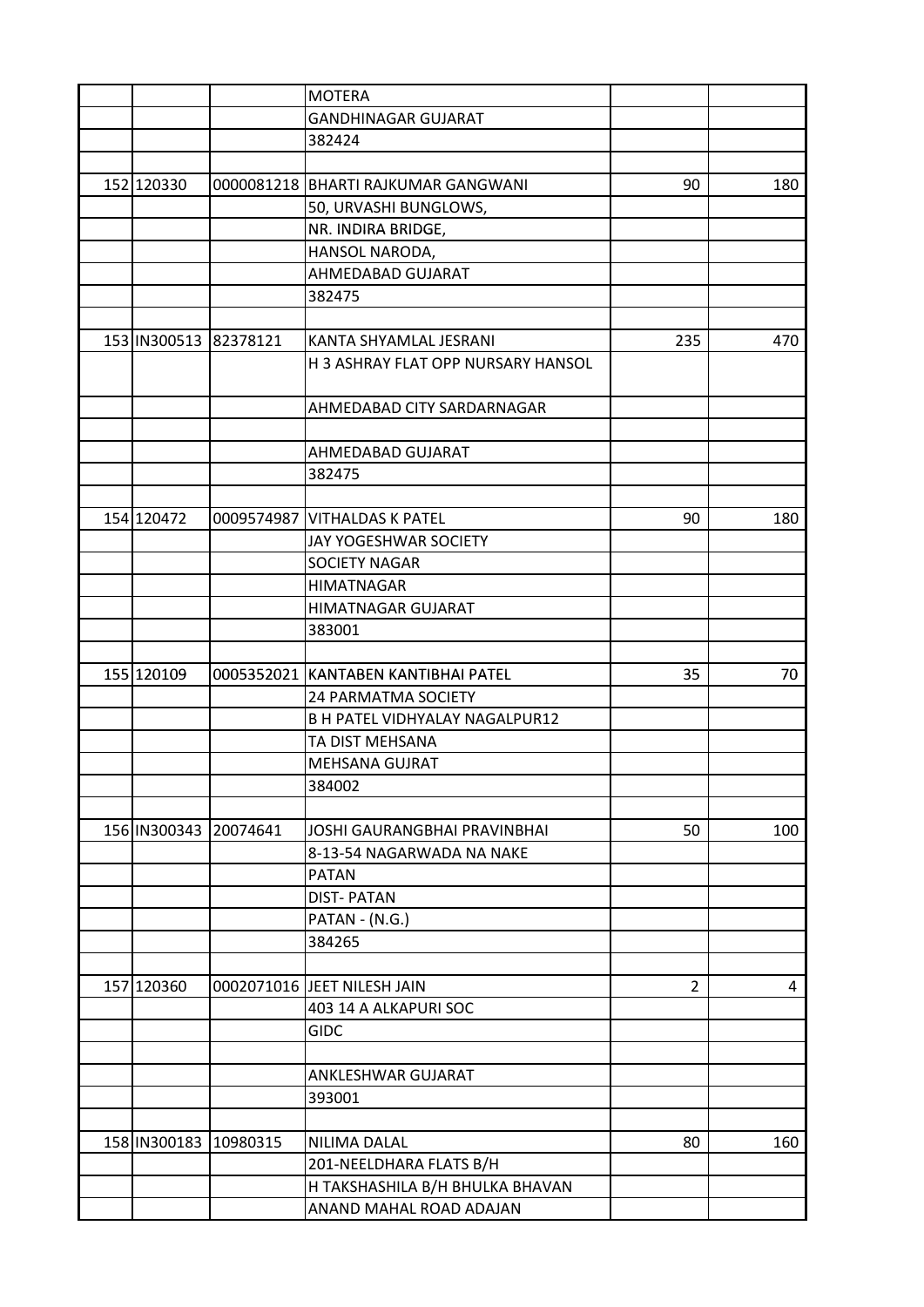|                       |                       | <b>SURAT</b>                             |       |                |
|-----------------------|-----------------------|------------------------------------------|-------|----------------|
|                       |                       | 395009                                   |       |                |
|                       |                       |                                          |       |                |
| 159 IN301143 10777624 |                       | MADHUSUDAN SARDA HUF                     | 1     | $\overline{2}$ |
|                       |                       | 14/16 OVALWADI                           |       |                |
|                       |                       | VITHALWADI 2ND FLOOR KALBADEVI           |       |                |
|                       |                       | <b>MUMBAI</b>                            |       |                |
|                       |                       | MAHARASHTRA                              |       |                |
|                       |                       | 400002                                   |       |                |
|                       |                       |                                          |       |                |
| 160 120542            |                       | 0000005291 ASHWIN S DEDHIA HUF.          | 90    | 180            |
|                       |                       | 804 8, SHATRUNJAY TOWER,                 |       |                |
|                       |                       | VITTHAL CHWAN MARG,                      |       |                |
|                       |                       | <b>PAREL</b>                             |       |                |
|                       |                       |                                          |       |                |
|                       |                       | MUMBAI MAHARASHTRA                       |       |                |
|                       |                       | 400012                                   |       |                |
|                       |                       |                                          |       |                |
| 161 IN300343          | 11185272              | <b>GOWRI SHANKAR</b>                     | 1,000 | 2,000          |
|                       |                       | 101 RUSTOM VILLA                         |       |                |
|                       |                       | DR.GHANTI ROAD PARSI COLONY              |       |                |
|                       |                       | <b>DADAR</b>                             |       |                |
|                       |                       | <b>MUMBAI</b>                            |       |                |
|                       |                       | 400014                                   |       |                |
|                       |                       |                                          |       |                |
| 162 120472            |                       | 0000041140   BHARAT KARSANDAS BHANUSHALI | 31    | 62             |
|                       |                       | 15 / 7, AZAD NAGAR,                      |       |                |
|                       |                       | R.A.K.ROAD,                              |       |                |
|                       |                       | <b>NEAR BUS DEPOT WADALA</b>             |       |                |
|                       |                       | Mumbai MAHARASHTRA                       |       |                |
|                       |                       | 400031                                   |       |                |
|                       |                       |                                          |       |                |
| 163 120692            |                       | 0000031045   DIVY MUKESH MARU            | 90    | 180            |
|                       |                       | A/102 PUSHP EXCELLANCY                   |       |                |
|                       |                       | MATHURADAS EXT RD                        |       |                |
|                       |                       | KANDIVALI WEST                           |       |                |
|                       |                       | MUMBAI MAHARASHTRA                       |       |                |
|                       |                       | 400067                                   |       |                |
|                       |                       |                                          |       |                |
| 164 IN300513 80202491 |                       | KANCHAN VISHAL LAVEKAR                   | 106   | 212            |
|                       |                       | ROOM NO 10 RAMJI CHAITYA CHAWL NO 3      |       |                |
|                       |                       |                                          |       |                |
|                       |                       | SAMEER CHANDAWARKAR ROAD                 |       |                |
|                       |                       | DAHANUKARWA                              |       |                |
|                       |                       | DI KANDIVALI WEST NEAR HDFC BANK         |       |                |
|                       |                       | MUMBAI MAHARASHTRA                       |       |                |
|                       |                       |                                          |       |                |
|                       |                       | 400067                                   |       |                |
|                       |                       |                                          |       |                |
|                       | 165 IN301774 13919455 | SUSHILKUMAR MAHATAM RAI                  | 9     | 18             |
|                       |                       | R NO 23/B SAI SHRADHA MANDAL             |       |                |
|                       |                       | PRATAP NAGAR                             |       |                |
|                       |                       | <b>BHANDUP WEST</b>                      |       |                |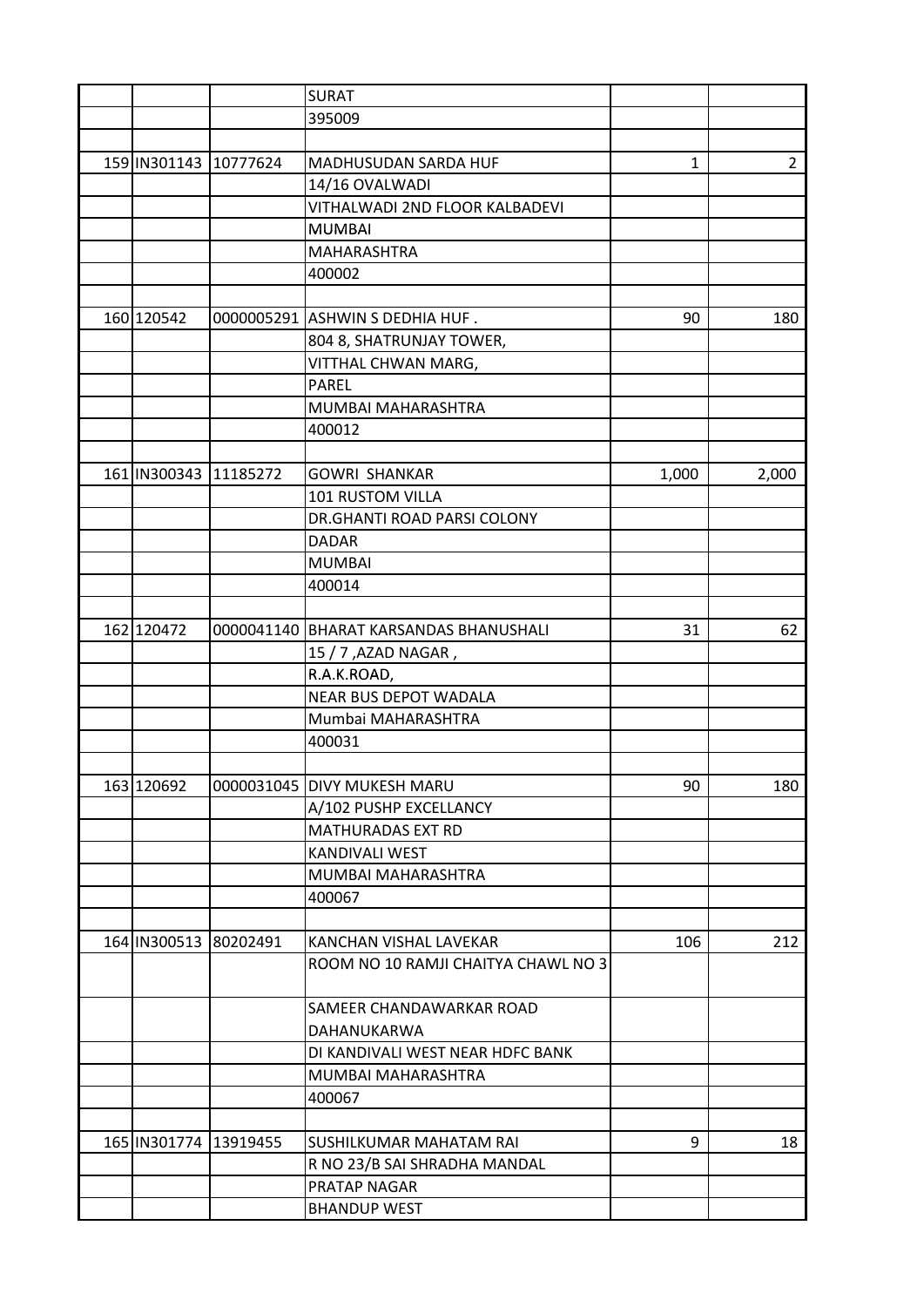|                           | <b>MUMBAI</b>                                 |                |     |
|---------------------------|-----------------------------------------------|----------------|-----|
|                           | 400078                                        |                |     |
|                           |                                               |                |     |
| 166 120129                | 0000035799 LALITABEN VASANTLAL SHETH          | 250            | 500 |
|                           | B-6, MEHTA APT, CHANDRALOK SOC                |                |     |
|                           | PUNJABI LANE, L.T ROAD,                       |                |     |
|                           | <b>BORIVALI (WEST)</b>                        |                |     |
|                           | MUMBAI MAHARASHTRA                            |                |     |
|                           | 400092                                        |                |     |
|                           |                                               |                |     |
| 167   IN300513 80320721   | CHHAYA VERSHIBHAI BHANUSHALI                  | $\overline{7}$ | 14  |
|                           | A 301 OM MAHAVIR BAUG                         |                |     |
|                           | UTTAN ROAD CHANDMAL NAGAR                     |                |     |
|                           |                                               |                |     |
|                           | NEAR POLICE STATION BHAYANDAR W               |                |     |
|                           | <b>THANE MAHARASHTRA</b>                      |                |     |
|                           | 401101                                        |                |     |
|                           |                                               |                |     |
| 168 120106                | 0002485004 ABHIJEET RAJAN VARTAK              | 33             | 66  |
|                           | S/ORAJAN VARTAKSAGARSHETROAD                  |                |     |
|                           | PETROLPUMPMEDICAL                             |                |     |
|                           | VASAI                                         |                |     |
|                           | THANE MAHARASHTRA                             |                |     |
|                           | 401207                                        |                |     |
|                           |                                               |                |     |
| 169 IN300476 42506814     | <b>TRUPTI S BAHETI</b>                        | 90             | 180 |
|                           | 5/1 CHANDRALOK APT                            |                |     |
|                           | 976/A GOKHALE NAGAR                           |                |     |
|                           |                                               |                |     |
|                           | <b>PUNE</b>                                   |                |     |
|                           | 411016                                        |                |     |
|                           |                                               |                |     |
| 170 120230                | 0000903984   GEETALI ASHUTOSH BHAT            | 60             | 120 |
|                           | AASHIRWAAD PLOT NO 33/2                       |                |     |
|                           | OM HSG SOC TAKLE NAGAR                        |                |     |
|                           | <b>GANESHWADI PANCHAVATI</b>                  |                |     |
|                           | NASHIK MAHARASHTRA                            |                |     |
|                           | 422003                                        |                |     |
|                           |                                               |                |     |
| 171   IN301127   16036122 | JAYSHREE DEEPAKSINGH PARDESHI                 | 5              | 10  |
|                           | 17,18 TRIMURTI COMPLEX                        |                |     |
|                           | <b>TRIMURTI CHOWK</b>                         |                |     |
|                           | <b>JAWAHAR COLONY</b>                         |                |     |
|                           | AURANGABAD                                    |                |     |
|                           | 431005                                        |                |     |
|                           |                                               |                |     |
| 172 IN300214 11948121     | SARVESH SURESH AGRAWAL                        | 20             | 40  |
|                           |                                               |                |     |
|                           | <b>AJANTA OFFSETS</b><br>2-19-3 KADRABAD ROAD |                |     |
|                           |                                               |                |     |
|                           |                                               |                |     |
|                           | <b>JALANA</b>                                 |                |     |
|                           | 431203                                        |                |     |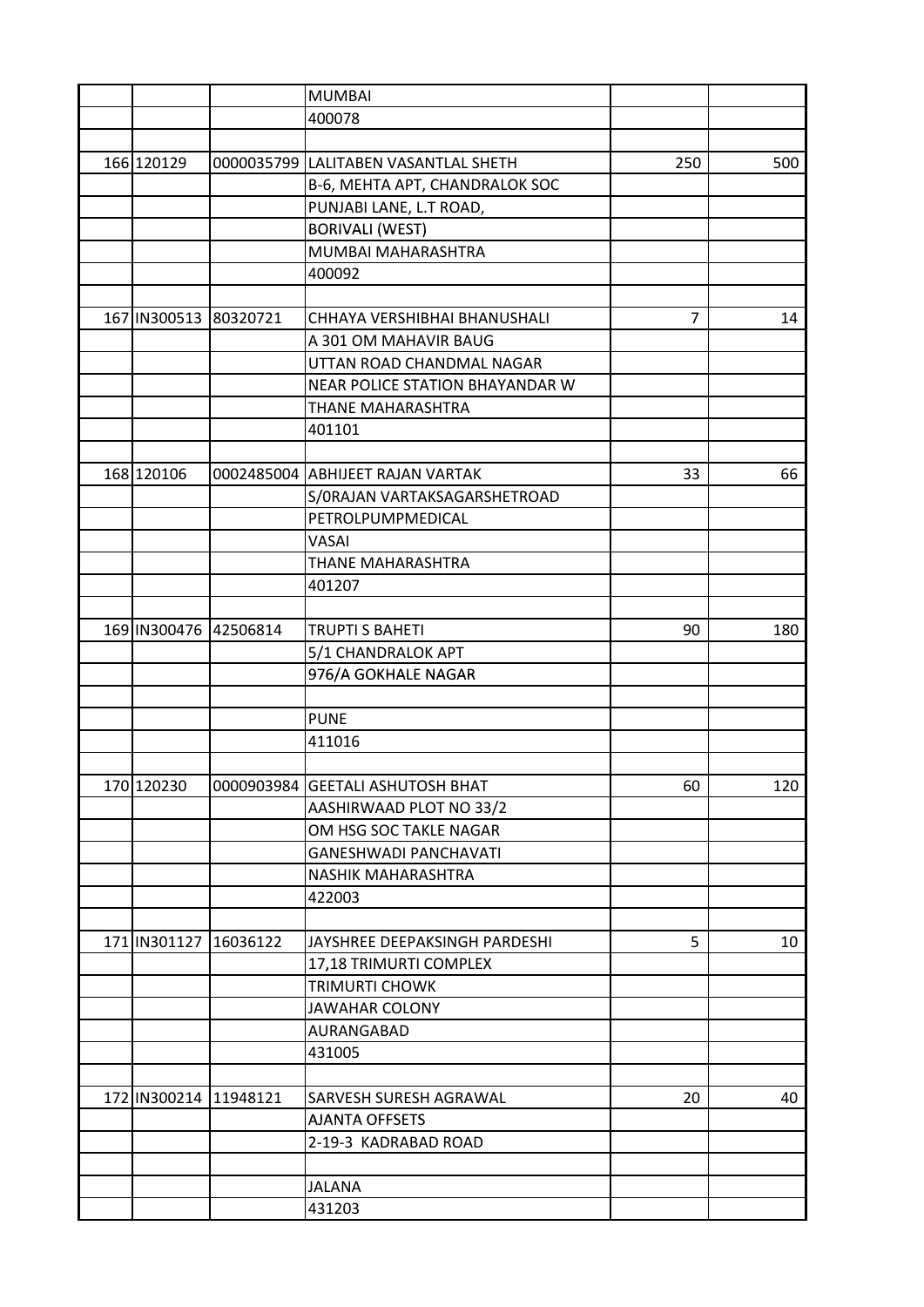| 173 120332 |                       | 0009786963 AKANKSHA ALREJA               | 30 | 60             |
|------------|-----------------------|------------------------------------------|----|----------------|
|            |                       | C-15 SECOND FLOOR C - BLOCK              |    |                |
|            |                       | <b>EAST OF KAILASH</b>                   |    |                |
|            |                       | <b>SOUTH DELHI</b>                       |    |                |
|            |                       | NEW DELHI DELHI                          |    |                |
|            |                       | 110065                                   |    |                |
|            |                       |                                          |    |                |
| 174120133  |                       | 0000414265 VINEET KUMAR SHARMA           | 5  | 10             |
|            |                       | <b>TALAB MARG NR</b>                     |    |                |
|            |                       | <b>VIVERANAND SCHOOL</b>                 |    |                |
|            |                       | <b>CHOUBEY COLONY</b>                    |    |                |
|            |                       | RAIPUR CHHATTISGARH                      |    |                |
|            |                       | 492001                                   |    |                |
|            |                       |                                          |    |                |
| 175 120472 |                       | 0002155645 SYED ABDUL SAMI QAZI          | 5  | 10             |
|            |                       | 11 3 124 NEW MALLEPALLY                  |    |                |
|            |                       |                                          |    |                |
|            |                       |                                          |    |                |
|            |                       | HYDERABAD ANDHRA PRADESH                 |    |                |
|            |                       | 500001                                   |    |                |
|            |                       |                                          |    |                |
| 176 120109 |                       | 0005840439 ARUNA BHAGAVATHI MAHABASHYAM. | 30 | 60             |
|            |                       |                                          |    |                |
|            |                       | 403, CREATIVE PALACE                     |    |                |
|            |                       | STREET NO 3 ROAD NO 7,                   |    |                |
|            |                       | WEST MARREDPALLY NR MASJID               |    |                |
|            |                       | HYDERABAD TELANGANA                      |    |                |
|            |                       | 500026                                   |    |                |
|            |                       |                                          |    |                |
| 177 120514 |                       | 0000079785 GOVIND RAM RATHI              | 1  | $\overline{2}$ |
|            |                       | $H.NO.3-4-247/2,$                        |    |                |
|            |                       | STATION ROAD,                            |    |                |
|            |                       | KACHIGUDA,                               |    |                |
|            |                       | HYDERABAD ANDHRA PRADESH                 |    |                |
|            |                       | 500027                                   |    |                |
|            |                       |                                          |    |                |
|            | 178 IN300394 15585982 | P PADMAVATHI                             | 90 | 180            |
|            |                       | FLAT NO 101 DOOR NO 1-1-859/G/101        |    |                |
|            |                       | SIDDHARTHA ENCLAVE                       |    |                |
|            |                       | SIDDHARTHA NAGAR NIT (POST)              |    |                |
|            |                       | WARANGAL A P                             |    |                |
|            |                       | 506004                                   |    |                |
|            |                       |                                          |    |                |
| 179 120816 |                       | 0001674657 P NAGARAJU                    | 6  | 12             |
|            |                       | C/O PANCHALA VENKATA SUBBAIAH D-93       |    |                |
|            |                       | <b>D BLOCK</b>                           |    |                |
|            |                       | PINAKINI COLONY SDSTPS TOWNSHIP          |    |                |
|            |                       | NELATUR AP GENCO NELATUR                 |    |                |
|            |                       | NELLORE ANDHRA PRADESH                   |    |                |
|            |                       | 524347                                   |    |                |
|            |                       |                                          |    |                |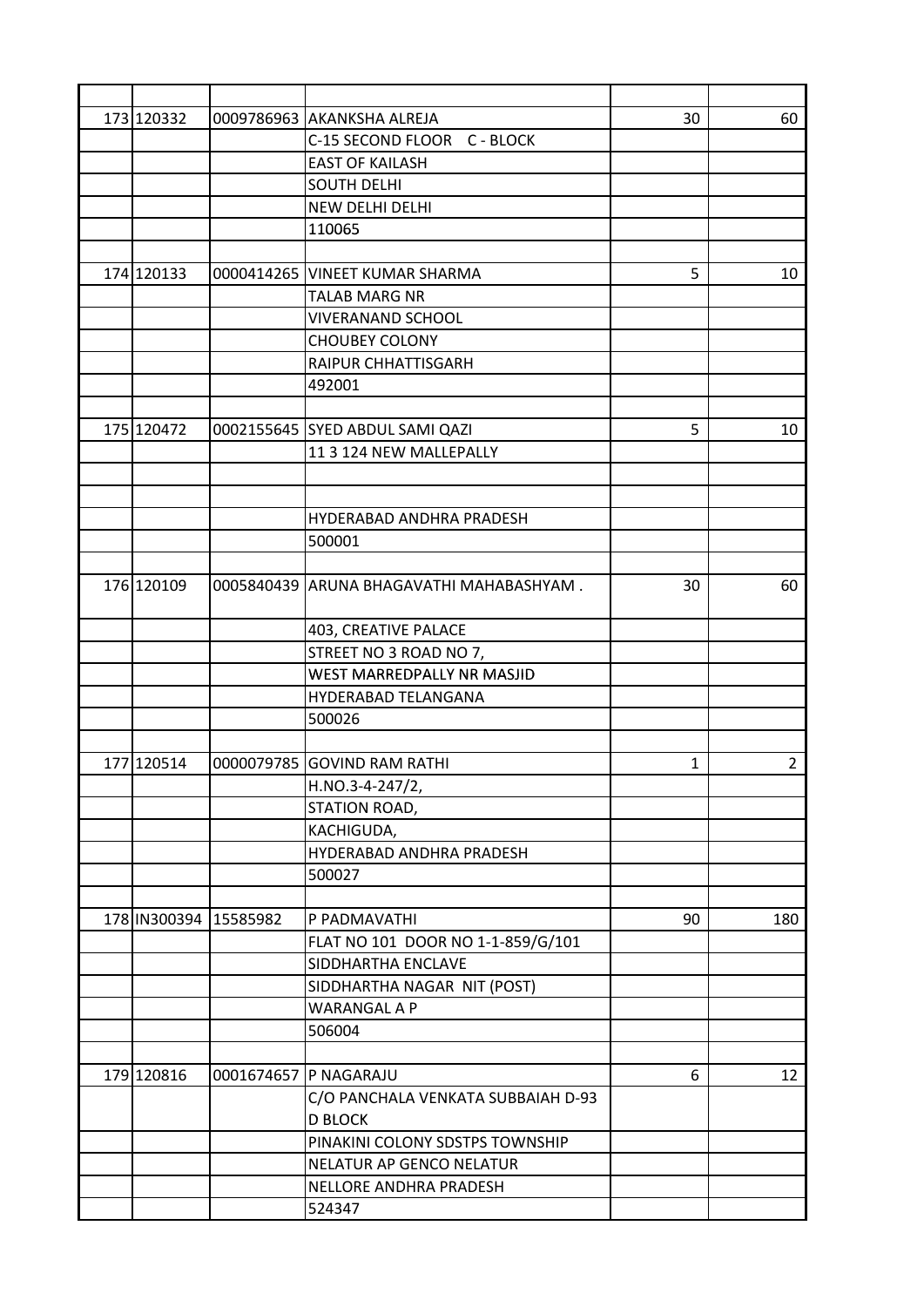| 180 120472            |          | 0000047391 AMIT MANTHANWAR           | 15  | 30             |
|-----------------------|----------|--------------------------------------|-----|----------------|
|                       |          | <b>STATE BANK OF MYSORE</b>          |     |                |
|                       |          | HEAD OFFICE, IT S D,                 |     |                |
|                       |          | K.G.ROAD                             |     |                |
|                       |          | <b>BANGALORE KARNATAKA</b>           |     |                |
|                       |          | 560009                               |     |                |
|                       |          |                                      |     |                |
| 181 IN300896 10266603 |          | RAMESH ROSHAN BORANA                 | 1   | $\overline{2}$ |
|                       |          | NO 5 2ND CROSS                       |     |                |
|                       |          | MODEL COLONY                         |     |                |
|                       |          | <b>BANGALORE</b>                     |     |                |
|                       |          | <b>BANGALORE</b>                     |     |                |
|                       |          | 560022                               |     |                |
|                       |          |                                      |     |                |
| 182 IN302148 10002769 |          | <b>VAIDEHI VENKATARAMAN</b>          | 5   | 10             |
|                       |          | 1427, 23RD MAIN                      |     |                |
|                       |          | <b>B S K 2ND STAGE</b>               |     |                |
|                       |          |                                      |     |                |
|                       |          | <b>BANGALORE</b>                     |     |                |
|                       |          | 560070                               |     |                |
|                       |          |                                      |     |                |
| 183 120784            |          | 0000000771 M NAGESH BHAT             | 25  | 50             |
|                       |          | NO.77, SHIVANANDANAGAR               |     |                |
|                       |          | 7TH CROSS, MOODALAPALYA              |     |                |
|                       |          | NEAR VIJAYA BANK ROAD                |     |                |
|                       |          |                                      |     |                |
|                       |          | <b>BANGALORE KARNATAKA</b><br>560072 |     |                |
|                       |          |                                      |     |                |
|                       |          | DINAKARA GUPTHA P                    |     |                |
| 184 IN301135 26706909 |          | NO 15 60 FEET ROAD                   | 90  | 180            |
|                       |          |                                      |     |                |
|                       |          | J C NAGAR                            |     |                |
|                       |          | <b>KURUBARA HALLI</b>                |     |                |
|                       |          | <b>BANGALORE</b>                     |     |                |
|                       |          | 560086                               |     |                |
|                       |          |                                      |     |                |
| 185 IN300476          | 41523342 | H N SRIKANTA KUMAR                   | 10  | 20             |
|                       |          | C/O M N PRINTERS                     |     |                |
|                       |          | NO 17 1ST MAIN 8TH CROSS             |     |                |
|                       |          | TENT ROAD MAHALAKSHMI LAYOUT         |     |                |
|                       |          | <b>BANGALORE</b>                     |     |                |
|                       |          | 560086                               |     |                |
|                       |          |                                      |     |                |
| 186 120106            |          | 0002647044 SYEDA RUKHIYA FATIMA      | 236 | 472            |
|                       |          | H NO 9-613                           |     |                |
|                       |          | ALAND ROAD SHAIKH ROZA               |     |                |
|                       |          | NEAR SHAIKH DECCAN DARGA             |     |                |
|                       |          | <b>GULBARGA KARNATAKA</b>            |     |                |
|                       |          | 585101                               |     |                |
|                       |          |                                      |     |                |
| 187 120109            |          | 0006029679 ANANDAMMAL S.             | 220 | 440            |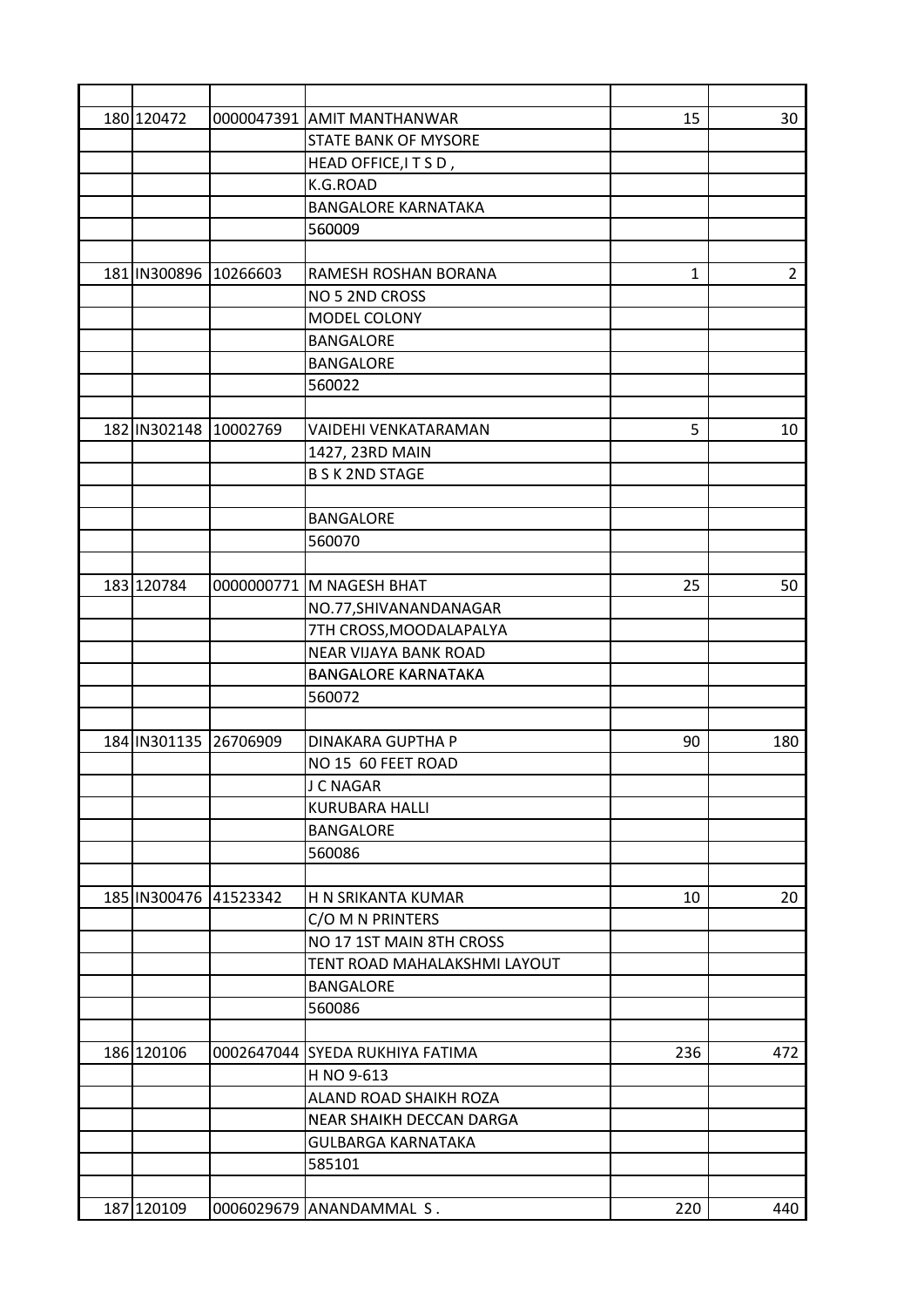|              |                       | 5/60 MEDAVAKKAM              |     |                |
|--------------|-----------------------|------------------------------|-----|----------------|
|              |                       | PATEL STREET, PASUMPON NAGAR |     |                |
|              |                       | PERUMBAKKAM,                 |     |                |
|              |                       | KANCHEEPURAM TAMIL NADU      |     |                |
|              |                       | 600100                       |     |                |
|              |                       |                              |     |                |
|              | 188 IN301774 18111475 | <b>G VINOTHKUMAR</b>         | 20  | 40             |
|              |                       | <b>NO 19A1</b>               |     |                |
|              |                       | KARPAGANATHARKULAM           |     |                |
|              |                       | THIRUVARUR                   |     |                |
|              |                       | THIRUVARUR                   |     |                |
|              |                       | 614703                       |     |                |
|              |                       |                              |     |                |
| 189 IN300239 | 15360285              | SREEJITH P K                 | 1   | 2 <sup>1</sup> |
|              |                       | P K HOUSE                    |     |                |
|              |                       | NEAR VENGARA RAILWAY GATE    |     |                |
|              |                       | <b>VENGARA PO</b>            |     |                |
|              |                       | <b>KANNUR</b>                |     |                |
|              |                       | 670305                       |     |                |
|              |                       |                              |     |                |
|              |                       |                              |     |                |
|              | 190 IN300484 23487843 | ANURADHA KRISHNAN            | 660 | 1,320          |
|              |                       | 6 255 TEMPLE SQUARE N        |     |                |
|              |                       | SEKHARIPURAM                 |     |                |
|              |                       | <b>PALGHAT</b>               |     |                |
|              |                       | PALGHAT KERALA               |     |                |
|              |                       | 678010                       |     |                |
|              |                       |                              |     |                |
| 191 120816   |                       | 0000747801 ELIZABETH C V     | 1   | $2^{\circ}$    |
|              |                       | PLTO NO 4 VADAKKOOTT         |     |                |
|              |                       | NJARAYIL HOUSE 2/354         |     |                |
|              |                       | WHITE FIELD VIYYUR PO        |     |                |
|              |                       | THRISSUR KERALA              |     |                |
|              |                       | 680010                       |     |                |
|              |                       |                              |     |                |
|              | 192 IN301774 13511173 | <b>MATHEW JOSEPH</b>         | 1   | 2 <sup>7</sup> |
|              |                       | KOOTUMKAL 32/2432            |     |                |
|              |                       | KUNNATH LANE S N JUNCTION    |     |                |
|              |                       | PALARIVATTOM                 |     |                |
|              |                       | ERNAKULAM                    |     |                |
|              |                       | 682025                       |     |                |
|              |                       |                              |     |                |
|              | 193 IN300239 13705118 | <b>SHONI G GEORGE</b>        | 10  | 20             |
|              |                       | <b>VEREELATHU JYOTHIS</b>    |     |                |
|              |                       | THAMMANAM                    |     |                |
|              |                       | THAMMANAM PO                 |     |                |
|              |                       | ERNAKULAM                    |     |                |
|              |                       | 682032                       |     |                |
|              |                       |                              |     |                |
| 194 130414   |                       | 0000557331 BOBBY MATHEW      | 20  | 40             |
|              |                       | <b>OLICKAL GRACE VILLA</b>   |     |                |
|              |                       | VI 1460 A                    |     |                |
|              |                       |                              |     |                |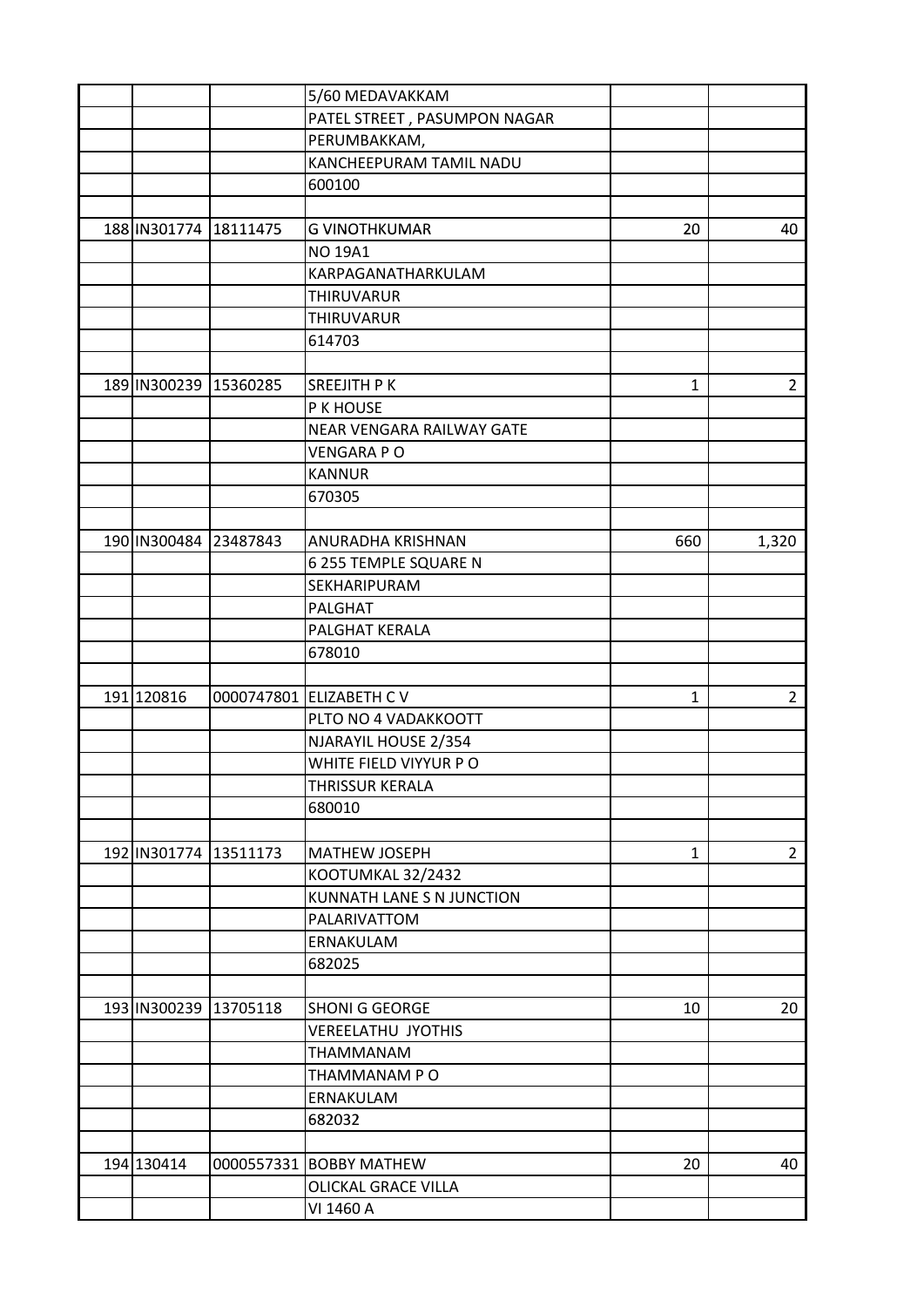|                       |          | NELLIKALA                  |     |     |
|-----------------------|----------|----------------------------|-----|-----|
|                       |          | PATHANAMTHITTA KERALA      |     |     |
|                       |          | 689643                     |     |     |
|                       |          |                            |     |     |
| 195 IN300327 10472878 |          | <b>GIRDHARI LAL KEDIA</b>  | 90  | 180 |
|                       |          | D/5, CLUSTER-X, SECTOR-III |     |     |
|                       |          | PURBANCHAL HOUSING ESTATE  |     |     |
|                       |          | <b>SALT LAKE CITY</b>      |     |     |
|                       |          | <b>KOLKATA</b>             |     |     |
|                       |          | 700097                     |     |     |
|                       |          |                            |     |     |
| 196 120685            |          | 0000127127 PRIYANKA SETHIA | 90  | 180 |
|                       |          | BLOCK-G, FLAT NO. 301      |     |     |
|                       |          | 493/B/18 G T ROAD          |     |     |
|                       |          | SOUTH, VIKRAM VIHAR        |     |     |
|                       |          | <b>HOWRAH WEST BENGAL</b>  |     |     |
|                       |          | 711102                     |     |     |
|                       |          |                            |     |     |
|                       |          |                            |     |     |
| 197 IN302189 10026263 |          | JEETENDRA KUMAR JHA        | 25  | 50  |
|                       |          | DHIRACHAK BANGALITOLA      |     |     |
|                       |          | ANISABAD                   |     |     |
|                       |          |                            |     |     |
|                       |          | <b>PATNA</b>               |     |     |
|                       |          | 800002                     |     |     |
|                       |          |                            |     |     |
| 198 IN300966 10385964 |          | <b>SUCHETA SHAH</b>        | 50  | 100 |
|                       |          | 117                        |     |     |
|                       |          | <b>SAHYOG APARTMENTS</b>   |     |     |
|                       |          | <b>MAYUR VIHAR PHASE-1</b> |     |     |
|                       |          | <b>NEW DELHI</b>           |     |     |
|                       |          | 110091                     |     |     |
|                       |          |                            |     |     |
| 199 IN300394 13052418 |          | <b>ASHA MADAN</b>          | 298 | 596 |
|                       |          | 40/87 1st FLOOR            |     |     |
|                       |          | CR PARK                    |     |     |
|                       |          |                            |     |     |
|                       |          | <b>NEW DELHI</b>           |     |     |
|                       |          | 110019                     |     |     |
|                       |          |                            |     |     |
| 200 IN300118 10324406 |          | <b>ANIL KUMAR GUPTA</b>    | 10  | 20  |
|                       |          | H NO 1/7690 A GALI NO 3    |     |     |
|                       |          | <b>EAST GORAKH PARK</b>    |     |     |
|                       |          | SHAHDARA                   |     |     |
|                       |          | <b>DELHI</b>               |     |     |
|                       |          | 110032                     |     |     |
|                       |          |                            |     |     |
| 201 IN300966          | 10158266 | <b>ASHOK BANSAL</b>        | 80  | 160 |
|                       |          | 39-D                       |     |     |
|                       |          | <b>BLOCK JD</b>            |     |     |
|                       |          | PITAM PURA                 |     |     |
|                       |          |                            |     |     |
|                       |          | <b>DELHI</b>               |     |     |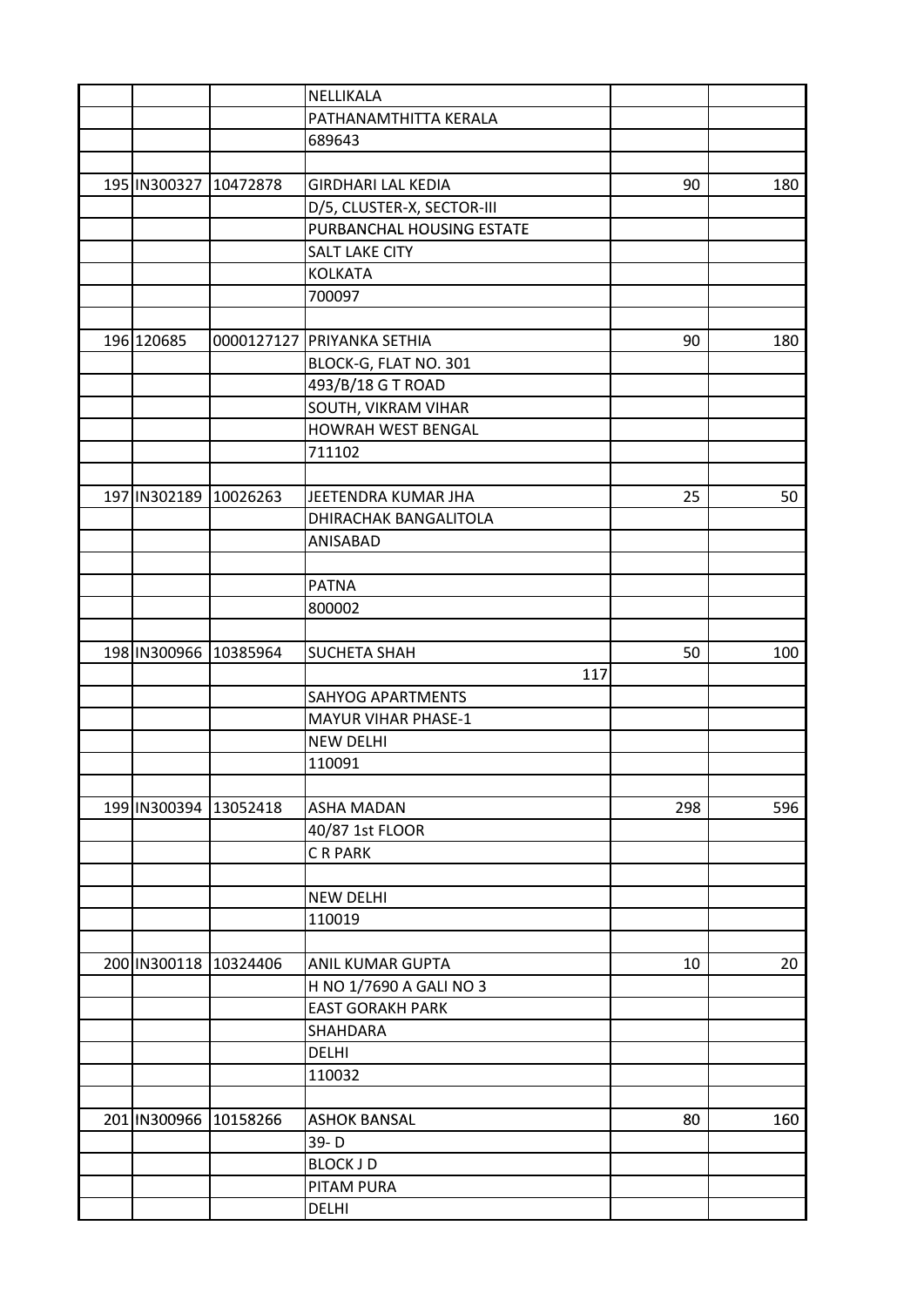|                       |          | 110034                        |       |       |
|-----------------------|----------|-------------------------------|-------|-------|
|                       |          |                               |       |       |
| 202 IN302574 10007790 |          | RAGHUVIR SARAN                | 100   | 200   |
|                       |          | RZ - 519 B - 2                |       |       |
|                       |          | RAJ NAGAR - 1                 |       |       |
|                       |          | PALAM COLONY                  |       |       |
|                       |          | <b>NEW DELHI</b>              |       |       |
|                       |          | 110045                        |       |       |
|                       |          |                               |       |       |
| 203 IN302365          | 10157090 | <b>AJAY RASTOGI</b>           | 10    | 20    |
|                       |          | H.NO.C-124,                   |       |       |
|                       |          | SHAKTI NAGAR EXTN.            |       |       |
|                       |          |                               |       |       |
|                       |          | <b>DELHI</b>                  |       |       |
|                       |          | 110052                        |       |       |
|                       |          |                               |       |       |
| 204 IN300118 10984146 |          | RAM NIWAS KHANDELWAL          | 10    | 20    |
|                       |          | WZ 12 A SECOND FLOOR          |       |       |
|                       |          | GALI NO 1                     |       |       |
|                       |          | SHIV NAGAR JAIL ROAD          |       |       |
|                       |          | <b>NEW DELHI</b>              |       |       |
|                       |          |                               |       |       |
|                       |          | 110058                        |       |       |
|                       |          |                               |       |       |
| 205 IN300966          | 10354927 | <b>KAMAL BANSAL</b>           | 60    | 120   |
|                       |          | 39-D                          |       |       |
|                       |          | <b>JD-BLOCK</b>               |       |       |
|                       |          | PITAMPURA                     |       |       |
|                       |          | <b>DELHI</b>                  |       |       |
|                       |          | 110084                        |       |       |
|                       |          |                               |       |       |
| 206 IN301846 10323776 |          | <b>DEEPAK BAKSHI</b>          | 3,275 | 6,550 |
|                       |          | H.NO-515                      |       |       |
|                       |          | <b>KUNDAN PURI</b>            |       |       |
|                       |          | <b>CIVIL LINES</b>            |       |       |
|                       |          | LUDHIANA                      |       |       |
|                       |          | 141001                        |       |       |
|                       |          |                               |       |       |
| 207 120109            |          | 0006421785 PUSHPA DEVI        | 90    | 180   |
|                       |          | 81, RAV RAJAJI KA KHURRA,     |       |       |
|                       |          | SURAJPOL BAZAR,               |       |       |
|                       |          | <b>CHOKDI TOPKHANA HAJURI</b> |       |       |
|                       |          | <b>JAIPUR RAJASTHAN</b>       |       |       |
|                       |          | 302003                        |       |       |
|                       |          |                               |       |       |
| 208 IN301160 30241695 |          | ANNU KUMAR PHOPHLIA           | 90    | 180   |
|                       |          | 2072                          |       |       |
|                       |          | <b>BARAH GANGOUR KA RASTA</b> |       |       |
|                       |          | <b>JOHARI BAZAR</b>           |       |       |
|                       |          | <b>JAIPUR</b>                 |       |       |
|                       |          | 302003                        |       |       |
|                       |          |                               |       |       |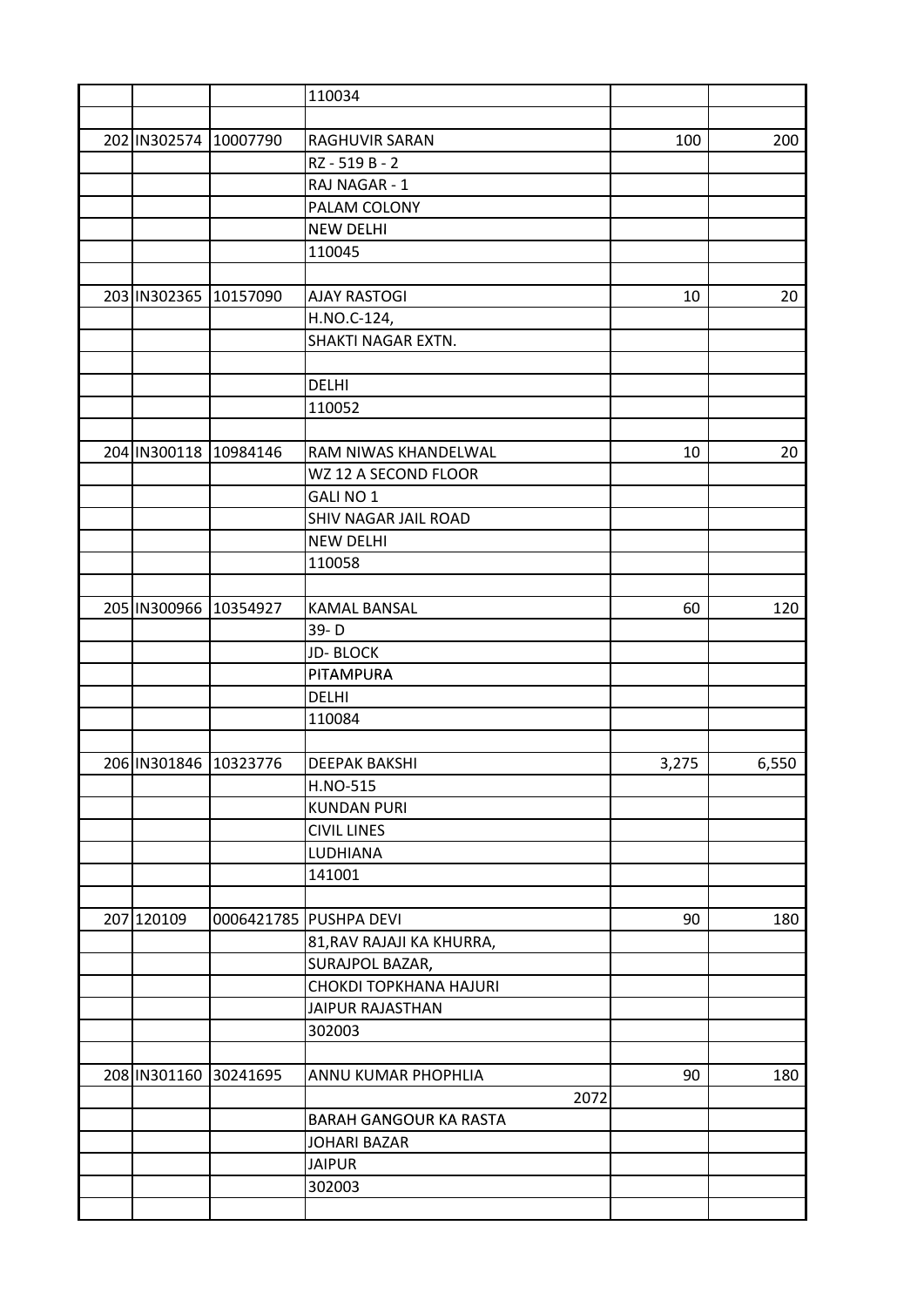| 209 120106            |          | 0500047360 RAKESH THOLIA    | 90  | 180 |
|-----------------------|----------|-----------------------------|-----|-----|
|                       |          | 68, JANAKPURI-I,            |     |     |
|                       |          | IMLIWALA PHATAK,            |     |     |
|                       |          |                             |     |     |
|                       |          | <b>JAIPUR RAJASTHAN</b>     |     |     |
|                       |          | 302005                      |     |     |
|                       |          |                             |     |     |
| 210 120366            |          | 0000081288 POONAM SAIWAL    | 15  | 30  |
|                       |          | $C-55$                      |     |     |
|                       |          | MUKESH COLONY               |     |     |
|                       |          | 22 GODAM                    |     |     |
|                       |          | <b>JAIPUR RAJASTHAN</b>     |     |     |
|                       |          | 302006                      |     |     |
|                       |          |                             |     |     |
| 211 IN301160          | 30093642 | RITESH KHANDELWAL           | 90  | 180 |
|                       |          | $B-72$                      |     |     |
|                       |          |                             |     |     |
|                       |          | <b>NEHRU NAGAR</b>          |     |     |
|                       |          | <b>JAIPUR</b>               |     |     |
|                       |          | 302016                      |     |     |
|                       |          |                             |     |     |
| 212 120141            |          | 0100013427 USHA KHATORE     | 90  | 180 |
|                       |          | KHATORO KA MOHALA           |     |     |
|                       |          | WARD NO.12                  |     |     |
|                       |          |                             |     |     |
|                       |          |                             |     |     |
|                       |          | CHOMU RAJASTHAN<br>303702   |     |     |
|                       |          |                             |     |     |
| 213 120708            |          | 0000017122 ANITA MITTAL     | 100 | 200 |
|                       |          | W/O ANIL MITTAL             |     |     |
|                       |          | 6-T-12 JAWAHAR NAGAR        |     |     |
|                       |          |                             |     |     |
|                       |          | SRI GANGANAGAR RAJASTHAN    |     |     |
|                       |          | 335001                      |     |     |
|                       |          |                             |     |     |
| 214 IN301160          | 30310210 | PRAMOD KUMAR JAIN HUF       | 90  | 180 |
|                       |          | <b>154 GAYATRI NAGAR</b>    |     |     |
|                       |          | A MAHARANI FARM             |     |     |
|                       |          | <b>DURGAPURA</b>            |     |     |
|                       |          | <b>JAIPUR</b>               |     |     |
|                       |          |                             |     |     |
|                       |          | 302018                      |     |     |
| 215 IN301143 10937825 |          |                             | 90  |     |
|                       |          | <b>GUNVANT J ZALDI HUF</b>  |     | 180 |
|                       |          | 335 P S BHAVAN NR SKSE      |     |     |
|                       |          | SADAR BAZAR                 |     |     |
|                       |          | <b>RAJKOT</b>               |     |     |
|                       |          | <b>GUJARAT</b>              |     |     |
|                       |          | 360001                      |     |     |
|                       |          |                             |     |     |
| 216 IN301485 10275793 |          | PARULBEN PRAGNESHKUMAR SHAH | 90  | 180 |
|                       |          | 3415/2, REVADASNI POLE      |     |     |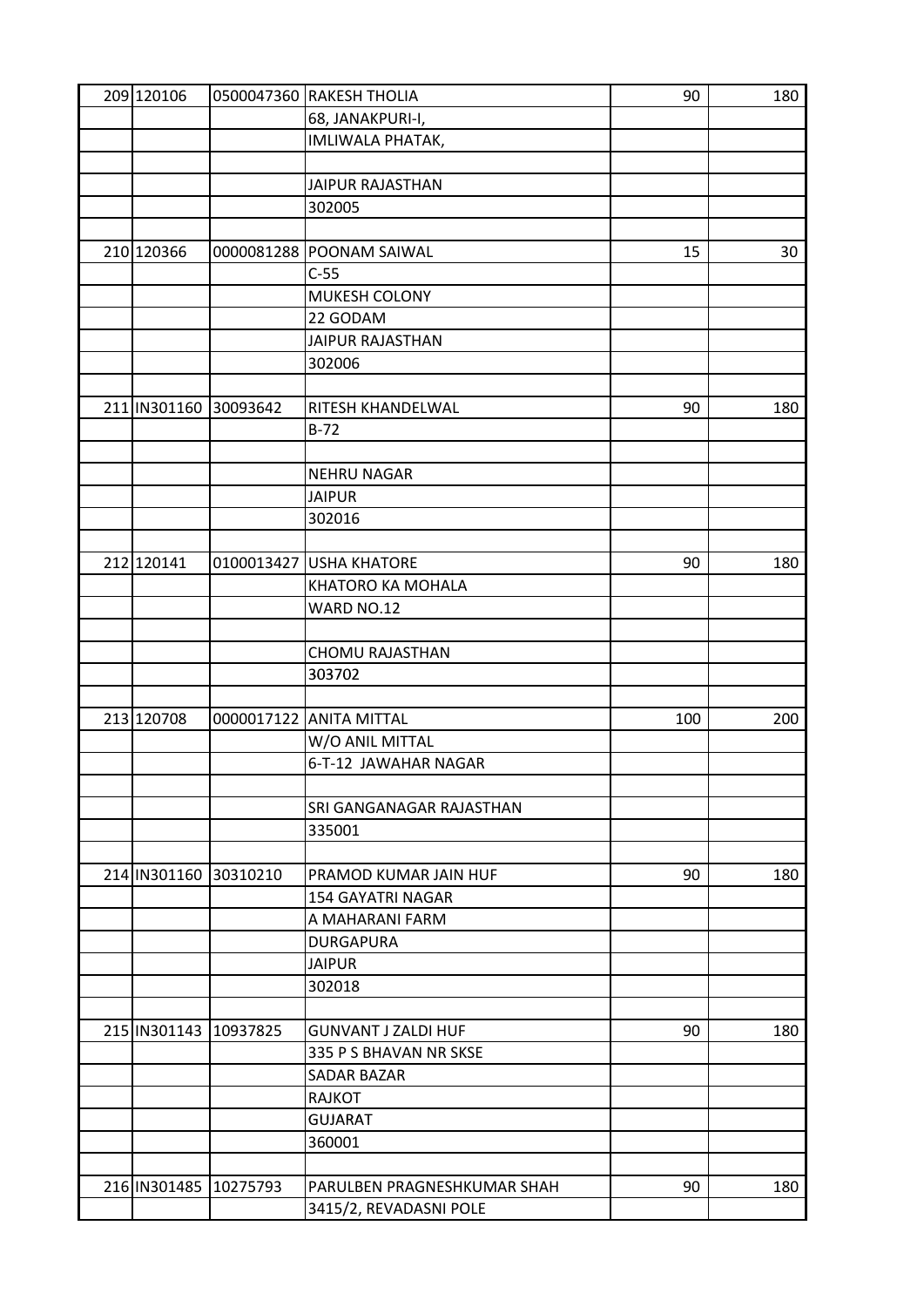|                       |          | SHAHPUR CHAKLA                     |     |     |
|-----------------------|----------|------------------------------------|-----|-----|
|                       |          |                                    |     |     |
|                       |          | AHMEDABAD                          |     |     |
|                       |          | 380001                             |     |     |
|                       |          |                                    |     |     |
| 217 IN302461 10107432 |          | PANKAJKUMAR CHAMPAKLAL SHAH        | 90  | 180 |
|                       |          | 105 A SAMASTA BRAHMA KSHATRIYA     |     |     |
|                       |          | SOC NEAR DUTTSOC NEAR RAMJI MANDIR |     |     |
|                       |          |                                    |     |     |
|                       |          | <b>BHATTA</b><br>PALDI             |     |     |
|                       |          | AHMEDABAD                          |     |     |
|                       |          | 380007                             |     |     |
|                       |          |                                    |     |     |
| 218 IN302461          | 10125470 | PRIYEN PANKAJBHAI SHAH             | 90  | 180 |
|                       |          | 105/ A, SAMASTA BRAMSTRIYA SOCI NR |     |     |
|                       |          |                                    |     |     |
|                       |          | DUTTA SOCI, NR RAMJIMANDIR         |     |     |
|                       |          | <b>BHATTA, PALDI</b>               |     |     |
|                       |          | AHMEDABAD                          |     |     |
|                       |          | 380007                             |     |     |
|                       |          |                                    |     |     |
| 219 IN301485 10082497 |          | NIRANJANA M. PATEL                 | 50  | 100 |
|                       |          | <b>B 302 SARAL HEIGHTS</b>         |     |     |
|                       |          | <b>NEAR GSC BANK</b>               |     |     |
|                       |          | OFF S G HIGHWAY SOLA               |     |     |
|                       |          | AHMEDABAD (GUJARAT)                |     |     |
|                       |          | 380060                             |     |     |
|                       |          |                                    |     |     |
| 220 IN302461 10095936 |          | SONI JAYESHBHAI HEMCHANDBHAI       | 300 | 600 |
|                       |          | 52, NILAM PARK SOCIETY             |     |     |
|                       |          | NR HIGHLAND PARK HOTEL             |     |     |
|                       |          | GURUKUL ROAD, MEMNAGAR             |     |     |
|                       |          | AHMEDABAD                          |     |     |
|                       |          | 380052                             |     |     |
|                       |          |                                    |     |     |
| 221 IN301151          | 27683844 | HARSHABEN HARISHKUMAR THAKKAR      | 90  | 180 |
|                       |          | BUNGLAW NO - 5, NOBLES RESIDENCY   |     |     |
|                       |          | NR VRUNDAVAN III, SAMARTHYA        |     |     |
|                       |          | <b>BUNGLOWS</b>                    |     |     |
|                       |          | THALTEJ SHILAJ CROSS ROAD          |     |     |
|                       |          | AHMEDABAD                          |     |     |
|                       |          | 380059                             |     |     |
|                       |          |                                    |     |     |
| 222 IN301151          | 27685678 | HARISH JAYKRISHNABHAI THAKKAR      | 90  | 180 |
|                       |          | BUNGLOW NO - 5, NOBLES RESIDENCY   |     |     |
|                       |          | NR VRUNDAVAN-III, SAMARTHYA        |     |     |
|                       |          | <b>BUNGLOWS</b>                    |     |     |
|                       |          | THALTEJ SHILAJ CROSS ROAD          |     |     |
|                       |          | AHMEDABAD                          |     |     |
|                       |          | 380059                             |     |     |
|                       |          |                                    |     |     |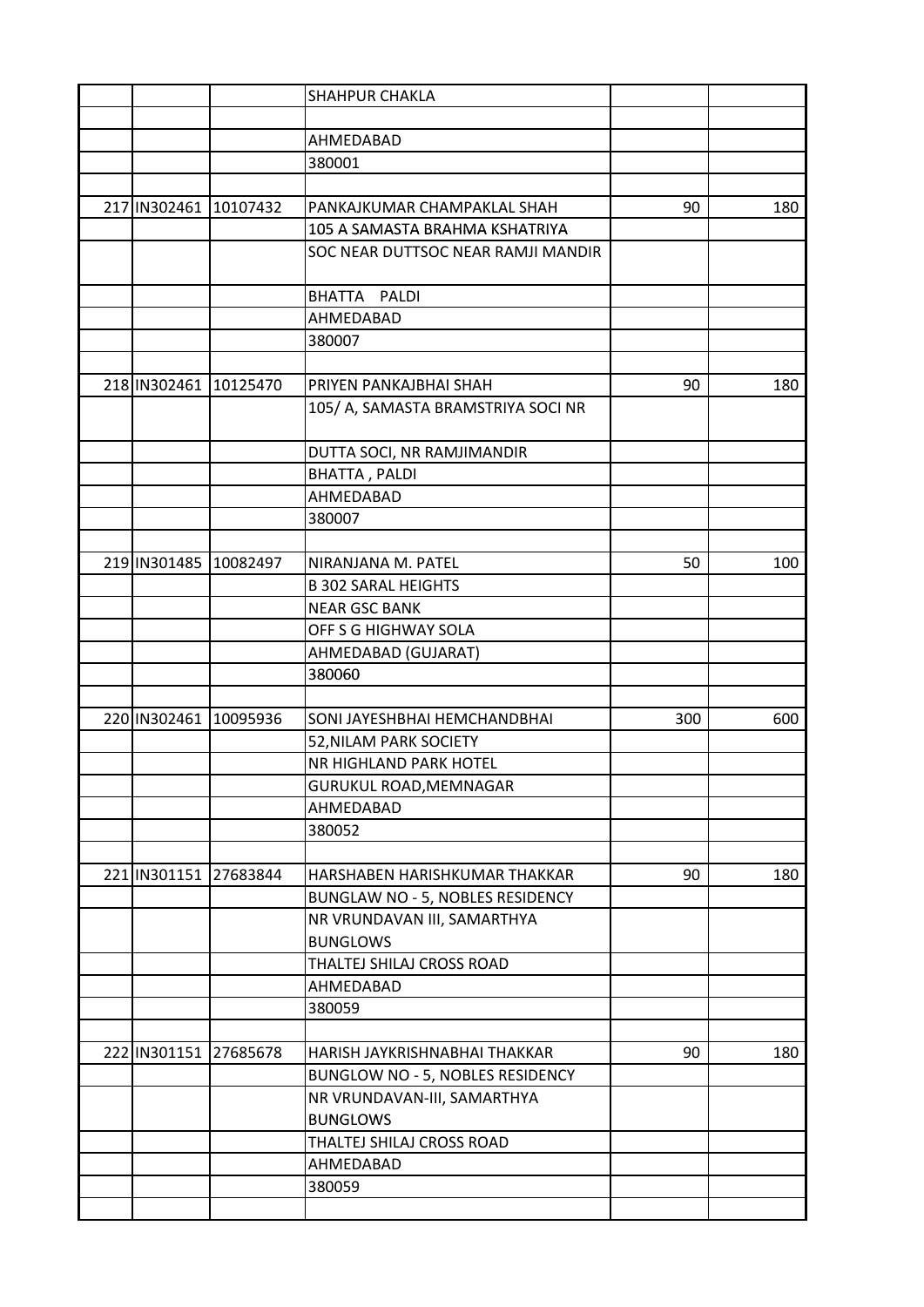| 223 IN300343 10384392 |                       | KALPESH SHANKARBHAI PATEL           | 40  | 80  |
|-----------------------|-----------------------|-------------------------------------|-----|-----|
|                       |                       | 10, PRABHU PARK SOCIETY,            |     |     |
|                       |                       | OPP DEVI MULTIPLEX                  |     |     |
|                       |                       | <b>BETHAK NARODA</b>                |     |     |
|                       |                       | AHMEDABAD                           |     |     |
|                       |                       | 382330                              |     |     |
|                       |                       |                                     |     |     |
|                       | 224 IN300343 10609203 | YATRIK THAKKAR                      | 40  | 80  |
|                       |                       | A-44, NAMRATA TENAMENTS,            |     |     |
|                       |                       | NR. PARAS NAGAR BUS STOP,           |     |     |
|                       |                       | VATVA ROAD, ISANPUR,                |     |     |
|                       |                       | AHMEDABAD.                          |     |     |
|                       |                       | 382443                              |     |     |
|                       |                       |                                     |     |     |
| 225 130167            |                       | 0000347564 JYOTI MAHESH SHAH        | 50  | 100 |
|                       |                       | SHOP B4 MAHAVIR PARK SOC.           |     |     |
|                       |                       |                                     |     |     |
|                       |                       | B/H NALANDA SOC. NO.1               |     |     |
|                       |                       | <b>WAGHODIA ROAD</b>                |     |     |
|                       |                       | VADODARA GUJARAT                    |     |     |
|                       |                       | 390019                              |     |     |
|                       |                       |                                     |     |     |
| 226 120455            |                       | 0000039925   PRAKASH MAHADEO JEKATE | 20  | 40  |
|                       |                       | C 602 SHREE COMPLEX                 |     |     |
|                       |                       | PLOT NO 106/112 SECTOR NO 14 MORE   |     |     |
|                       |                       | DEPARTMENTAL STORE KAMOTHE          |     |     |
|                       |                       | KAMOTHE NO 410209                   |     |     |
|                       |                       | RAIGARH(MH) MAHARASHTRA             |     |     |
|                       |                       | 410208                              |     |     |
|                       |                       |                                     |     |     |
| 227 IN301604 10316513 |                       | <b>GRACY STEPHEN FIGER</b>          | 100 | 200 |
|                       |                       | <b>GASS - WADI</b>                  |     |     |
|                       |                       | PO - SOPARA                         |     |     |
|                       |                       | NALLASOPARA (W)                     |     |     |
|                       |                       | <b>THANE</b>                        |     |     |
|                       |                       | 401203                              |     |     |
|                       |                       |                                     |     |     |
| 228 120332            |                       | 0006294986 SUJATHA DEVARAPALLI      | 65  | 130 |
|                       |                       | 701 GERA ASTORIA                    |     |     |
|                       |                       | CARANZALEM TISWADI                  |     |     |
|                       |                       | <b>NORTH GOA</b>                    |     |     |
|                       |                       | NORTH GOA GOA                       |     |     |
|                       |                       |                                     |     |     |
|                       |                       | 403002                              |     |     |
|                       |                       |                                     |     |     |
| 229 120109            | 0003477435 S JYOTHI.  |                                     | 3   | 6   |
|                       |                       | H NO 17-59/8                        |     |     |
|                       |                       | RAM NAGAR COLONY, ALWAL             |     |     |
|                       |                       |                                     |     |     |
|                       |                       | SECUNDERABAD ANDHRA PRADESH         |     |     |
|                       |                       | 500010                              |     |     |
|                       |                       |                                     |     |     |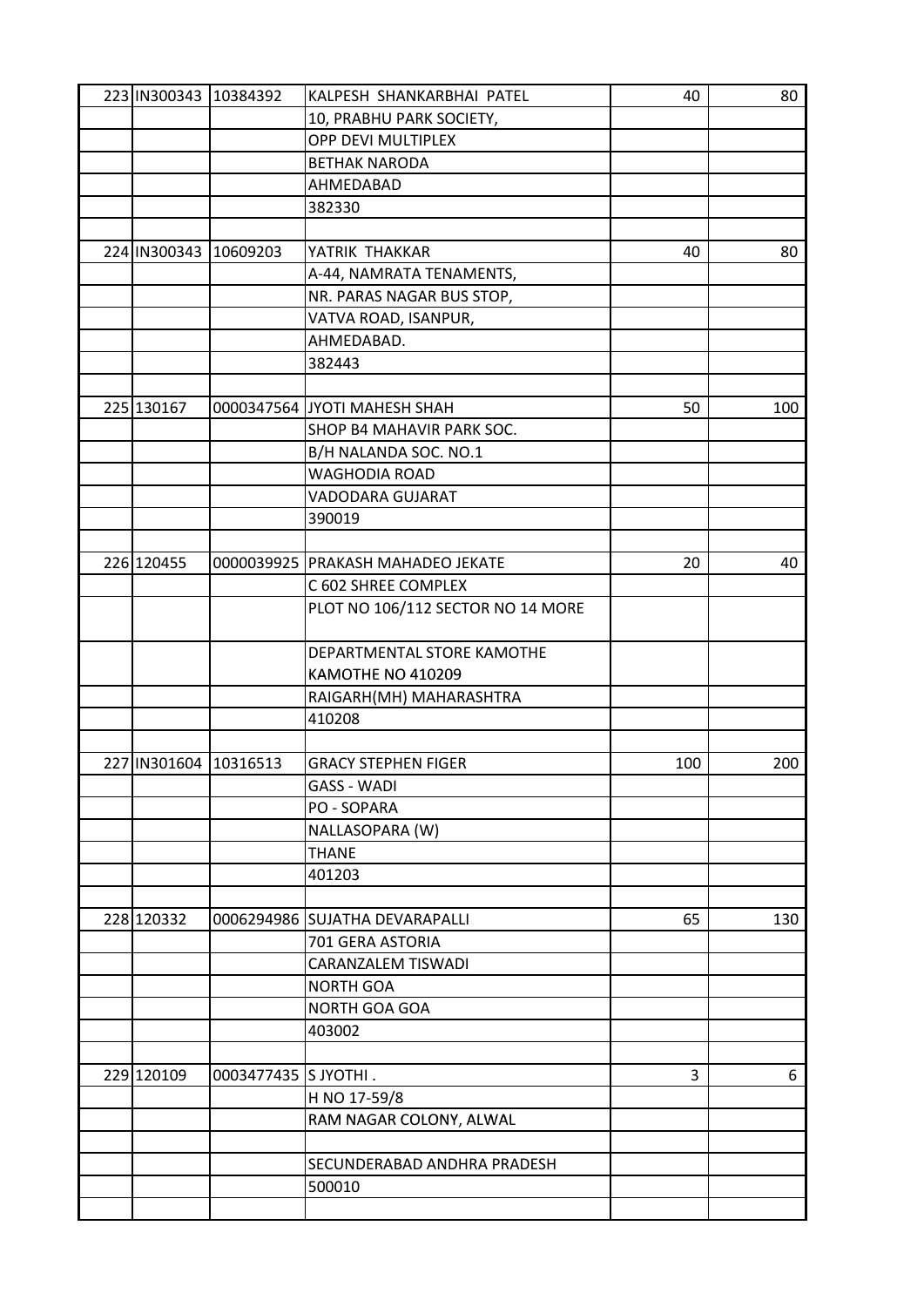| 230 IN302734 10025663 |                       | <b>MADHU BALA</b>                     | 90 | 180         |
|-----------------------|-----------------------|---------------------------------------|----|-------------|
|                       |                       | H.NO 3-4-376/3 2ND FLOOR              |    |             |
|                       |                       | <b>BASANT COLONY LINGAMPALLY</b>      |    |             |
|                       |                       | KACHIGUDA HYDERABAD                   |    |             |
|                       |                       | <b>TELANGANA INDIA</b>                |    |             |
|                       |                       | 500027                                |    |             |
|                       |                       |                                       |    |             |
| 231 130279            |                       | 0000182903 G SWAMINATHAN.             | 15 | 30          |
|                       |                       | H NO 1-15/1                           |    |             |
|                       |                       | <b>KHANAPUR VILLAGE</b>               |    |             |
|                       |                       | RAJENDRANAGAR MANDAL                  |    |             |
|                       |                       | RANGAREDDY TELANGANA                  |    |             |
|                       |                       | 500075                                |    |             |
|                       |                       |                                       |    |             |
| 232 IN302324 10991463 |                       | PUSARLA SRINIVASA RAO                 | 5  | 10          |
|                       |                       | 4/7/2011                              |    |             |
|                       |                       | <b>GORLE VEEDHI</b>                   |    |             |
|                       |                       | <b>SALUR</b>                          |    |             |
|                       |                       | VIZIANAGARAM                          |    |             |
|                       |                       | 535591                                |    |             |
|                       |                       |                                       |    |             |
| 233 IN302148 10862086 |                       | SHEETAL                               | 90 | 180         |
|                       |                       | NO 119/8 AND 9                        |    |             |
|                       |                       | <b>1ST FLOOR MARUTHI MANSION</b>      |    |             |
|                       |                       | SULTANPET                             |    |             |
|                       |                       | <b>BANGALORE</b>                      |    |             |
|                       |                       | 560053                                |    |             |
|                       |                       |                                       |    |             |
| 234 IN303237          | 10020958              | S SRINIVASAN                          | 90 | 180         |
|                       |                       | 81/1 MANNAPPA STREET                  |    |             |
|                       |                       | <b>KOTTUR</b>                         |    |             |
|                       |                       |                                       |    |             |
|                       |                       | <b>CHENNAI</b>                        |    |             |
|                       |                       | 600085                                |    |             |
|                       |                       |                                       |    |             |
| 235 IN300773          | 10087990              | <b>KABITA DEB NATH</b>                | 40 | 80          |
|                       |                       | C/O.- RANJAN DEBNATH                  |    |             |
|                       |                       | FLAT.- C, 3RD FLOOR, CHATTERJEE INTER |    |             |
|                       |                       | 21, KRISHNA NAGAR ROAD, BARASAT       |    |             |
|                       |                       | <b>KOLKATA</b>                        |    |             |
|                       |                       | 700126                                |    |             |
|                       |                       |                                       |    |             |
|                       | 236 IN300513 20532136 | SEKH MOZAFFAR RAHMAN                  | 60 | 120         |
|                       |                       | <b>NAWABPUR</b>                       |    |             |
|                       |                       | NAWABPUR CHANDITALA                   |    |             |
|                       |                       | NEAR BAITUL AMAN MOSQUE               |    |             |
|                       |                       | HOOGHLY WEST BENGAL                   |    |             |
|                       |                       | 712701                                |    |             |
|                       |                       |                                       |    |             |
| 237 130279            | 0000190513 P USHA.    |                                       | 1  | $2^{\circ}$ |